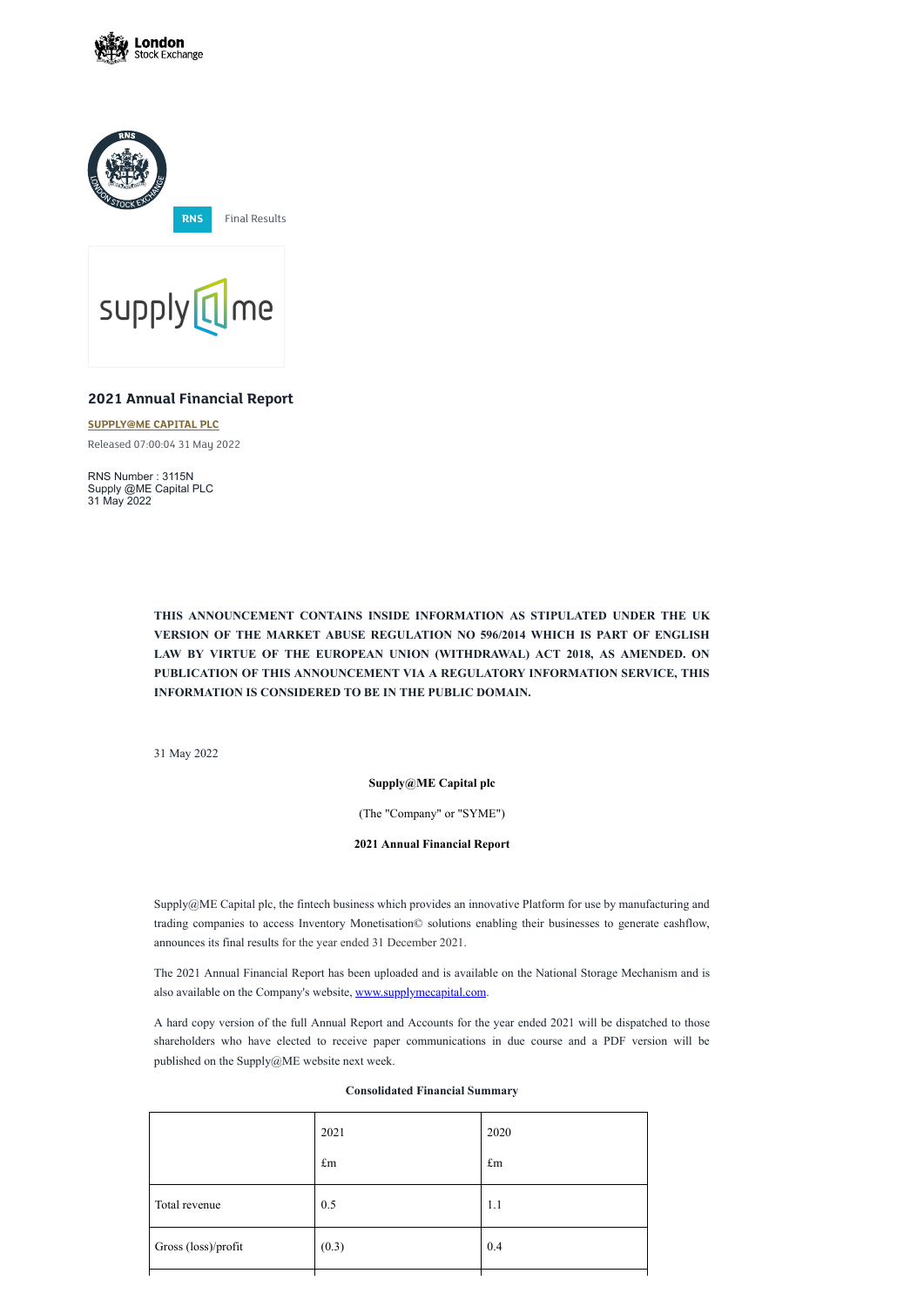| Adjusted operating loss <sup>1</sup> | (4.4)  | (1.4) |
|--------------------------------------|--------|-------|
| (Loss) before tax                    | (12.2) | (2.8) |
| Total assets                         | 10.6   | 3.3   |
| Net (liabilities)                    | (1.4)  | (0.5) |

<sup>1</sup>Adjusted operating loss is the operating (loss) before deemed cost of listing, acquisition related costs and impairment charges.

# **Operational Highlights**

| <b>In-transit monetisation</b>         |      |         |
|----------------------------------------|------|---------|
|                                        | 2021 | Q1 2022 |
| Net growth in capital under management | 4%   | 17%     |

| <b>Warehoused Goods monetisation</b> |            |
|--------------------------------------|------------|
| Pipeline                             | £164.8 $m$ |

The increase in the net growth in Q1 2022 is a combined increase from the existing TradeFlow USD and EURO funds. The movement was due to the volatility seen in other asset classes over this period, and the removal of travel restrictions and COVID-19 controls in many parts of the world, both of which resulted in a rise of new investors looking for fixed income alternative investments.

The pipeline KPI represents the current potential value of warehoused goods inventory to be monetised rather than pipeline revenue expected to be earned by the Group (being the Company and its subsidiaries). As such, this provides a good indicator of the level of demand for the Groups warehoused goods monetisation services. This pipeline represents the value as at most practical date possible prior to the issue of this annual report (being 24 May 2022).

**Alessandro Zamboni, CEO, Supply@ME Capital Plc, said**: "*2021 was a formative year for Supply@ME. Across the Group, we have built significant value into the business by way of technological improvements, recruiting new talent, strengthening our internal processes and the acquisition of TradeFlow Capital Management Ltd. Achieving these important milestones has laid the foundations for sustained growth going forward."*

**David Bull, Non-Executive Director, Supply@ME Capital Plc, said:** *"Throughout 2021, the entire team at Supply@ME worked tremendously to seize opportunities and further progress the business, despite the challenging* conditions wrought by a global pandemic followed by a supply chain crisis. The numbers in 2021 are reflective of a period of building, testing, learning and futureproofing. Now, with an enhanced leadership team and significant investment into the proprietary business model and platforms, I look forward to the new dimension the business *will add to the global supply chain finance landscape as it continues to grow."*

### **Notes**

Supply@ME Capital PLC and its operating subsidiaries (together the "Group") provide an innovative fintech platform (the "Platform") for use by manufacturing and trading companies to access inventory trade solutions enabling their businesses to generate cashflow, via a non-credit approach and without incurring debt. This is achieved by their existing eligible inventory being added to the Platform and then monetised via purchase by third party Inventory Funders. The inventory to be monetised can include warehouse goods waiting to be sold to endcustomers or goods/commodities that are part of a typical import/export transaction. SYME announced in August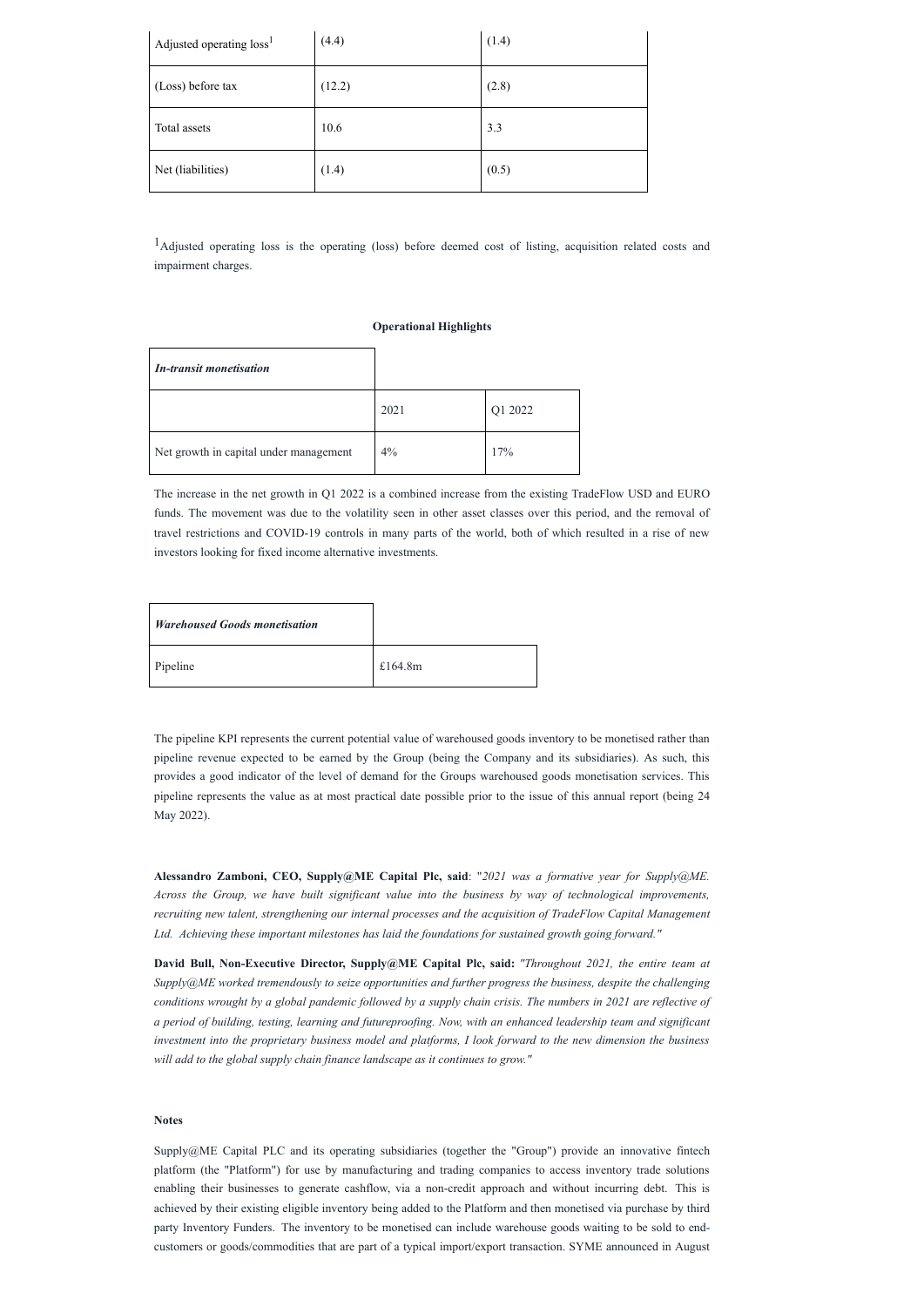2021 the launch of a global Inventory Monetisation programme which will be focused on both inventory in transit monetisation and warehouse goods monetisation. This program will be focused on creditworthy companies and not those in distress or otherwise seeking to monetise illiquid inventories.

# **Contacts**

Alessandro Zamboni, CEO, Supply@ME Capital plc, investors@supplymecapital.com

Paul Vann, Walbrook PR Limited, +44 (0)20 7933 8780; paul.vann@walbrookpr.com

Brian Norris, Cicero/AMO, +44 (0)20 7947 5317; [brian.norris@cicero-group.com](mailto:brian.norris@cicero-group.com)

# **Management Report**

# **Chief Executive Officer's Statement**

The need for Supply@ME, and the need for the services which this business offers, is even greater now than when we launched on the London Stock Exchange in 2020. 2021 was a year of global crisis and disruption. Business confidence for many fell to new lows and the focus was on surviving COVID-19. Supply chains have had to be rebuilt stronger: "just in time" has given way to "just in case". This did not happen overnight. Local driver shortages have exacerbated global problems. Supply@ME has learnt considerably from the experiences of the past two years, and as a result we believe the future is very bright.

### **What We Built**

Business confidence in 2021 stymied our progress in some areas. Like many of our shareholders and partners, I expected us to have completed several inventory monetisations by the year end. However, the impact that COVID-19 had on business priorities for our partners, and which multiple lockdowns had on the speed of decision making, was significant. While we could not control this, our business and offering are stronger with the benefit of additional time and the feedback we have been able to incorporate into the Platform. For Supply@ME, 2021 was a formative year.

# **We Secured Funding and Additional Investment**

The proceeds from the two funding arrangements entered into during 2021 allowed the Company to complete the acquisition of TradeFlow (our first M&A deal), as well as to continue the important investment into the assets of the Group, including the intellectual property rights over the platform, and to invest in recruiting our new leadership team. The recent Capital Enhancement Plan, announced in April 2022, was fully subscribed by the longterm investor Venus Capital SA ("Venus Capital") which proved that professional investors believe in the inventory monetisation business model. We also intend to enable existing shareholders of the Company to acquire new ordinary shares on the same terms as Venus Capital. This combination of retail and institutional investment will provide the Group with both commercial and financial support for the next phase of the Group's development.

# **We Built Our Leadership Team**

The Group's unwavering approach is to build a scalable business which exemplifies the strong regulatory requirements required of a listed company. In this regard, we believe shareholders are in good hands thanks to the experience and dedication of our Executive Directors, Alessandro Zamboni, John Collis and Thomas (Tom) James and our leadership team comprising our Chief Financial Officer, our Chief People Officer, our Group Head of Enterprise Risk Management, our Group Head of Operations and Transformation and our Group Head of Origination. Further information on our executive directors and members of our leadership team can be found on page 51 and 23, respectively, in the Company's full Annual Report & Accounts 2021. Additionally, the Company learned from, and leveraged, the deep corporate governance experience of our previous Chairman, James (Jim) Coyle. The Board and the Nomination committee are now focused on evaluating potential candidates for the Chair and Non-Executive Director positions with capabilities and experience that will complement those of the existing executive and Non-Executive Directors in order to future proof the Board as the Group enters its next stage of development.

# **We Completed the Acquisition of TradeFlow**

The addition of TradeFlow to our Group provides the ability to offer an unrivalled inventory monetisation journey, allowing us to offer a unique, and end-to-end, inventory monetisation journey from exporters to importers, followed by a unique warehouse goods monetisation service. With a broader footprint and customer base in Singapore, TradeFlow gives us a clear launch pad for the Asian marketplace and links to key trading hubs globally.

# **We Clarified the Business Model**

We distinguished the pure FinTech business from the inventory funding structure as the provider of each inventory monetisation transaction. Details of the current business model can be found on page 14 in the Company's full Annual Report & Accounts 2021 including those activities that are expected to be delivered by the Group in their capacity as inventory servicer, and those that are expected to be delivered by segregated stock (trading) companies which will be owned by the Global Inventory Fund (the "Fund"). While the TradeFlow acquisition complemented the existing business model, the value of what Supply@ ME has built, in terms of the technology and talent, also became apparent. Our proprietary Platform has an intrinsic value and has generated significant interest from other operators, from banks to debt funders, to improve or facilitate their own inventory backed or based facilities. Accordingly, we launched our White-label initiative at the end of August 2021. We have also invested heavily, both in terms of time and resources, upgrading the underpinning architecture and how it can avail of TradeFlow's technology within its TradeFlow+ system. Our discussions with potential inventory funders regarding the introduction of an equity line into the capital structure of each inventory monetisation led to, and was addressed by, the launch of the Fund as announced in August 2021. This Fund can serve as an equity partner as well as on a standalone basis. The Fund also leverages the funding structure of TradeFlow Capital, a further benefit to, and justification for, the acquisition.

# **What We Learned**

As the impact of COVID-19 crystallised for many businesses, the minds of Chief Financial Officers (CFOs) at companies of every size have increasingly turned to how to survive and thrive in the 'new normal'. There is a universal need to find alternative solutions to manage the risks which the pandemic has brought about. Some of these are obvious and indeed are the same which Supply@ME was created to address. Businesses in every country in which we operate, or may wish to operate, are retaining more inventory for longer. Monetising this inventory and alleviating the increased cost holds an obvious and growing appeal.

However, there are also new risks which have arisen and gained prominence. Supply@ME is well placed to support businesses to find solutions to many of these. From working on the digitisation of operations to inventory cost optimisation and understanding client and supplier risk, the experience of the past two years has emphasised the depth of services which our platform can offer. Monetisation at the core will be combined with other services to bring us closer to our clients. There is clear evidence that the service developed by Supply@ME offers not only a means to allow corporates to sell goods but also a real commercial partnership which allows our clients to better manage their data, using this to monetise their inventory, optimise their supply chain, and so further receive value from the same information generated.

There is much more to come, and we will continue to adopt a 'test and learn' approach. We are now eager to put these lessons into practice.

# **Future Plans - Looking Ahead**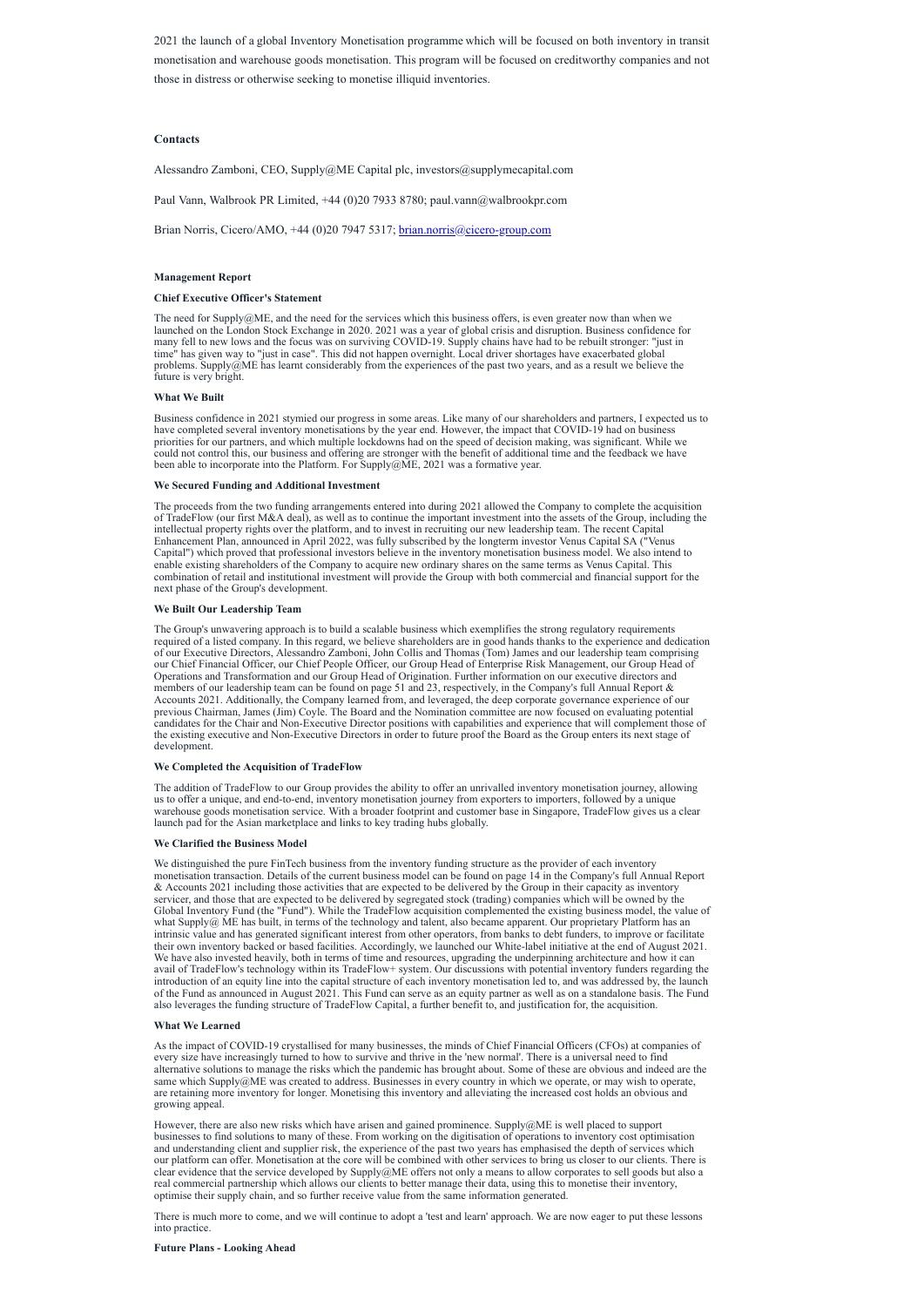There is now a new era of digitalisation and digitisation of supply chains. The speed at which we have reached this point has been accelerated by the recent geo-political crisis and the rise of new technology and business paradigms (such as Web 3.0).

It is clear that corporates need to improve their processes. They are having to set new objectives for their supply chains with greater focus on resiliency, risk management and efficiency - optimising inventory management and, enhancing the cash position as a key indicator for credit evaluation. In our experience, corporate treasurers are moving from a reactive approach to a more proactive and dynamic view.

For in-transit transactions, we are observing progress towards a new vision of a modernised global trade finance ecosystem, with networks and players focussed on digitalising parts of the trade and finance processes, providing a framework for digitally connecting and facilitating interoperation among these networks through sets of shared standards, processes, protocols, and guiding principles. An integral part of this new vision is the "interoperability layer", a global framework of standards and policies that enables participants in the trade ecosystem to seamlessly connect to both present and future networks.

It is fair to say the financial results for the year ended 31 December 2021 do not provide the full picture of the vast amount of work that the Supply@ME team have undertaken to continue to develop the Group and the Platform for future success.

Our Group wants to play the key role in this huge target addressable market promoting its unique business proposition:

- · Through our Platform, as an enabler of an innovative commercial model which allows each Corporate to manage new strategic objectives for their supply chain management (resiliency, cash optimisation, inventory efficiency and digitisation of the trade process regarding both international and domestic trade deals); and
- For investors, generating a unique opportunity in the alternative capital markets, presenting an attractive risk/reward proposition within an innovative asset class aimed at supporting the real economy.

Additionally, the era of companies acting as conventional creditors to meet the needs of the market is over. At Supply $@ME$ , we are building a new inventory monetisation model that gives firms the opportunity to adopt non-credit approaches to free up digitally value from their inventories.

We believe this can be achieved along global supply chains, both during the export-to-import in-transit journey and during the warehoused goods days-in-inventory phase, when goods are stored and enabling CFOs to more efficiently manage the core assets of their business.

This can be realised and scaled, by leveraging our unique business model, underpinned by the technology and the market expertise that our team has. The positive results achieved regarding client companies' origination activities and inventory funding routes expansion are further evidence of this.

### **Alessandro Zamboni**

*Chief Executive Of icer and Executive Director*

### **The Market**

The traditional supply chain funding model came under acute and intense pressure during the global pandemic. But the last two years has reinforced the viability of Supply@ME's innovative fintech solutions as COVID-19 and recent geo-political unrest expedited technological advancement in areas such as treasury, risk management and demand planning, in the face of unprecedented supply chain disruption.

Our market analysis can therefore be viewed through a number of prisms: how CFOs will leverage digitalisation, new methods being used by corporates to manage their resiliency, the future global trade finance ecosystem and the alternative asset investment industry.

### **The Changing Market**

### *Large Enterprises*

The role of today's CFO or treasurer has been rethought in recent times and now encompasses a comprehensive approach to managing enterprise liquidity. CFOs and Treasurers now place a premium on speed and flexibility for evaluating liquidity financing alternatives. Bank-independent technology solutions are becoming the preferred model. Further, seamless integration with enterprise resource planning (ERP) systems and the ability to make swift decisions (for instance, access to financing short-term investments) based on underlying cash positions, are now priorities for large enterprises.

Building a new trusted data environment, which includes a Clients ERP data transfers, the Inventory Monetisation model invented by Supply@ME aims to create a new commercial approach to allow CFOs and treasurers to unlock value from their inventory.

### *Small and Medium Enterprises (SMEs)*

At the same time as Supply@ME first listed on the London Stock Exchange, in March 2020, SMEs began to be negatively impacted by the outbreak of the COVID-19 pandemic. According to the OECD report Financing SMEs and Entrepreneurs 2022, over 50% of SMEs reported a significant drop in revenue and risked being put out of business in less than three months. However, the SME sector has rebounded, as we emerge from the global pandemic with new lending sources emerging as a result of government monetary policy and a renewal in business confidence.

But it is no secret that traditional banks could be doing more to serve the SME sector. There is a perceived lack of appetite to lend to these businesses, with the complexity of this lending outweighing the potential returns. Many business owners have been pushed to dip into their personal finances or forgo debt altogether. However, as businesses begin to bounce back from the impact of Covid-19 and the supply chain crisis, many are looking to invest in their operations to expedite recovery. The alternative finance sector is growing to meet this demand. Supply@ME's Inventory Monetisation service offers an improved alternative to traditional financing. Supply@ME has created a new way to support SME needs, through a unique non-credit approach.

#### *Digital Evolution*

In retrospect, the recent supply chain crisis may not have been a matter of if, but when. The "just in time" logistics model was always vulnerable to shock, but previous models relied on such a shock being easily correctable or highly unlikely. Companies' ability to forecast demand and determine how to meet it has been further challenged by the increasingly global scope of supply chains.

As companies begin to shift from this previous system to a more high-tech, digitised supply chain, companies like Supply@ME have a role to play. The unprecedented shift to new technologies forms a cornerstone of our business model - as the digital maturity of more companies increases, our system will slot in alongside them.

# **Resilience - The New Risk Management**

Following the shocks to the existing supply chain structure, the business world has begun to pivot from risk management to resilience. McKinsey found in a 2020 survey that "just over threequarters of respondents said they planned to improve resilience through physical changes to their supply chain footprints". Repeating the survey in 2021, McKinsey found "an overwhelming majority (92 percent) said that they had done so".

The survey also revealed a shift in strategy. Many of the companies surveyed were planning a multi-branch approach to improve supply chain resilience. These steps included increases in the inventory of critical products, components, and materials, diversifying supply bases by relocating supply and production networks. As companies shift their supply chains to this new focus on resilience, they will need access to capital and to improve their inventory data analytics capabilities. Supply@ME's Inventory Monetisation service can facilitate this shift.

# *In-Transit Risks*

The 2021 Suez Canal obstruction now seems like a minor footnote in the issues that supply chains have faced over the last few years, yet it highlights to the world the wider issue of in-transit risk. The last 12 months have reminded shippers that relying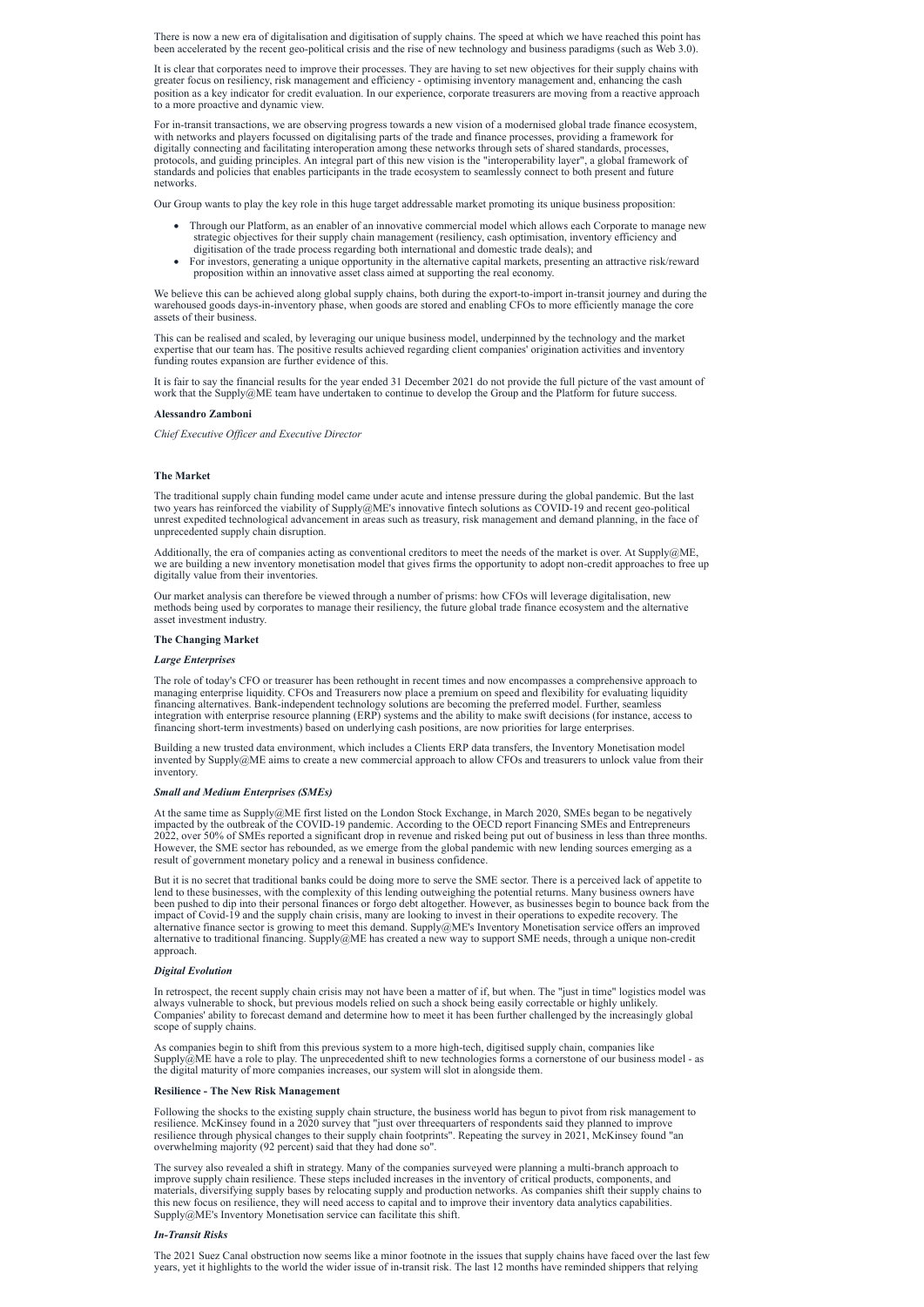on just-in-time supply from container shipping can be risky.

Companies might begin to increase inventories and safety buffers, both at departure and arrival ports. With this added cost, many businesses might also realise that the funds locked up in their inventory could be put to better use elsewhere in their business. While the outlook for containerised logistics and global supply chains remains uncertain, businesses can turn to intransit inventory monetisation to unlock the liquidity tied up with increased stock levels.

### *Risk Response Strategies*

The frequency and magnitude of supply chain disruptions have been increasing dramatically in the decade preceding the war in Ukraine.

Executive teams have placed a new weight on key supply chain actions, to protect their businesses in the short term and transform their resilience over the next decade.

In this regard, we think that the alternative investments market combined with state-of-the art fintech providers can be the solution. Supply@ME will play a key role in this space in the coming years.

With the winding down of government support, companies are more aware than ever of the need to keep track of accessible liquidity. Financial institutions oil the wheels of trade, for example around 40 percent of global goods traded is supported by bank-intermediated trade finance. Despite trade finance's critical role, however, gaps in coverage have been recognized for some time, particularly for the SMEs that serve an increasingly important role in global trade.

This process has been exacerbated by the impact of the COVID-19 pandemic and is expected to continue without high-level intervention. As trade and supply chains grow more complex, SMEs face greater challenges in accessing liquidity.

### **The Growth of Alternate Asset Classes**

### *Hedge Funds*

The robust growth of the hedge fund sector has continued in 2022. So far this year, taking advantage of increased economic volatility and risk management, the hedge fund industry comfortably outperformed the S&P Total Return Index. In 2021, according to HFR, hedge funds delivered global annual returns of 10.3%, the second year in succession a double-digit return was recorded. Furthermore, total hedge fund assets now exceed \$4 trillion.

Accordingly, Supply@ME's business model and inventory monetisation services are well-suited to the hedge fund asset class, reinforced by the opportunity to leverage TradeFlow's experience in structuring and advising hedge funds.

### **Private Debt**

The private debt market has also emerged from the global pandemic in a stronger condition.

Private debt funds raised a record amount of capital with fewer, yet larger, funds closing. Aggregate capital increased 14% in 2021 to \$193.4 billion across 202 funds, down from 2020's 255 funds closed. Indeed, there has been a notable increase in the number of funds gathering commitments of more than \$1 billion - and even as much as \$10 billion - by some of private capital's largest managers.

Among investors surveyed by Preqin in November 2021, 36% said they looked to private debt for a reliable income stream, while 37% were attracted to its high risk-adjusted returns, a unique combination across private capital.

The upsurge in private debt capital and the attractive risk/returns projected by the funds advised by TradeFlow bode well for Supply@ME's future performance.

# **Digital assets**

As an investable asset, trade finance has desirable attributes, including typically low default rates, attractive yields (compared with traditional instruments), short-term durations and self liquidating disposition. However, institutional investors, to date, have not embraced at-scale trade finance as an investable asset. Indeed, the trade finance market tends to be illiquid and nontransparent for reasons including technology limitations - resulting in the lack of a transparent electronic market - and limited risk assessment expertise among institutional investors. A key first step toward bringing liquidity to the trade finance market has been the recent expansion of the "trade as an asset" concept - the notion of transforming trade finance transactions into instruments readily exchangeable on securities markets. The model of the creation of a digital representation of assets (such as "tokenisation") could expand the market considerably and the Supply@ME Platform is ready to take advantage of this opportunity.

### **The New Way Of Corporates To Manage Their Resiliency**

### *Resilience: The New Risk-Management Paradigm*

The discussion so far has focused on non-financial risk in a continuously changing world. Non-financial risk is found to be deeply embedded in corporate operations. As the 21st-century business environment becomes ever more volatile and disruptive, companies are beginning to question standard risk-management approaches. The thought leaders among them are now calling for new approaches that go beyond risk management, toward corporate resilience. Resilience is still an emerging approach.

In a 2020 McKinsey survey, just over three-quarters of respondents said they planned to improve resilience through physical changes to their supply chain footprints. By 2021, an overwhelming majority (92 percent) said that they had done so. But the survey revealed significant shifts in footprint strategy. Last year, most companies planned to pull multiple levers in their efforts to improve supply chain resilience, combining increases in the inventory of critical products, components, and materials with efforts to diversify supply bases while localising or regionalising supply and production networks. In practice, companies were much more likely than expected to increase inventories, and much less likely either to diversify supply bases (with raw material supply being a notable exception) or to implement nearshoring or regionalization strategies. In this regard, only 2 percent of companies have visibility into their supply base beyond the second tier.

# *In-Transit Risks: Navigating the Current Disruption in Containerised Logistics*

We believe container freight rates will remain elevated throughout most of 2022 while the containerised logistics disruption

persists. Container demand is driven by end consumer spending on goods, shippers' desire to continue stocking inventory, and an economic re-opening that may shift spend back to services.

In the short term, manufacturers may have little option when it comes to changing their current suppliers and existing manufacturing footprint, but in the medium term they could cultivate alternative suppliers. Some successful strategies could evaluate near-shoring options, or use suppliers in India and South America that reduce exposure to the main Transpacific trade lane. Manufacturers can also rethink product design, particularly to limit highly customisable components that are complex to source. Assessing products and redesigning packaging is often a quick win and can help to improve efficiency in container space utilisation.

Shippers can also re-evaluate their overall supply chain design and strategy. The last 12 months have reminded shippers that relying on just-in-time supply from container shipping can be risky.

Companies may need to increase inventories and safety buffers, both at departure and at arrival ports. This adds costs to the supply chain, which may lead to broader redesigns in product sourcing and manufacturing. While the outlook for containerised logistics and global supply chains remains uncertain, there are actions that shippers could consider to bolster supply-chain resilience and aid recovery. The future may be uncertain, but shippers' ability to react is controllable and known.

### **The Business Model Canvas: An unprecedent inventory monetisation business model**

The Business Model Canvas ("BMC") of the Group envisages the unique value proposition to be "inventory monetisation specialists", promoting, via a dedicated structure, an innovative service model which allows corporates (our clients) across the globe to improve their inventory management activities, freeing up extra-value from the goods handled (such as capital locked into the warehouse or referred to an import/export transaction, efficiencies across the supply chain served or new sales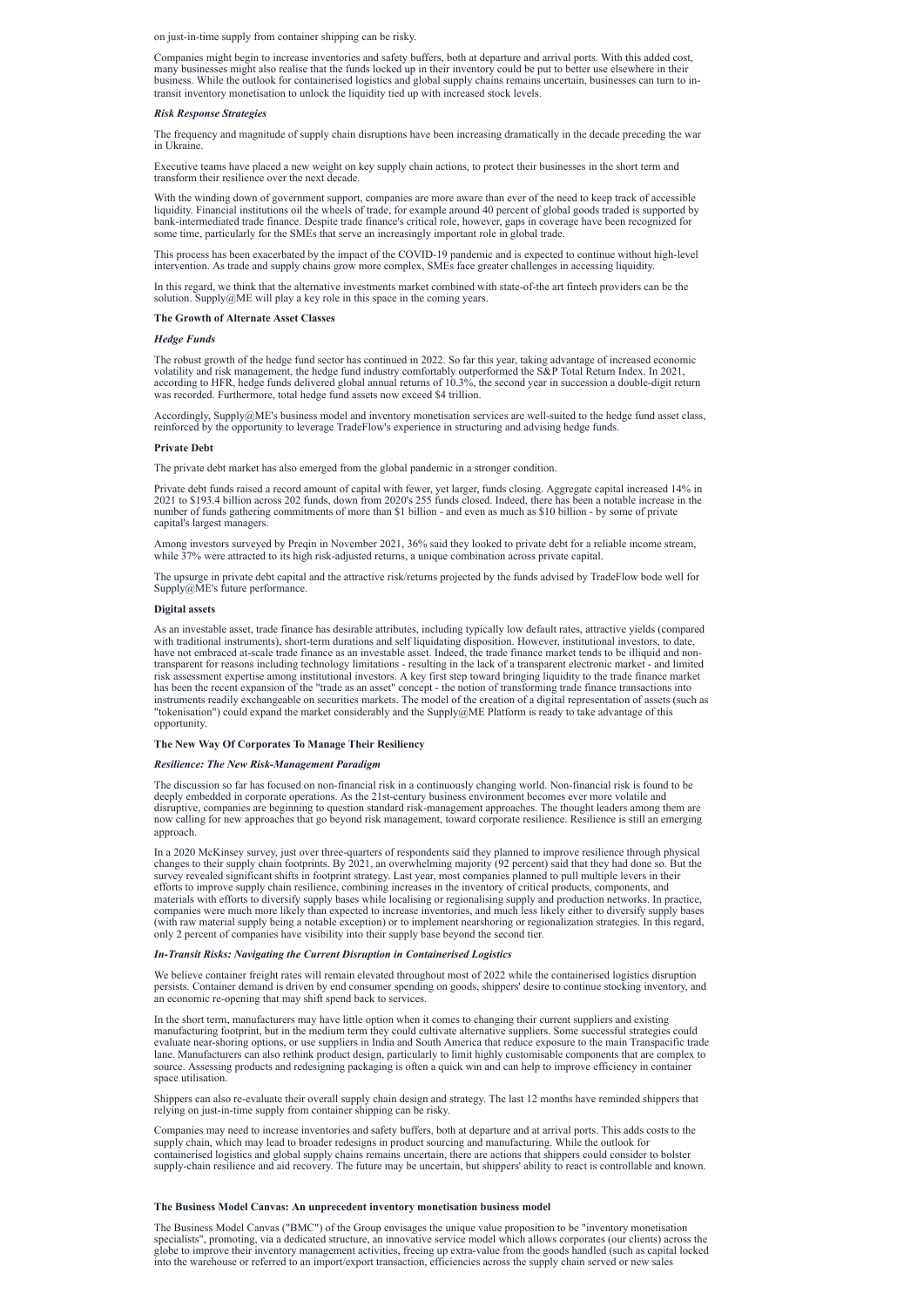channels). Hence, this value proposition includes the objective of the Group to be inventory analyst' tech-champions for both the in-transit & warehoused goods and sides.

# **Key partners**

- · Our People
- Platform state of the art technology
- Legal & accounting framework
- · Inventory Funders (investors in alternative asset class and Asset based Lenders ('ABLs'))
- Asset management servicers
- **Arrangers**
- · Commercial Banks
- Insurance Companies
- External Rating Agency
- · External technology factories & vertical components providers

# **Key activities**

- Inventory Monetisation servicing
- · White-label platform delivered as a service
- Investment Advisory

# **Key resources**

# **Cost structure**

- People
- Technology internal team and external partners
- · Accounting and Legal inventory monetisation is a unique service model
- PR and Marketing
- Administrative expenses such as local subsidiaries

- · Inventory management optimisation
- Improving supply-chain risk management & working capital efficiency

# **Revenue streams**

- Import/export businesses
- SME/Mid-Cap
- Commercial Banks customer base (including Large Corporates)
- · International Associations/ Trade finance marketplaces
- · "Captive" inventory monetisation platform servicing (generated through the use of the Platform to facilitate inventory monetisation transactions and to carry out origination and due diligence services)
- · "White-label" inventory monetisation platform servicing (generated through delivery to Banks and Funds of the use of the Platform following a software as a service model)
- · Investment Advisory fee (generated by TradeFlow in its capacity as investment advisor to the funds)

# **Value proposition**

- Inventory monetisation scientists non-credit approach alternative funding routes end to end experience import/ export and warehoused goods
- · Inventory analysis tech champions
- New asset class to invest

# **Customer relationships**

# **Customer Segments**

# **Channels**

- Originators (eco-system of external sales force/ introducers)
- · Corporate finance advisers
- Commercial Bank

- In transit goods transactions:
	- o CEMP USD Trade Flow Fund SP (in-transit transactions denominated in USD)
	- o CEMP Euro Trade Flow Fund SP (in-transit transactions denominated in EUR)
- Warehoused goods transactions<sup>2</sup>:
	- o Global Inventory Fund 1 SP (transactions regulated by the Italian law)
	- o Global Inventory Fund 2 SP (transactions regulated by the UK and UK common law).

<sup>1</sup> Apex Group - Single Source [Financial](https://www.apexgroup.com/) Solution Provider.

We distinguish the activities of the servicers (TradeFlow - acting as an Investment Advisory Company<sup>3</sup> using its unique ICT system<sup>4</sup> - and local Supply@ME subsidiaries - acting as Inventory Servicers leveraging our Platform) and the Funders. Each Inventory Monetisation transaction can involve multiple types of investors depending on the risk appetite:

The BMC of the Group also considers another key player: the Inventory Funders. By providing, a dedicated, regulated structure aimed at aligning each Inventory Monetisation transaction with corporates, we believe that Inventory Funders are now seeing the investment as a new asset class - complex but investable, considering the risk/reward projected. Our prospective Inventory Funders are typically investors with appetite for a new asset class or alternative investment opportunities, being debt and credit funds, hedge funds or asset-based lenders.

The other key partners are, effectively, the rest of the eco-system supporting the execution of each inventory monetisation transaction (in-transit & warehoused goods). We see an important role for Commercial Banks, considering the potential interest of these type of banks in our White-label proposition (where the bank uses the Platform to deliver inventory-backed financial products - studied and developed by themselves - directly to their clients).

# **The key activities delivered: inventory monetisation platform providers and asset management experts**

Our activities are split between those of Asset Managers and the FinTech service based business, and the activities delivered respectively by the subsidiaries of Supply@ME Capital plc, whether warehoused inventory monetisation in Italy or the United Kingdom, or investment advisory provided by TradeFlow.

In more detail, the Inventory Monetisation transactions are delivered - through a global programme sponsored by the Company - by segregated, regulated alternative funds which use fund administration services provided by APEX Group 1

.

As of today, the Global Inventory programme has 4 funds (SP - segregated portfolios):

<sup>2</sup> As announced by the Company in the RNS of 6 August 2021.

- · Equity investors (typically Hedge Fund and Family Offices) may be interested in direct subscription to the 4 Funds. The Funds can be aligned to each inventory monetisation transaction (whether in-transit or warehoused goods) and, additionally, achieve leverage through the debt issuance programme as below;
- Debt Investors (whether Debt and Credit Funds, Asset Based Lenders, or Family Offices) may be interested to subscribe: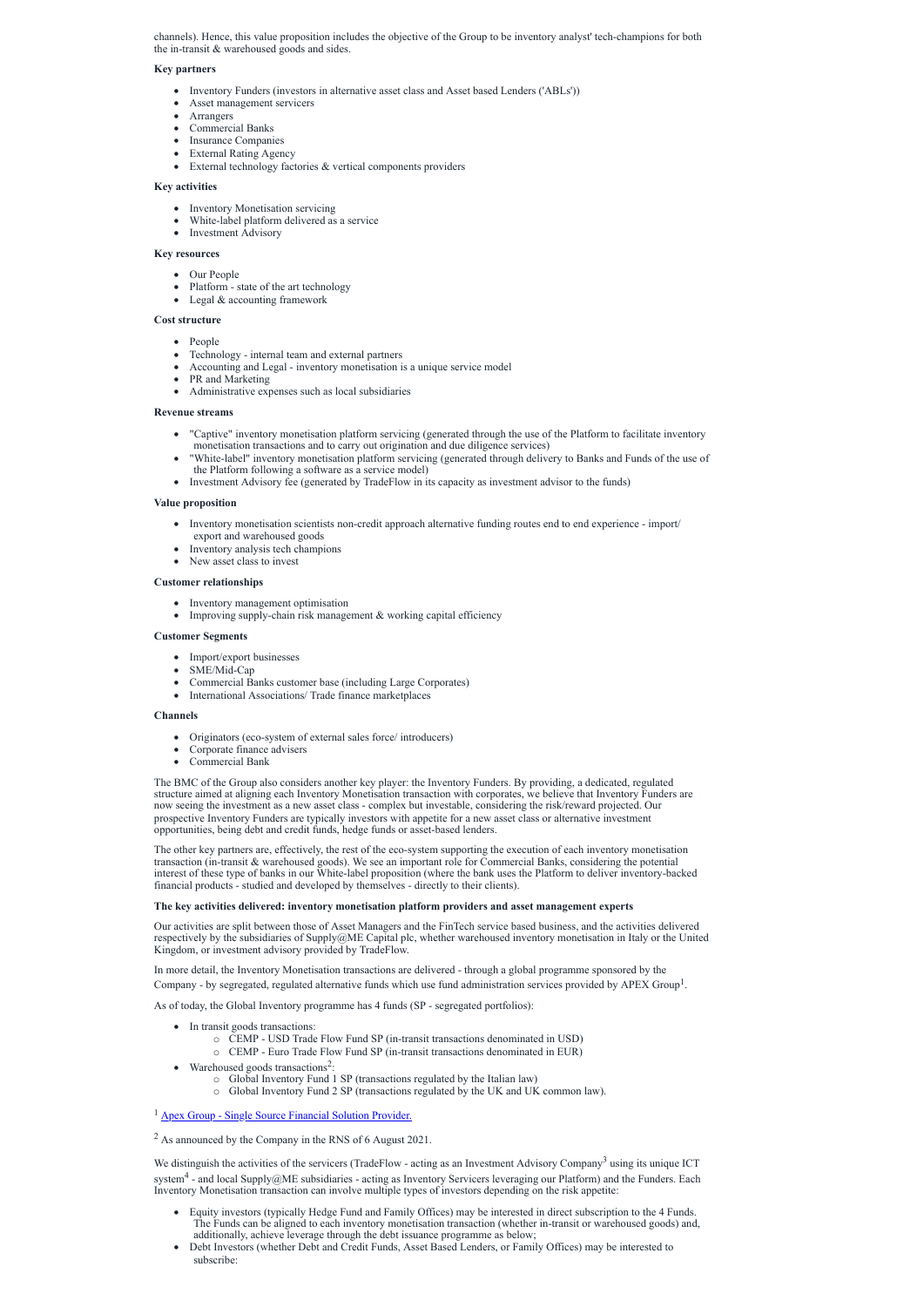- o The Senior Notes programme of the two active TradeFlow Funds. In this regard, the Company announced in the RNS published on 9 August 2021, that the TradeFlow Capital funds received. Leveraging the global investor network of the Company, the funds have already secured investors subscribing for the full, initial \$40 million issuance);
- The notes/loans borrowed directly by the so named "Stock (trading) Companies" established for each jurisdiction in order to deploy the inventory - warehoused goods - monetisation transactions
- · For investors interested in a Shariah compliant asset class, the Global Inventory programme will launch a dedicated compartment arranged by Reyl-Intesa Sanpaolo<sup>5</sup>, as announced by the Company in the RNS of 23 November 2021

<sup>3</sup> TradeFlow is a Registered Fund Management Company regulated by the Monetary Authority of Singapore and Member of the Alternative Investment Management Association.

The framework above also clarifies the difference between the role of TradeFlow and other Supply@ME subsidiaries, acting as servicers without any direct inventory risk in their balance-sheet, and the Funds which are the commercial counterparties of the Corporates for each inventory monetisation transaction. In this regard, it could be envisaged that, in order to promote the Funds sponsored by the Company, Supply@ME Capital plc may have a minor exposure in the Funds subscribing the shares.

<sup>4</sup> TradeFlow is a Corporate Member of the Singapore FinTech Association and FinTech Certified by the SFA.

# <sup>5</sup> REYL [Innovative](https://www.reyl.com/en?gclid=Cj0KCQjwxtSSBhDYARIsAEn0thRy8_j1oI1I_AdRPrv0yYg9SwNfLUd8mua3a-TlX6q150KkKIzkFz8aAorpEALw_wcB) Banking.

We consider our "Platform" to be a unique combination of software modules, exponential technology components (such as Artificial Intelligence, Internet of Things and Blockchain), dedicated legal and accounting frameworks and business rules/methodologies delivered via a hybrid ICT architecture.

The role of the Platform is essential with reference to the funding structure represented above. In this regard, Inventory Funders (in particular Commercial Banks and Debt and Credit Funds) could also use the Platform to improve their selffunding strategy (where the Inventory Monetisation service is offered directly to the existing customer base or eligible, already identified, prospects).

### **Our Platform**

We firmly believe in our innovative business model, supported by the Platform, driven by the subject matter experts of our Group.

More specifically, the ICT architecture envisages the use of 2 cloud environments (Microsoft Azure for warehoused goods monetisation and AWS for the in-transit model delivered by TradeFlow) plus an external integration with distributed ledger frameworks (in this regard, the Group has worked with SIA S.p.A. to develop the specific software and infrastructure modules and now is also in discussion with other blockchain global protocols.

The clients of our Platform are:

- · Global Inventory Funds and their Stock Companies;
- Inventory Funders (acting as lenders);
- · TradeFlow Capital (acting as Investment Advisory Company of the Funds sponsored by the Company);
- · Corporates, as commercial counterparties of the Stock Company or directly of the Funds; or
- · Banks, as White-label users of the Platform as a service (underpinning their inventory based and/or backed financial products directly provided by the Banks to their clients).

Origination of client companies<sup>1</sup> with inventory suitable for inventory monetisation continued steadily in our core focus regions of Italy and the United Kingdom. Demand for the inventory monetisation service remains strong, despite the respective business challenges in each region as a result of COVID-19 and global supply chain difficulties throughout 2021.

The Platform road map envisages that data sources have a key role for the Platform, triggering the value-added service provided by the Group (whether inventory data analysis or inventory monetisation provided by the Funds sponsored by the Company). Accordingly data ingestion services have a critical role in the overall Platform operations. Additionally, the inventory register and trading modules are able to produce the innovative data analysis and support the creation of the security package in favour of the inventory funders involved in each Inventory Monetisation.

The monitoring component of the Platform is constructed by business rules (which support the creation of specific key risk and performance indicators) and are expected to be underpinned by software modules able to enable the user to visualise early warnings, trigger inspections (to report digitally) and track the action plan/ remediation plan agreed with the corporate client. The Platform's road-map further envisages the adoption of IoT frameworks in order to improve the effectiveness and the efficiency of the monitoring and inspections activities.

 $*$ It is important to note that the monetary value represents the potential value of inventory to be monetised by client companies rather than the pipeline revenue expected to be earned by the Group. However, this does provide a good indicator of the level of demand for the Group's current and future services. These pipeline numbers also do not include any client companies that have been lost due to either failing to meet eligibility criteria or delays in obtaining funding. A full review of the pipeline was conducted in 2021 and some of these lost client companies can be expected to be re-onboarded once the first inventory *monetisation has been completed.*

TradeFlow uses a dedicated suite (TradeFlow+) made of multiple software modules reflecting the expertise of the team in the trade finance space, delivering a unique non-credit approach aimed at monetising inventory in-transit (import/export transactions where the buyer is supported to optimise its supply chain relationship).

The high level of automation ensured by the TradeFlow+ suite allows TradeFlow to efficiently manage its operations, leveraging exponential technologies (such as Artificial Intelligence for the documentation analysis during the client onboarding and the Internet of Things to support the vessel tracking phase). Additionally, the suite can also produce mandatory reports regarding the performance of each import/export transaction. We consider this to be important given the vision of the Company to allow, in the future, third-parties operators (such as new Trade Finance Funds or international trading desks of commercial Banks) to adopt the suite through White-label agreements.

In this regard, the whole Platform road-map considers the importance of the opportunity presented by the White-label service model. Considering the market outlook and the increasing appetite of Banks, Funds and FinTech platforms to extend their product offering, the Group wants to play a key role in the inventory backed/based financial product engineering also allowing new partners to use specific components of the Platform "as a service". However, the Inventory Monetisation facility (in transit and warehoused goods) will remain the unique, distinct and proprietary product of the Company.

Finally, the Group continues to study and explore opportunities to adopt blockchain and digital tokenisation into our systems, to support the delivery and the scalability of the business model.

### **Building the eco-system of partners and channels**

*Client company origination*

Once lockdown restrictions had begun to ease worldwide, pressure on supply chains intensified. Heavy goods vehicle drivers were in short supply, flight and shipping schedules were severely disrupted, parts shortages led to goods not being produced, and worker illness meant entire factories had to be shut down; goods simply were not reaching their next destination on time if at all. No part of the supply chain was spared, and difficulties continue to the present day.

As businesses look to recover from the pandemic, the supply chain model has undergone a marked shift from 'just in time' goods delivery to 'just in case', whereby companies will hold a surplus of stock and parts just in case of future disruption. Facilitating such a shift will require significantly more working capital. We are readying our business to help existing and potential client companies adapt to the new world order, underpinned by our innovative inventory monetisation platform. As such, the expected value of warehoused goods inventory monetisation transactions across our Group's current global pipeline totals £164.8 million. \*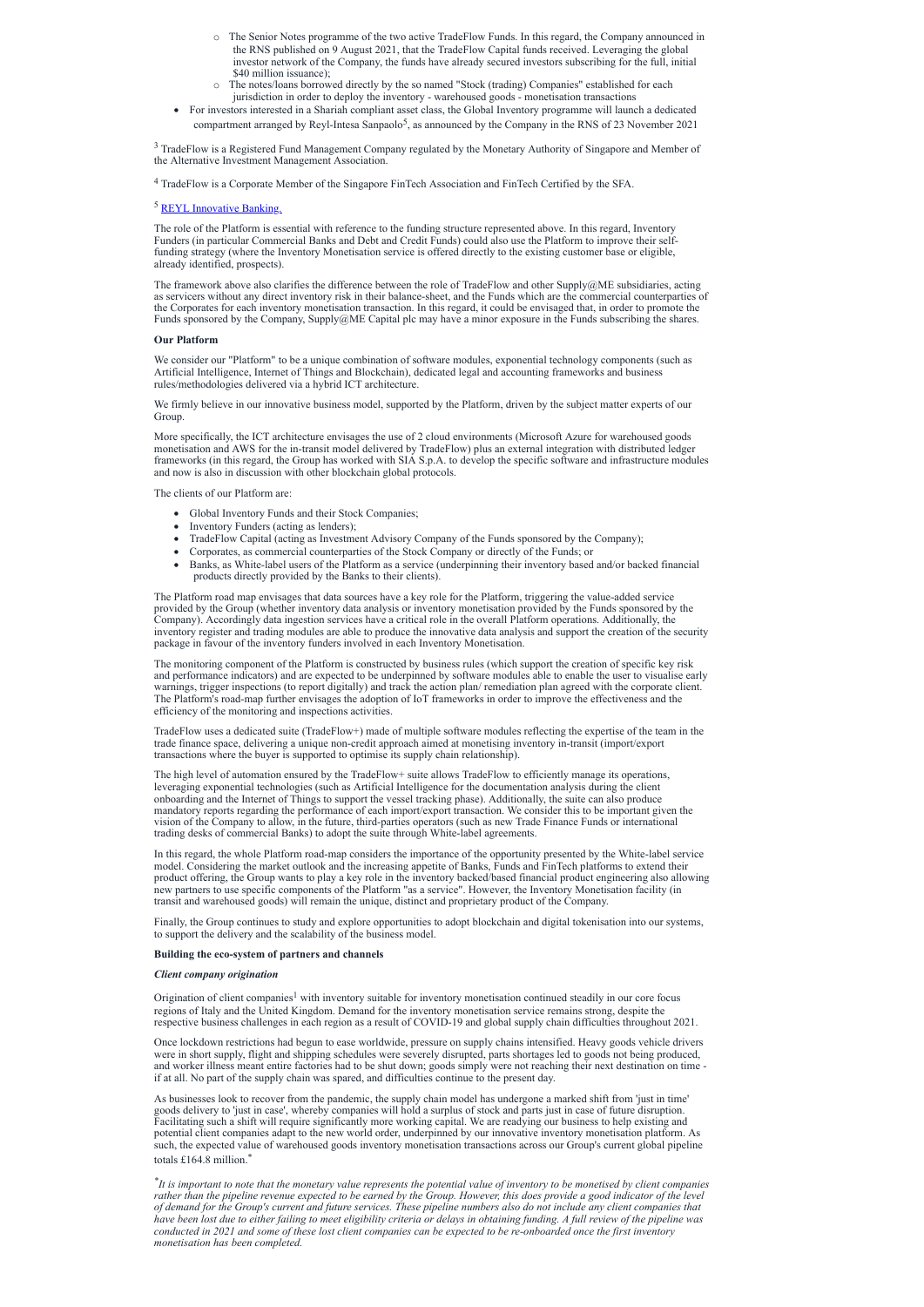${}^{1}$ The number of companies originated refers to those with which we were in active dialogue with and had progressed toward inventory monetisation via our innovative platform as of 31 December 2021. The status of these companies in the origination pipeline was either "on hold" and awaiting a match with a suitable inventory funder, or "active" and progressed into our thorough due diligence procedures. The final stage, once client companies with inventory to monetise are matched with suitable funders and passed rigorous due diligence assessments, will see client companies enter the transaction phase.

### **Italy**

Italy was the busiest region for potential client company origination activity in 2021 by some margin and we originated a total of 43 client companies. Of those, 21 companies were considered to be active and represent approximately £111 million of potential inventory ready to be monetised.

We work with a select panel of originators, or business introducers, in Italy. The number of client companies originated was largely due to the strength of our local relationships, having worked closely with our panel of brokers and external advisors. Some business was also instigated due to our growing, positive reputation and, on some occasions, companies were introduced to Supply@ME by client companies already in the pipeline.

# **United Kingdom**

In the United Kingdom, we originated a total of 6 potential client companies by the year-end, of which 4 progressed to active status. Active client companies represented approximately £28 million of potential inventory to be monetised.

While business in Europe continues to be our core focus, £26 million (sterling equivalent) of client companies were originated in the MENA region in 2021. Progress was made on a number of fronts to lay the groundwork for future inventory monetisation transactions in MENA jurisdictions, including the UAE, supported by a select panel of local partners and brokers in the region.

To note, we appointed as Group Head of Origination Nicola Bonini to lead dedicated origination activity in the United Kingdom. Nicola took up her role in September 2021, therefore the client origination numbers in the United Kingdom largely represent an exceptional effort from Nicola and her team beginning in the final quarter of 2021.

The United Kingdom market faced a raft of challenges to ordinary business activity, not least the disruption to trading caused by COVID-19 and the impacts of the supply chain crisis.

Government schemes such as the Coronavirus Business Interruption Loan Scheme (CBILS) gave a much-needed lifeline to SMEs. CBILS provided up to £5 million emergency funding to help businesses recover from lost revenue and cashflow disruption due to the pandemic - which, in 2021, included the third national lockdown from 6 January, with legal restrictions not lifting until 19th July.

Against this unprecedented backdrop of uncertainty, the vast majority of businesses suitable for inventory monetisation were not considering alternative funding; they were focused on surviving the pandemic, not striving for new growth.

# **Middle East and North Africa (MENA)**

Building on the partnership that began in 2020, Supply@ME continued to work with iMass Investments, to support a number of client origination and inventory funding activities, including an agreement with Lenovo Financial Services META LLC ("LFS"). As announced in the RNS of 11 January 2021, LFS is able to market the Supply@ME platform to its customer base in the Middle East, Turkey and Africa regions (excluding South Africa), as a complementary product to LFS' existing offering.

Additionally, Supply@ME received confirmation in January 2021 that the authorisation process for the Group's Shariahcompliant Inventory Monetisation Platform was successfully completed. Sheikh Dr. Mohamed Elgari and Sheikh Yusuf Talal DeLorenzo in their capacity as members of Sharia Scholar Board confirmed in an official communication that "following a review in compliance with the AAOIFI Shariah standards, The Sharia Scholar Board hereby approves the Inventory Monetisation Structure as acceptable within the principles of Shariah."

# **United States**

Supply@ME continued to explore the possibility of launching its inventory monetisation service to client companies in the United States throughout 2021.

Following the RNS of 22 October 2020, the Company built upon its partnership with Anthony Brown of the consulting company, Epicirean Brands, trading as The Trade Advisory (the "Trade Advisory") during the 2021 reporting period. Anthony Brown continues to provide strategic advice to our Board of Directors in relation to seizing the unique opportunity to develop our Inventory Monetisation service in the United States.

# *Inventory monetisation funding routes*

We continued to attract a selection of high-quality prospective funders - including banks and asset-based lenders - to the platform throughout 2021, working closely with local partners and brokers.

The Group had hoped inventory monetisation transactions would be further along in their progression by year-end. However, due to the innovative nature of our model and the calibre of the banks with which we are in discussions, the due diligence procedures are robust and, therefore, require time to complete accurately. In accordance with the RNS of 11 November 2021, the Board feels inaugural transactions must be focused on accuracy rather than speed.

Additionally, each funder has its own specific requirements and appetites for clients and inventory they are prepared to fund. Our origination team is working diligently to align client company inventories with the investment appetites of our strong panel of prospective inventory funders.

The Board continues to focus on the delivery of the first inaugural Inventory Monetisation transaction which is expected to generate a snowball effect among the rest of prospective Inventory Funders identified.

### **Italy**

The Italian subsidiary was in discussion with 8 banks in relation to funding inventory via our innovative platform at year-end, including the first Inventory Funder for the inaugural Italian inventory monetisation transaction, as stated in the Trading

Update of 31 December 2021.

In addition, we were in discussion with one potential funder of a White-label agreement in 2021.

Separately, we were working closely with the Italian Government's SACE Guarantee, in order to study a new bespoke guarantee which would commence following the expiry of the current scheme, which is due to expire in 2022.

# **United Kingdom**

As mentioned in the Trading Update of 31 December 2021, we undertook an increased programme of marketing activity in the United Kingdom, which raised significant awareness among potential client companies and Inventory Funders. As such, our number of originators, or business introducers increased from 3 to 59 during the reporting period. Originators include asset-based lenders, banks, accountants, advisors and other asset-based platforms.

This dramatic increase in originators is a testament to the strength of the proposition we are building and the confidence of the prospective funders, which include large global banks and major accountancy firms.

In total, this resulted in us entering discussions with four potential inventory monetisation funders in the UK and five banks in initial conversations to complete inventory monetisation transactions via a White-label agreement.

# **MENA**

Further to the RNS announcement of 23 November 2021, we continued to work alongside the Shariah fund arranger Intesa Sanpaolo Private Bank (Suisse) Morval SA to provide funding for our Shariah-compliant Inventory Monetisation platform in the Middle East.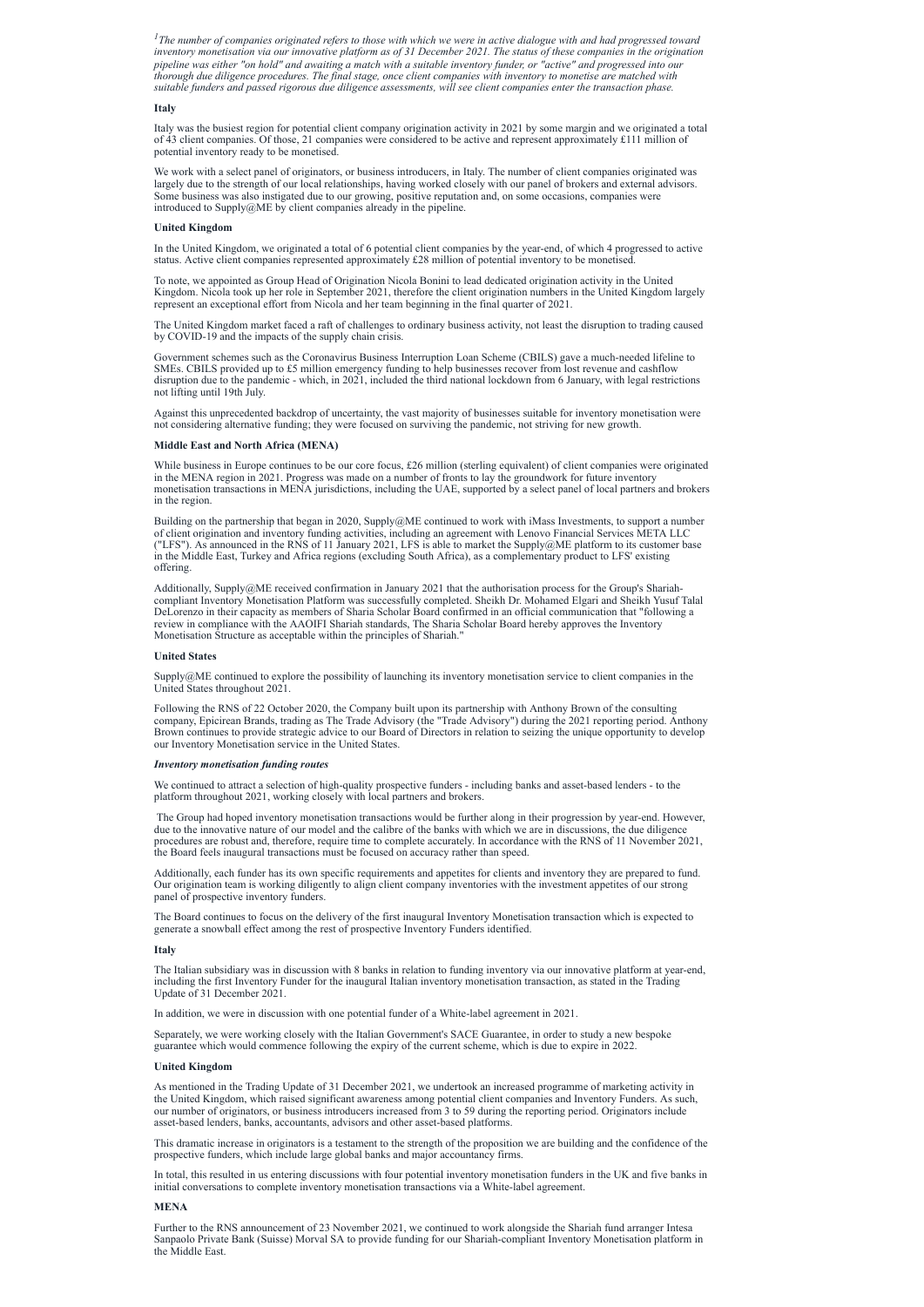In parallel, we leveraged our partnership with I-MASS LLC in order to explore further inventory funding alliances in the region, including with a local challenger bank.

In total, we entered discussions with three potential funders of inventory monetisation transactions in the MENA region.

# **United States**

As a result of our ongoing partnership with Anthony Brown of the consulting company The Trade Advisory we entered discussions with three potential inventory monetisation transaction funders and one potential funder of a White Label transaction.

As stated above, we continue to explore the possibilities around launching a platform in the United States, buoyed by strong interest and a unique opportunity to deliver the company's innovative inventory monetisation platform in the region.

# **The Revenue Model**

We clarified and fine-tuned our overall business model, distinguishing the pure FinTech business (our Platform being our people and our software) from the inventory funding structure. In this regard:

- the Platform has, by definition, an intrinsic value and accordingly can also be used by other operators (such as banks or other debt funders) to improve inventory backed or based facilities. We consider it to be an enabler of each transaction. For this reason, we officially launched our White-label initiative at the end of August 2020, invested further time in upgrading ICT architecture, selected and started new tech streams, while leveraging and understanding the components used by TradeFlow Capital within its TradeFlow+ system.
- · the areas of improvement suggested by inventory funders in the last year regarding the introduction of an equity (first loss) line in the capital structure of each inventory monetisation transaction was addressed with the launch of the Global Inventory Fund (the "Fund"), which can work as equity provider and/or on a standalone basis (the Fund could deliver by itself a inventory monetisation transaction). The Global Inventory Fund leverages the current funding structure of TradeFlow Capital - another reason, in our opinion, that supports the acquisition of the Singapore-based business.

As such, we are now focused on establishing and growing the following active, and future, revenue streams:

- · "Captive" inventory monetisation platform servicing ("C.IM"): this is revenue generated through the use of the Platform to facilitate inventory monetisation transactions performed by the Fund and its Inventory Funders. This revenue is generated by the Group's Supply@ME operating subsidiaries, and in the future is expected to be supplemented by Tijara Pte Ltd, a technology subsidiary company of TradeFlow. Revenue will be earned in relation to the following activities:
	- o origination and due diligence (preinventory monetisation); and
	- o monitoring, controlling and reporting (post-inventory monetisation).

During the year ended 31 December 2021, the Group recognised £0.3m of C.IM revenue relating to due diligence fees. When fully delivered, this stream is expected to generate revenues of approximately 1-3% of the gross value of the inventories monetised (purchase price plus VAT).

For the year ended 31 December 2021, the Group recognised £0.3m (2020: £1.1m) revenue from its inventory monetisation segment relating solely to due diligence services provided by the Group's Italian operating subsidiary. In line with IFRS 15 ("Revenue from Contracts with Customers") the Group recognised these revenues when the due diligence services have been delivered and the Group's performance obligation has been satisfied. The £1.1m of revenue recognised by the inventory monetisation segment in the prior year related solely to an origination contract entered into with related party, 1AF2 S.r.l. In connection with this contract, 1AF2 S.r.l contracted with the Group to perform due diligence on those companies that it had originated. During the current year, the Group recognised a further £0.2m revenue on this related party contract, with the remainder of the revenue recognised arising from due diligence services provided to third party client companies. Further details of this and other related party transactions are set out in note 29 to the Group's consolidated financial statements.

- · "White-label" inventory monetisation platform servicing ("WL.IM"): this is the revenue to be generated through the use of the Platform by third parties who choose to employ the self-funding model. When delivered, this stream is expected to generate recurring software-software as-a-service revenues of approximately 0.5-1.5% of the value of each Inventory Monetisation transaction (the amount of funding provided). No WL.IM revenue was recognised by the Group during the year ended 31December 2021.
- Investment Advisory ("IA"): this is the revenue stream currently being generated by TradeFlow in its capacity as investment advisor to its well-established funds, as well as its anticipated role as investment advisor to the Fund going forward. This stream is expected to generate recurring revenues of approximately 1.25% of Assets Under Management for which TradeFlow acts as advisor. Additionally, TradeFlow could receive a further performance incentive fee of up to 15% of the profits generated by the Fund, based on performance. During the year ended 31 December 2021, the Group recognised £0.2m of IA revenue, representing TradeFlow's addition to the Group's revenue from 1 July to 31 December 2021.

# **Financial Review**

|                                                       | 2021<br>$\mathbf{f}_{\mathbf{m}}$ | 2020                      | <b>Movement</b><br>$\mathbf{f}_{\mathbf{m}}$ |
|-------------------------------------------------------|-----------------------------------|---------------------------|----------------------------------------------|
|                                                       |                                   | $\mathbf{f}_{\mathbf{m}}$ |                                              |
| Revenue                                               | 0.5                               | 1.1                       | (0.6)                                        |
| Operating (loss) before deemed cost of listing,       | (4.4)                             | (1.4)                     | (3.0)                                        |
| acquisition related costs and impairment              |                                   |                           |                                              |
| charges                                               |                                   |                           |                                              |
| Deemed cost of listing, acquisition related costs and | (6.4)                             | (1.4)                     | (5.0)                                        |
| impairment charges                                    |                                   |                           |                                              |
| <b>Operating (loss)</b>                               | (10.8)                            | (2.8)                     | (8.0)                                        |
| <b>Finance costs</b>                                  | (1.3)                             |                           | (1.3)                                        |
| (Loss) before tax                                     | (12.2)                            | (2.8)                     | (9.4)                                        |
| Income tax                                            | (0.3)                             | (0.1)                     | (0.1)                                        |
| (Loss) for the year                                   | (12.5)                            | (2.9)                     | (9.6)                                        |
|                                                       | Pence                             | Pence                     |                                              |
| <b>Earnings per share (EPS)</b>                       | (0.04)                            | (0.01)                    |                                              |

### **Revenue by segment**

|                               | 2021 | 2020                      | <b>Movement</b>           |
|-------------------------------|------|---------------------------|---------------------------|
|                               | £m   | $\mathbf{f}_{\mathbf{m}}$ | $\mathbf{f}_{\mathbf{m}}$ |
| <b>Inventory Monetisation</b> | 0.3  | 1.1                       | (0.8)                     |
| <b>Investment Advisory</b>    | 0.2  |                           | 0.3                       |
| <b>Total revenue</b>          | 0.5  | 1.1                       | (0.6)                     |

The Investment Advisory revenue has been rounded down to £0.2m in order to ensure the table adds to the rounded total revenue figure.

Revenue by service line is recognised in accordance with IFRS 15 ("Revenue from Contracts with Customers") and more details on the Group's revenue recognition policies can be found in the note 2 consolidated financial statements.

# **Inventory Monetisation segment**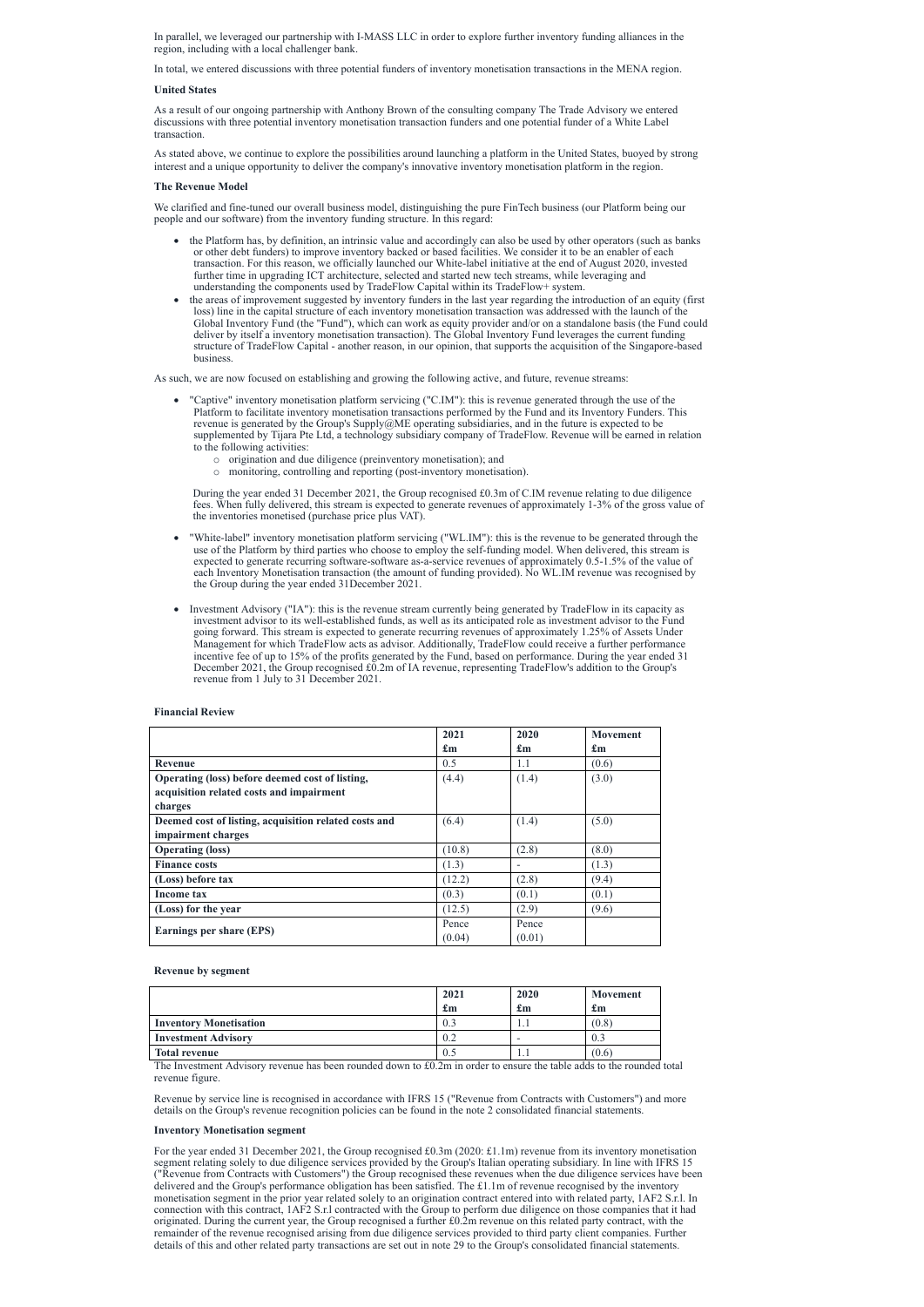The reduction of £0.8m in the revenue recognised by the inventory monetisation segment during the year end 31 December 2021 is the result of the delays experienced by the Group in facilitating the first inventory monetisation transaction and increased time and effort being spent on the development of the Platform and the associated operational processes and procedures.

### **Investment Advisory segment**

Investment segment revenue arises from investment advisory services provided by the Group's wholly owned subsidiary, TradeFlow, in its capacity as investment advisor to its well-established USD fund and its newer EUR fund during the six month period from the date of acquisition (being 1 July 2021) through to year end. As TradeFlow was not owned by the Group during the prior financial year, no such revenues were recognised. In line with IFRS 15 ("Revenue from Contracts with Customers") the Group recognised these revenues when the investment advisory services have been delivered and the Group's performance obligation has been satisfied.

- · on building a solid base for effective internal controls and governance processes;
- · completing the Group's acquisition of TradeFlow during the year; and
- on post-acquisition integration activities.

The Group recorded an operating loss before deemed cost of listing, acquisition related costs and impairment charges during the year of £4.4m (2020: £1.4m loss). This increase of £3.0m is largely due to the following factors:

### **Geographical revenue breakdown**

The Group's inventory monetisation operations are currently predominately located in Italy, while the investment advisory operations are predominately located in Singapore.

### **Operating loss**

- an increase in staff and contractor costs of  $£1.2m$  as the Group built out the leadership team and has been focused on developing its ICT architecture alongside the inventory monetisation legal & accounting framework;
- an increase of professional fees of £0.5m arising from a focus on improving the internal controls and governance processes; and
- the fact that the prior year contained costs for approximately nine months, following the reverse take-over that completed in March 2020, compared to a full 12 months of costs in the currently financial year.

During the year the Group has primarily focused on refining and developing the business model through investing heavily, utilising both internal time and resources, on activities such as upgrading the architecture of the internally generated Platform. Additionally, significant amounts of time and effort have been spent:

All of these activities are expected to give the Group a strong foundation as it enters the next stage of development.

- Transaction costs of £2.0m. Of this total, £1.9m represented the fair value of shares issued as consideration to third party intermediaries who either introduced TradeFlow to the Company or who provided due diligence activities in respect of the TradeFlow business, market, sector and geographic location. The remaining £0.1m related to legal fees that were directly associated with the acquisition;
- Amortisation of intangible assets arising on acquisition of £0.4m. These costs related to the intangible assets recognised by the Group in connection with the TradeFlow acquisition, which have a fair value of £6.9m. The £0.4m represents the amortisation charge for these assets for the six month period from acquisition on 1 July 2021; and
- Acquisition related earn-out costs of £1.4m. Elements of the consideration payable for the TradeFlow acquisition require post-acquisition service obligations to be performed by the earn-out shareholders over a three-year period. While these legally form part of the consideration costs, under IFRS 3 ("Business Combinations") they must be accounting for as deemed remuneration through the profit and loss. The £1.4m recognised for the year ended 31 December 2021 represents the proportion of the total fair value of the future earn-out payments that are linked to the services provided in the current financial year.

Firstly, in connection with the initial TradeFlow goodwill recognised. As at 31 December 2021, management carried out an impairment test in line with IAS 36 ("Impairment of Assets") on the TradeFlow Cash Generated Unit ("CGU"). This followed the conclusion that indicators of impairment were present, including under performance against forecast. In carrying out this test, the Directors applied what they consider to be prudent assumptions concerning reductions to forecast revenue levels and the weighted average cost of capital ("WACC") used as the discount rate. The result of this impairment test was that the recoverable amount of the TradeFlow CGU was determined to be lower than the net invested capital value held on the balance sheet at 31 December 2021 by £0.8m and as such an impairment charge has been recognised for this amount; and

### **Deemed cost of listing, acquisition related costs and impairment charges**

Secondly, in connection with the Group's internally developed IM platform. As at 31 December 2021, management carried out an impairment test in line with IAS 36 ("Impairment of Assets") on this intangible asset. This followed the conclusion that indicators of impairment were present, including the current year losses being generated by the Group's Italian operating subsidiary, to which the asset relates. In carrying out this test, the Directors considered discounted cash flows and a weighted average cost of capital ("WACC") as the discount rate. Under this methodology the recoverable amount of the investment did not require an impairment to be made. However, as noted in the going concern statement, set out in note 2 to the consolidated financial statements, there is currently a material uncertainty with respect to both the future timing and growth rates of the forecast discounted cash flows arising from the use of the Internally developed IM Platform intangible asset. As such, the Directors have prudently decided to impair the full carrying amount of this asset of £1.8m as at 31 December 2021.

In the prior year the Group incurred deemed costs of listing of £1.4m relating to the reverse acquisition.

|                                                           | 2021                      | 2020                      |
|-----------------------------------------------------------|---------------------------|---------------------------|
|                                                           | $\mathbf{f}_{\mathbf{m}}$ | $\mathbf{f}_{\mathbf{m}}$ |
| Deemed cost of listing                                    |                           | 1.4                       |
| <b>Transaction costs</b>                                  | 2.0                       |                           |
| Amortisation of intangible assets arising on acquisitions | 0.4                       |                           |
| Acquisition related earn-outs                             | 1.4                       |                           |
| <b>Impairment charges</b>                                 | 2.6                       |                           |
| Total                                                     | 64                        |                           |

The acquisition related costs arise due to business combinations in accordance with IFRS 3 ("Business Combinations") and include the following in the current financial year:

The impairment charges of £2.6m in the current financial year have arisen due to the following two factors:

# **Acquisition of TradeFlow**

On 1 July 2021 the Group acquired TradeFlow for total consideration, as defined by IFRS 3 ("Business Combinations"), of £7.1m, split between cash consideration of £4m and equity consideration of £3.1m.

As part of the terms of the agreement to acquire TradeFlow, acquisition related earn-out payments were included. Together with the initial cash payment and issue of equity, these components form the total legal consideration agreed between the parties. The acquisition related earn-out payments are determined by reference to pre-determined revenue milestone targets in each of the 2021, 2022 and 2023 financial years. As these earn-out payments have substantive post-acquisition service conditions attached to them, the Directors have concluded that IFRS 3 ("Business Combinations") requires the fair value of these earn-out payments to be accounted for as a charge to the income statement (as deemed remuneration) rather than as consideration.

Following the acquisition, a purchase price fair value exercise was completed which identified intangible assets of £6.9m, and goodwill of £2.2m, both of which have been recognised in the Group's consolidated balance sheet at the date of acquisition.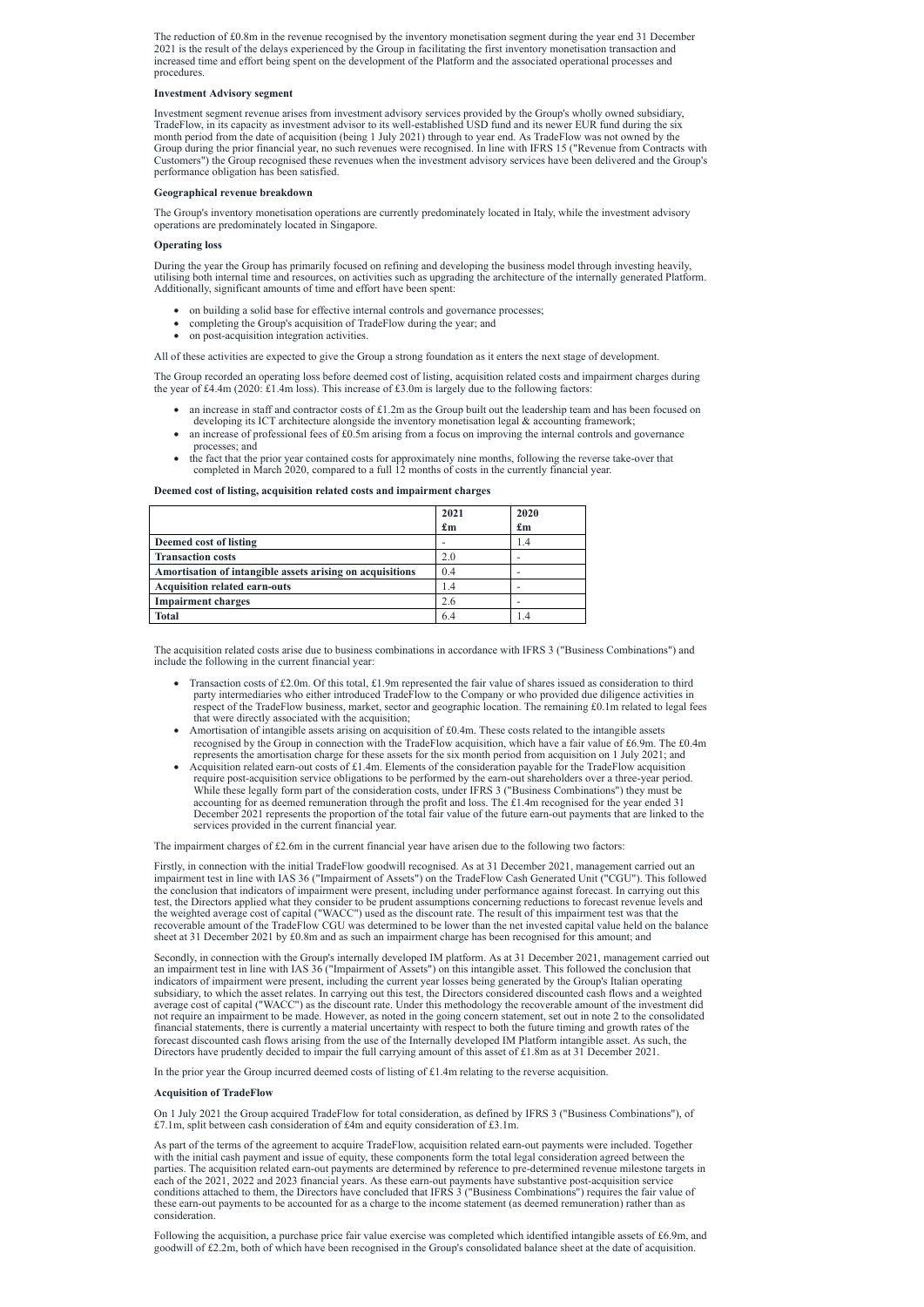As described above the goodwill has subsequently been impaired by £0.8m, leaving a balance of £1.4m as at 31 December 2021. Details of those intangible assets identified during the purchase price fair value exercise are set out in the table below:

|                                                                             | 2021                      |
|-----------------------------------------------------------------------------|---------------------------|
|                                                                             | $\mathbf{f}_{\mathbf{m}}$ |
| Customer relationships                                                      | 4.8                       |
| Brand (TradeFlow)                                                           | 0.2                       |
| CTRM software                                                               | 1.4                       |
| AI software                                                                 | 0.4                       |
| Total acquired intangible assets                                            | 6.9                       |
| Deferred tax liability arising on recognition of acquired intangible assets | (1.2)                     |
| Total acquired intangible assets (net of deferred tax liability)            | 5.7                       |
| Other net liabilities acquired                                              | (0.8)                     |
| Total identifiable net assets acquired                                      | 4.9                       |

TradeFlow contributed £0.2m of revenue and  $(£0.5m)$  to the Group's operating loss for the period between the date of acquisition, being 1 July 2021, and the 31 December 2021. As a preliminary assessment, had the acquisition of TradeFlow been completed on the first day of the financial year, Group revenues would have been approximately £0.3m higher and Group operating loss would have been approximately £0.6m higher.

# **Group Funding Facilities utilised during the year**

During the year the Group secured two different funding facilities. The proceeds of both have been used to support the Group's working capital and growth requirements and cover the cash consideration element of the TradeFlow acquisition. Further details of these two facilities are set out below:

|                                                                                   | Negma convertible<br>loan notes | <b>Mercator funding</b><br><b>Facilities</b> |
|-----------------------------------------------------------------------------------|---------------------------------|----------------------------------------------|
|                                                                                   | $\mathbf{f}_{\mathbf{m}}$       | $\mathbf{f}_{\mathbf{m}}$                    |
| At 1 January 2021                                                                 |                                 | -                                            |
| Net cash inflows                                                                  | (5.0)                           | (6.6)                                        |
| Fair value of warrant instruments issued in connection with<br>funding facilities |                                 | 0.5                                          |
| Amortisation of finance costs                                                     | (0.6)                           | (0.5)                                        |
| Cash repayments                                                                   | 2.0                             |                                              |
| Non cash repayments                                                               | 3.6                             | 0.9                                          |
| As at 31 December 2021                                                            |                                 | (5.7)                                        |

# **Negma convertible loan notes**

- additional commitment fees of £25,000; and
- the recognition of the fair value of the warrants issued in connection with the convertible loan notes. This fair value was £88,000.

On 16 June 2021, the Company entered into a subscription agreement with Negma Group Limited for an initial tranche of Convertible Loan Notes with a par value of £5.6m and for which the Group received £5.0m in cash. As shown in the table, £3.6m of this was settled via the conversion of the loan notes into equity and £2.0 was settled in cash, leaving the facility totally repaid at year end. During the current financial year the Group recognised total finance costs of £0.6m in relation to these convertible loan notes.

# **Mercator funding facilities**

On 29 September 2021, the Company entered into a loan note facility with Mercator Capital Management Fund LP ("Mercator"), with a total draw down of £7.0m or £6.6m net of capitalised finance costs. These loan note facilities had a term of 12 months and require monthly repayments to be made either in cash or via the issue of a convertible loan note at the Company's discretion. During the period to 31 December 2021, all repayments had been settled through the issue of convertible loan note and all of these had been converted to equity.

In connection with the Mercator loan note facility, the Company also issued share warrants, details of which are set out in note 28 to the consolidated financial statements. The fair value of these warrants was also capitalised and this, together with the other capitalised finance costs, will be recognised over the term of the loan notes using the effective interest rate method. The total of the finance costs recognised in the current financial year is £0.5m.

The Mercator convertible loan notes do not have any interest costs in addition to that of the Mercator loan notes, however an additional amount of finance costs of £0.1m have been recognised during the current financial year as a result of:

Both costs have been fully recognised in the income statement during the current year given the liability to which they relate has been extinguished by 31 December 2021.

# **Cashflow**

The Group increased its net cash balance by £1.1m (2020: £0.4m) due to net proceeds from the financing activities of £9.6m which assisted the funding of the acquisition of Tradeflow (net of the cash acquired) of £3.5m and increased investment in the Platform of £1.0m. This offset by an outflow from operating activities of £3.9m.

|                                           | 2021                      | 2020                      |
|-------------------------------------------|---------------------------|---------------------------|
|                                           | $\mathbf{f}_{\mathbf{m}}$ | $\mathbf{f}_{\mathbf{m}}$ |
| Net cash flow from operating activities   | (3.9)                     | (0.9)                     |
| Cash flows from investing activities      | (4.6)                     | (0.9)                     |
| Net cash flows from financing activities  | 9.6                       | 2.2                       |
| Net increase in cash and cash equivalents | 1.1                       | 0.4                       |
| Cash and cash equivalents at 1 January    | 0.6                       | 0.1                       |
| Cash and cash equivalents at 31 December  | 1.7                       | 0.6                       |

### **Net liabilities**

As at 31 December 2021 the Group's net liabilities were £1.4m (2020: net liabilities of £0.5m). The movement in net assets is primarily explained as follows:

- a net increase of £5.9m from the acquisition of TradeFlow, representing a net asset fair value of £4.9m, together with initial goodwill of £2.2m, offset by amortisation charges of £0.4m and impairment charges of £0.8m;
- · a decrease of a net amount of £1.2m in the net book value of the Group's internally developed IM Platform intangible asset, representing additions during the year of £1.0m from internally generated assets, offset against an amortisation charge in the year of £0.4m and impairment charges of £1.8m;
- an increase in borrowings of £5.7m relating to the Mercator loan notes.

# **Going concern**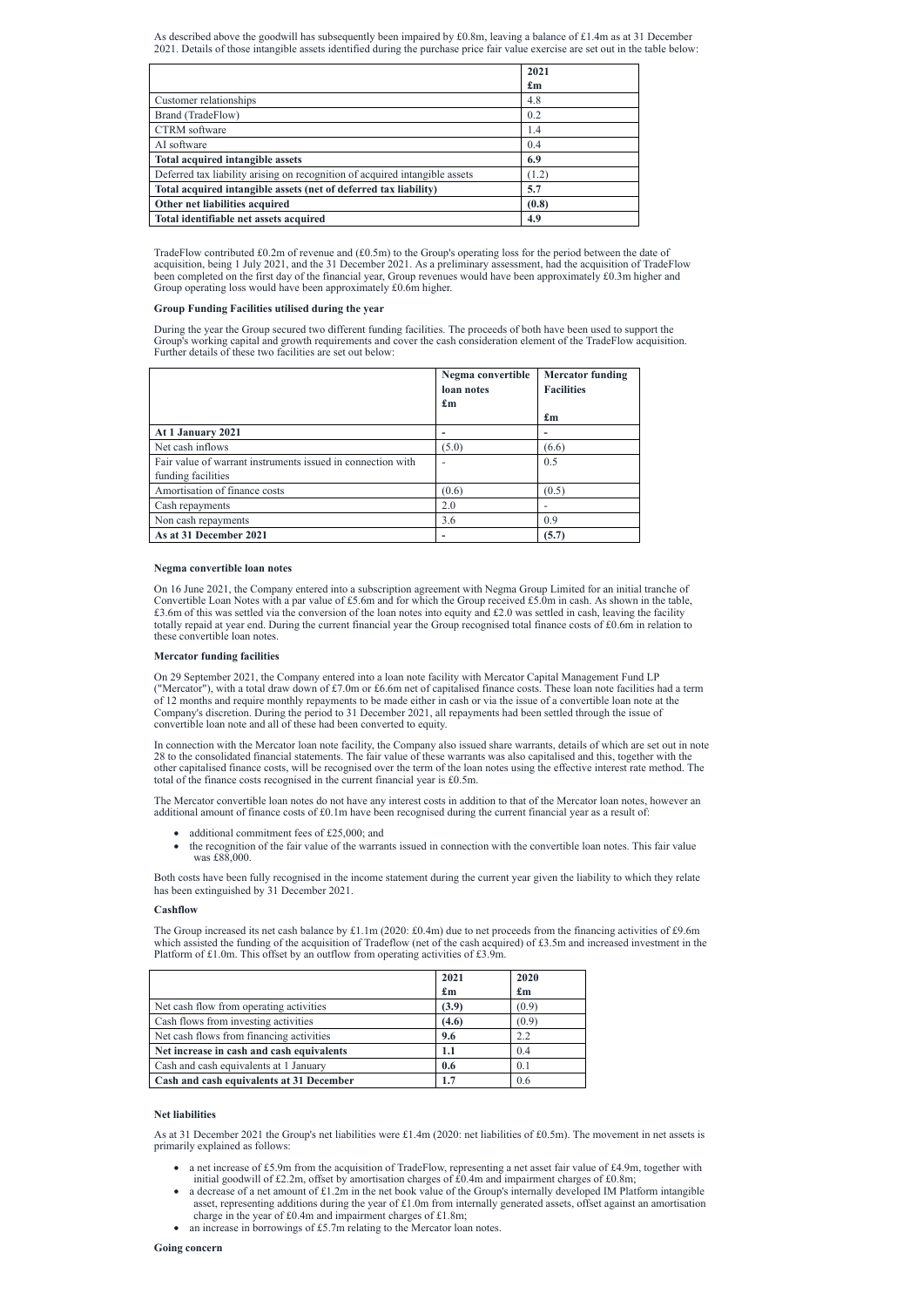The Board's assessment of going concern and the key considerations relating to this are set out in the Directors' Report and note 2 to the consolidated financial statements.

### **Related Parties**

The main related party agreements in place during the year related to shared service agreements with The AvantGarde Group S.p.A ("TAG") and Eight Capital Partners Plc, along with due diligence services provided to 1AF2 S.r.l (now a part of TAG) by the Group.

See note 29 of the consolidated financial statements for further details of the Group's related parties.

### **Subsequent events**

Note 31 of the consolidated financial statements sets out the details of subsequent events following 31 December 2021, including details of the Company's capital enhancement plan and renegotiation of the Mercator funding facilities announced on 27 April 2022.

# **Principal Risks and Uncertainties**

The Board confirms that throughout 2021 a robust assessment of the principal risks facing the Company was completed. A comprehensive list of Group-wide risks and emerging risks was reviewed and monitored throughout the year. The most significant risks and uncertainties we face are listed in the table below, categorised by principal risk.

# **Strategic Risk**

Strategic risk is defined as the failure to build a sustainable, diversified and profitable business that can successfully adapt to environment changes due to the inefficient use of Group's available resources.

- actively managing concentration risk and diversifying sources of funding;
- leveraging a seasoned team of arrangers and placing agents

| <b>Key Risks</b>                                                                                                                                                                                                                                                                                                                                                                                                                                                                                                                                                                                                          | <b>Management of risk</b>                                                                                                                     |
|---------------------------------------------------------------------------------------------------------------------------------------------------------------------------------------------------------------------------------------------------------------------------------------------------------------------------------------------------------------------------------------------------------------------------------------------------------------------------------------------------------------------------------------------------------------------------------------------------------------------------|-----------------------------------------------------------------------------------------------------------------------------------------------|
| STRATEGIC COMPETITION                                                                                                                                                                                                                                                                                                                                                                                                                                                                                                                                                                                                     |                                                                                                                                               |
| The Company's business model is that of an<br>innovative Platform for inventory monetisation,<br>aiming to capitalise upon market developments<br>where supply chains may be placed under<br>pressure, leading suppliers to hold increased<br>amounts of inventory in order to supply both on<br>and offline retailers, with a resultant restriction<br>on available working capital. However, the<br>Company is aware of certain larger key entrants<br>to related markets that may be able to offer<br>related products on a larger scale, which could<br>affect the Company's forecast revenues and<br>profit margins. | The Company acknowledges the risk, but<br>believes it is able to more readily adapt to<br>changing market conditions than larger entrants.    |
| FUTURE DEVELOPMENT AND STRATEGY<br>Certain aspects of the Company's operations<br>remain unproven in operation, which could<br>affect the Company's forecast revenues and<br>profit margins.                                                                                                                                                                                                                                                                                                                                                                                                                              | This is acknowledged through the Company's<br>strategic plan, which recognises the uncertainty<br>of returns from an evolving business model. |
| <b>FUNDING RISK</b><br>The risk that demand from Corporates for                                                                                                                                                                                                                                                                                                                                                                                                                                                                                                                                                           | We carefully manage this matching by:                                                                                                         |
| Inventory Monetisation transactions - which<br>generates revenue for the Company via the                                                                                                                                                                                                                                                                                                                                                                                                                                                                                                                                  | Building long-term relationships with                                                                                                         |

| Platform consumption - cannot be met by the       |  |
|---------------------------------------------------|--|
| Global Inventory Funds and TradeFlow Funds        |  |
| when and where they fall due or can only be met   |  |
| at an uneconomic price. This risk varies with the |  |
| economic attractiveness of Global Inventory       |  |
| programme as an investment, the level of          |  |
| diversification of funding sources and the level  |  |
| of resilience of these funding sources through    |  |
| economic cycles.                                  |  |
|                                                   |  |
|                                                   |  |
| GLOBAL ECONOMIC RISKS                             |  |
|                                                   |  |

investors (Investors in the Global Inventory programme and Inventory Funders) and developing a forwardlooking pipeline of new investors/ inventory funders;

The recovery from COVID-19 is uncertain; however, the impact on supply chains may

The Company acknowledges the risk, but believes it is able to more readily adapt to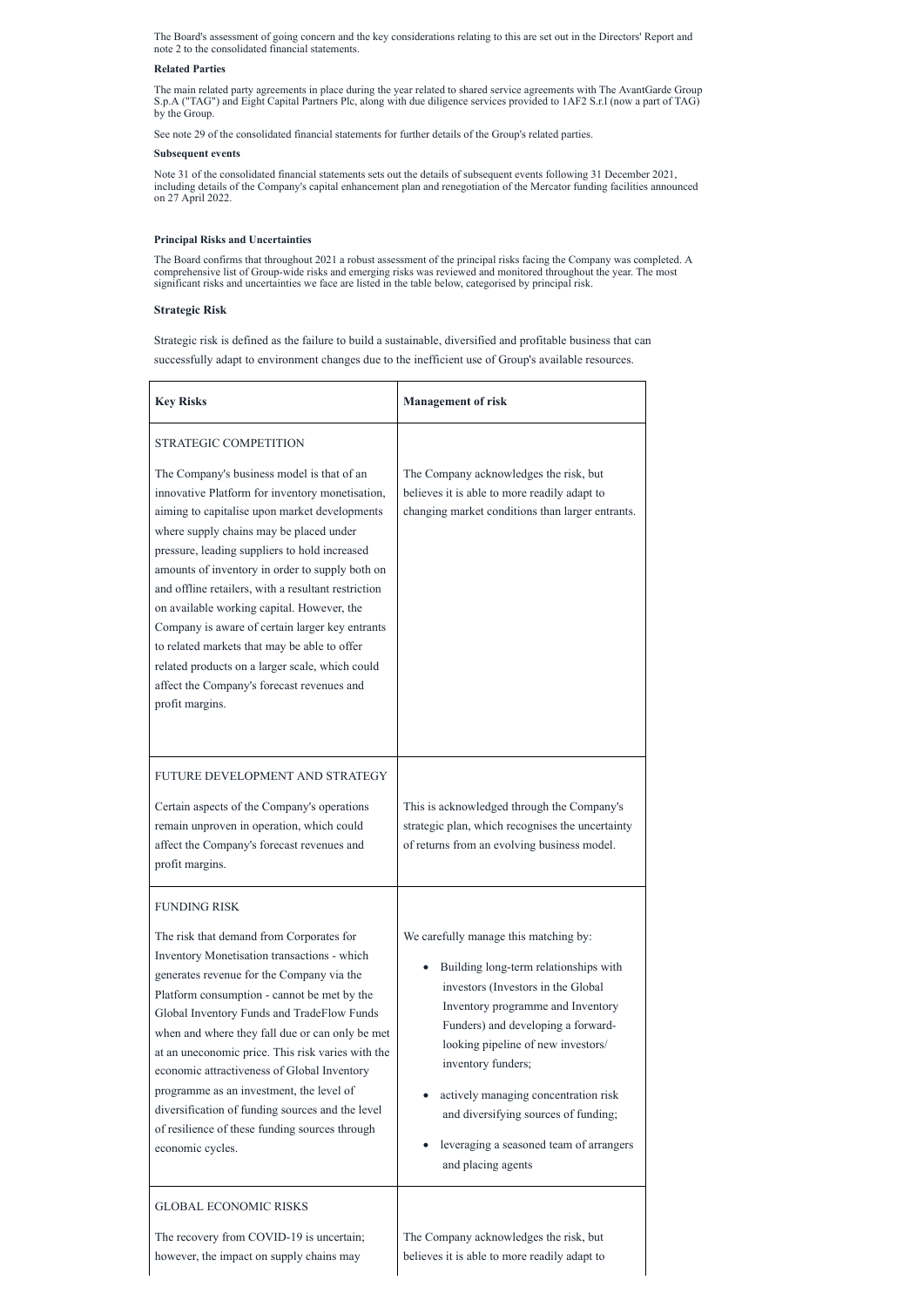| prove positive for the Company's business.<br>Nonetheless, the Board appreciates the inherent<br>uncertainly posed by the current geo-political<br>crises. | changing market conditions than larger entrants. |
|------------------------------------------------------------------------------------------------------------------------------------------------------------|--------------------------------------------------|
| <b>EQUITY DILUTION RISK</b>                                                                                                                                |                                                  |
| The Company is not currently profitable.                                                                                                                   | The Company remains engaged with several key     |
| Despite strong confidence in its business plan                                                                                                             | stakeholders in respect of funding strategies.   |
| and forecasts, the Directors recognise that this                                                                                                           |                                                  |
| may cause limitations in the Company's funding                                                                                                             |                                                  |
| options, or those which are dilutive to                                                                                                                    |                                                  |
| shareholders.                                                                                                                                              |                                                  |
|                                                                                                                                                            |                                                  |

# **Operational Risk**

Operational risk is the risk of loss resulting from inadequate or failed internal processes, people and systems or from external events.

| <b>Key Risks</b>                                                                                                                                                                                                                                        | <b>Management of risk</b>                                                                                                                                                                                                                                 |
|---------------------------------------------------------------------------------------------------------------------------------------------------------------------------------------------------------------------------------------------------------|-----------------------------------------------------------------------------------------------------------------------------------------------------------------------------------------------------------------------------------------------------------|
| <b>EMPLOYEE AND KEY MAN RISK</b>                                                                                                                                                                                                                        |                                                                                                                                                                                                                                                           |
| Loss of certain key executives could lead to a<br>reduced ability to effectively run the Company,<br>while loss of the leadership team could<br>materially hamper the Company's move to<br>profitability<br>and increased<br>operational<br>efficiency. | Through their contractual agreements, Executive<br>Directors remain highly incentivised to remain<br>with the Company. The Long Term Incentive<br>Plan being put to shareholders at the AGM will<br>also support retention of key members of the<br>team. |
| <b>BUSINESS CONTINUITY RISK</b><br>As an expanding Company, business continuity<br>plans inherently will lack visibility in terms of<br>any new subsidiaries.                                                                                           | The Company is engaged with third parties in<br>relation to business continuity planning.                                                                                                                                                                 |

# **Regulatory, Reputation and Conduct Risk**

Regulatory, reputation and conduct risk is defined as engaging in activities that detract from Group's goal of being a trusted and reputable Company with products, services and processes designed for customer success and delivered in a way that will not cause customer detriment or regulatory censure.

| <b>Key Risks</b>                                                                                                                                                                      | <b>Management of risk</b>                                                                                                                       |
|---------------------------------------------------------------------------------------------------------------------------------------------------------------------------------------|-------------------------------------------------------------------------------------------------------------------------------------------------|
| DATA PROTECTION                                                                                                                                                                       |                                                                                                                                                 |
| Company undergoes data protection<br>The<br>assessments, predominantly under Regulation<br>2016/679 (General Data Protection<br>(EU)<br>Regulation) and the Data Protection Act 2018, | The Company is engaged with third parties in<br>relation to addressing data protection issues in<br>the jurisdictions within which it operates. |
| but the Board recognises that operating in                                                                                                                                            |                                                                                                                                                 |

| multiple jurisdictions leaves it at risk of breach<br>of individual jurisdictional legislation. |                                                     |
|-------------------------------------------------------------------------------------------------|-----------------------------------------------------|
| FINANCIAL RISK MANAGEMENT                                                                       |                                                     |
| monitors<br>the<br>The<br>Board<br>internal<br>risk                                             | The Board are apprised of the Company's risk        |
| management function across the Group and                                                        | register on at least a quarterly basis, and respond |
| advises on all relevant risk issues. There is                                                   | appropriately.                                      |
| communication<br>with<br>internal<br>regular                                                    |                                                     |
| departments, external advisors and regulators.                                                  |                                                     |
| The Company's policies on financial instruments                                                 |                                                     |
| and the risks pertaining to those instruments are                                               |                                                     |
| set out in the accounting policies in notes 2 and                                               |                                                     |
|                                                                                                 |                                                     |
|                                                                                                 |                                                     |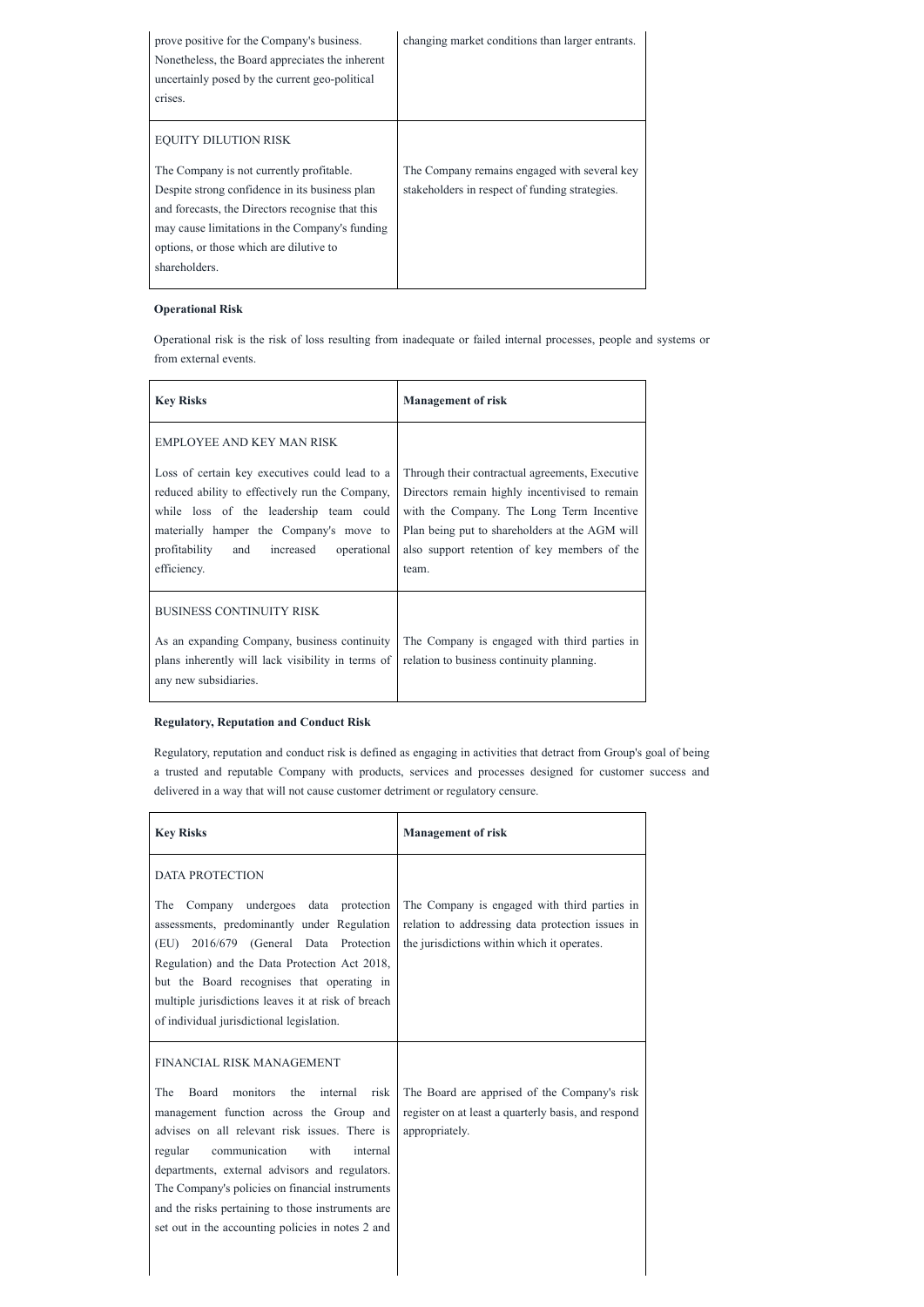The strategic report can be seen in full on page 4 to page 48 within the Company's full Annual Report & Accounts 2021, which will be uploaded and will be available on the National Storage Mechanism and on the Company's website.

The strategic report is approved by the Board of Directors and signed on its behalf by:

### **Alessandro Zamboni**

*Chief Executive Of icer*

# **Directors' responsibilities pursuant to DTR 4**

The Directors confirm that to the best of their knowledge:

- · the Group consolidated financial statements have been prepared in accordance with International Accounting Standards in conformity with the requirements of the Companies Act 2006 and the requirements of UK adopted International Accounting Standards and give a true and fair view of the assets, liabilities, financial position and profit and loss of the Group; and
- the Annual Report includes a fair review of the development and performance of the business and the position of the Group, and the parent Company, together with a description of the principal risks and uncertainties that they face.

### **Disclosure of information to the auditor**

Each Director at the date of approval of this annual report confirms that:

- · so far as the Directors are aware, there is no relevant audit information of which the Group's and Company's auditor is unaware; and
- all the Directors have taken all the steps that they ought to have taken as Directors in order to make themselves aware of any relevant audit information and to establish that the auditor is aware of that information.

### **External Auditor**

The auditor, Crowe U.K. LLP, will be proposed for re-appointment at the forthcoming Annual General Meeting.

### **2021 AGM**

- select suitable accounting policies and apply them consistently;
- make judgements and accounting estimates that are reasonable and prudent;
- state whether applicable IFRSs have been followed, subject to any material departures disclosed and explained in the financial statements; and
- · prepare the financial statements on the going concern basis unless it is inappropriate to presume that the Group and Company will continue in business.

The Notice of Annual General Meeting for 2021 will be circulated to all the shareholders at least 21 working days before the AGM and it will also be made available on our corporate website www.supplymecapital.com. The voting on the resolutions will be announced via the Regulatory News Service.

### **Post balance sheet events**

Details of post events since the reporting date can be found in note 31 to the Group's consolidated Financial Statements.

### **Statement of Directors' Responsibilities**

The Directors acknowledge their responsibilities for preparing the Annual Report and the financial statements in accordance with applicable law and regulations.

Company law requires the Directors to prepare financial statements for each financial year. Under that law the Directors have elected to prepare the Group consolidated financial statements in accordance with International Accounting Standards in conformity with the requirements of the Companies international accounting standards in conformity with the requirements of UK adopted International Accounting Standards. Under company law the Directors must not approve the financial statements unless they are satisfied that they give a true and fair view of the state of affairs of the Group and of the Group's results for that period.

In preparing these financial statements, the directors are required to:

The Directors are responsible for keeping adequate accounting records that are sufficient to show and explain the Group's and the Company's transactions and disclose with reasonable accuracy at any time the financial position of the Group and the Company and enable them to ensure that the financial statements comply with the Companies Act 2006. They are also responsible for safeguarding the assets of the Group and the Company and hence for taking reasonable steps for the prevention and detection of fraud and other irregularities.

The Directors are responsible for the maintenance and integrity of the corporate and financial information included on the Company's website. Legislation in the United Kingdom governing the preparation and dissemination of the financial statements and other information included in the annual reports may differ from legislation in other jurisdictions.

The Report of the Directors set out from page 96 to page 101 in the Company's full Annual Report & Accounts 2021 is approved by the Board of Directors and signed on its behalf by:

# **Alessandro Zamboni**

*Chief Executive Of icer and Executive Director*

30 May 2022

# **Financial Statements**

The final results announcement for the year ended 31 December 2021 is prepared in accordance with UK adopted International Accounting Standard and does not include all the information required for full annual financial statements. This announcement should be read in conjunction with the 2021 Annual Report. The accounting policies adopted in this announcement are consistent with the Annual Report for the year ended 31 December 2021.

The financial information has been extracted from the financial statements for the year ended 31 December 2021, which have been approved by the Board of Directors and on which the auditors have reported without qualification. The audit report included a material uncertainty relating to going concern. Full details can be seen in the 2021 Annual Report.

**Consolidated Statement of Comprehensive Income for the Year Ended 31 December 2021**

| <b>Note</b> | <b>Year ended 31</b><br>December 2021 | <b>Year ended 31</b><br>December<br>2020 |
|-------------|---------------------------------------|------------------------------------------|
|             | £000                                  | £000                                     |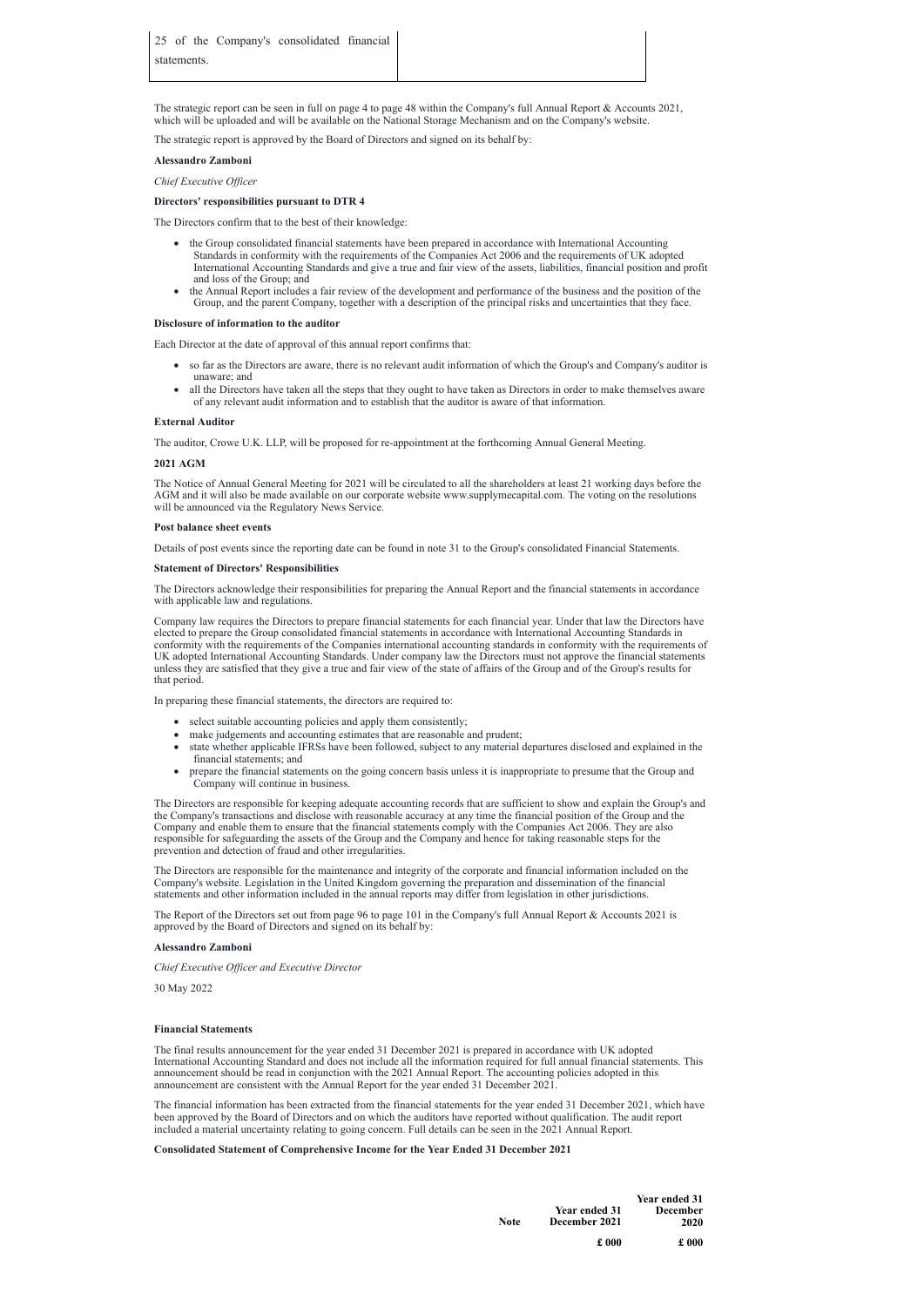| Revenue                                                                                             | 4           | 538                   | 1,147    |
|-----------------------------------------------------------------------------------------------------|-------------|-----------------------|----------|
| Cost of sales                                                                                       |             | (804)                 | (739)    |
| Gross (loss)/profit                                                                                 |             | (266)                 | 408      |
| Administrative expenses                                                                             | $\,8\,$     | (4,165)               | (1,904)  |
| Other operating income                                                                              | 7           |                       | 53       |
| Operating loss before deemed cost of listing and acquisition related costs and<br>impairment charge | 4           | (4, 431)              | (1, 443) |
| Deemed cost of listing                                                                              | 8           |                       | (1,376)  |
| Transaction costs                                                                                   | 8           | (2,009)               |          |
| Amortisation of intangible assets arising on acquisition                                            | 8           | (391)                 |          |
| Acquisition related earn-out payments                                                               | 8           | (1, 410)              |          |
| Impairment charges                                                                                  | $\,$ 8 $\,$ | (2,573)               |          |
| <b>Operating loss</b>                                                                               |             | (10, 814)             | (2,819)  |
| Finance costs                                                                                       | 6           | (1, 341)              |          |
| Loss before tax                                                                                     |             | (12, 155)             | (2,819)  |
| Income tax                                                                                          | 12          | (332)                 | (145)    |
| Loss for the year                                                                                   |             | (12, 487)             | (2,964)  |
| Other comprehensive income                                                                          |             |                       |          |
| Items that may be subsequently reclassified to profit or loss                                       |             |                       |          |
| Exchange differences on translating foreign operations                                              |             | 6                     | 2        |
| Total comprehensive loss for the year                                                               |             | $(\overline{12,481})$ | (2,962)  |
| Loss attributable to:                                                                               |             |                       |          |
| Owners of the company                                                                               |             | (12, 481)             | (2,962)  |
|                                                                                                     |             | Pence                 | Pence    |
| Earnings per share                                                                                  |             |                       |          |
| Basic and diluted                                                                                   | 14          | (0.04)                | (0.01)   |

The above consolidated statement of comprehensive income should be read in conjunction with the accompanying notes.

**Consolidated Statement of Financial Position as at 31 December 2021**

|                                                             | <b>Note</b> | As at 31 December<br>2021<br>$\pmb{\pounds}$ 000 | As at 31<br>December 2020*<br>$\pounds$ 000 |
|-------------------------------------------------------------|-------------|--------------------------------------------------|---------------------------------------------|
| <b>Non-current assets</b><br>Intangible assets and goodwill | 15          | 7,895                                            | 1,236                                       |
| Tangible assets                                             |             | 17                                               | 2                                           |
| Deferred tax asset                                          | 13          |                                                  | 422                                         |
| <b>Total non-current assets</b>                             |             | 7,912                                            | 1,660                                       |
| <b>Current assets</b>                                       |             | 896                                              | 1,113                                       |
| Trade and other receivables<br>Cash and cash equivalents    | 16          | 1,727                                            | 552                                         |
| <b>Total current assets</b>                                 |             | 2,623                                            | 1,665                                       |
| <b>Total assets</b>                                         |             | 10,535                                           | 3,325                                       |
| <b>Current liabilities</b><br>Trade and other payables      | 20          | 3,500                                            | 3,373                                       |
| Derivative financial instruments                            |             | $\overline{a}$                                   | 24                                          |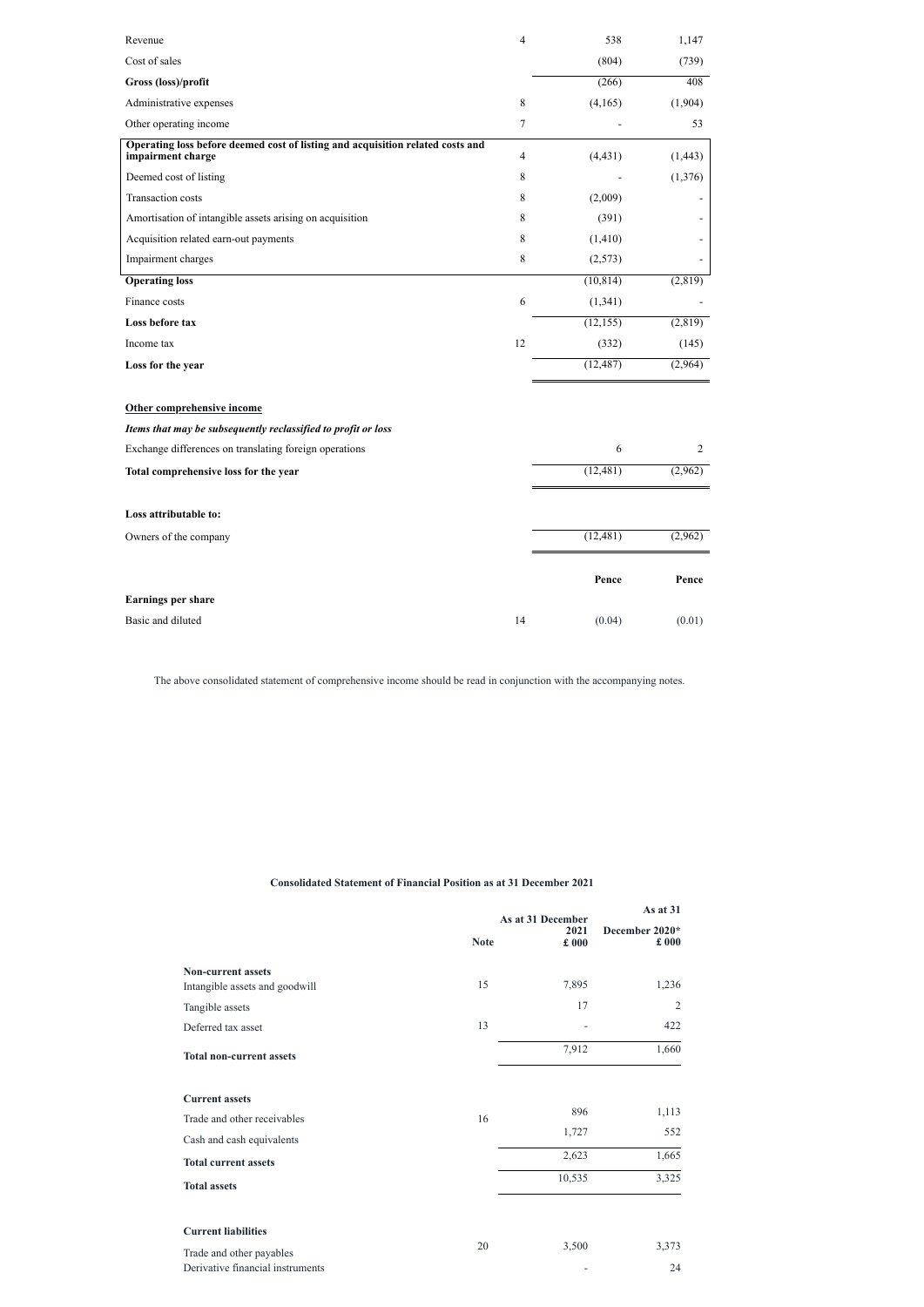| Loan notes                                  | 18     | 5,732     |          |
|---------------------------------------------|--------|-----------|----------|
| <b>Total current liabilities</b>            |        | 9,232     | 3,397    |
| <b>Net current liabilities</b>              |        | (6,609)   | (1, 732) |
|                                             |        |           |          |
| <b>Non-current liabilities</b>              |        |           |          |
| Long-term borrowings                        | 18     | 1,284     | 22       |
| Provisions                                  | 21     | 340       | 358      |
| Deferred tax liabilities                    | 13     | 1,104     |          |
| <b>Total non-current liabilities</b>        |        | 2,728     | 380      |
| <b>Net liabilities</b>                      |        | (1, 425)  | (452)    |
| Equity attributable to owners of the parent |        |           |          |
| Share capital                               | 17     | 5,486     | 5,420    |
| Share premium                               |        | 18,171    | 11,820   |
| Share-based payment reserve                 | $28\,$ | 2,018     |          |
| Other reserves                              |        | (10, 891) | (13,986) |
| Retained losses                             |        | (16,209)  | (3,706)  |
| <b>Total equity</b>                         |        | (1, 425)  | (452)    |

To more accurately reflect the nature of certain items in the balance sheet, the prior year comparatives include a reclassification of bank borrowings of £22,000 from Trade and other payables to Long-term borrowings. In addition, the prior year comparative deferred tax asset balance of £422,000 has been reclassified from Trade and other receivables to non-current assets to comply with IAS 1 ("Presentation of Financial Statements".

The above consolidated statement of financial position should be read in conjunction with the accompanying notes. The consolidated financial statements on pages 48 to 75 were approved and authorised for issue by the Board on 30 May 2022 and signed on its behalf by:

......................................... **Alessandro Zamboni**

*CEO and Executive Director*

.........................................

**David Bull**

*Independent Non-Executive Director and Chair of Audit Committee*

Supply@ME Capital plc Registration number: 039369

**Consolidated Statement of Changes in Equity for the Year Ended 31 December 2021**

|                                 |               | <b>Share-</b> |      |                               |               |                                          |              |
|---------------------------------|---------------|---------------|------|-------------------------------|---------------|------------------------------------------|--------------|
|                                 |               | <b>based</b>  |      | <b>Reverse</b>                |               |                                          |              |
|                                 |               |               |      | payment Merger takeover Forex |               |                                          |              |
| <b>Share</b><br>Share           | <b>Other</b>  |               |      |                               |               | reserve reserve reserve reserve Retained |              |
| capital premium reserves        |               |               |      |                               |               | earnings                                 | <b>Total</b> |
| Note $\pounds 000$<br>$\pm 000$ | $\pounds$ 000 | $\pounds 000$ | £000 | £000                          | $\pounds 000$ | £000                                     | £000         |

| At 1 January 2020                                         | 148 |                          |     |   |                          | 3                        | (708)               | (557) |
|-----------------------------------------------------------|-----|--------------------------|-----|---|--------------------------|--------------------------|---------------------|-------|
| Forex retranslation                                       | ۰   |                          |     | - |                          | $\overline{\phantom{a}}$ | (34)                | (34)  |
| At 1 January 2020<br>after forex<br>retranslation         | 148 | $\overline{a}$           |     | ۰ | $\overline{\phantom{a}}$ | $\mathfrak{Z}$           | (742)               | (591) |
| Loss for the year                                         |     | $\overline{a}$           |     | - |                          | $\overline{\phantom{a}}$ | $(2,964)$ $(2,964)$ |       |
| Forex retranslation<br>difference                         |     | $\overline{\phantom{a}}$ | (8) |   | $\overline{\phantom{a}}$ | 10                       |                     | 2     |
| Loss for the year<br>and total<br>comprehensive<br>income |     | $\overline{\phantom{a}}$ | (8) |   | -                        | 10                       | $(2,964)$ $(2,962)$ |       |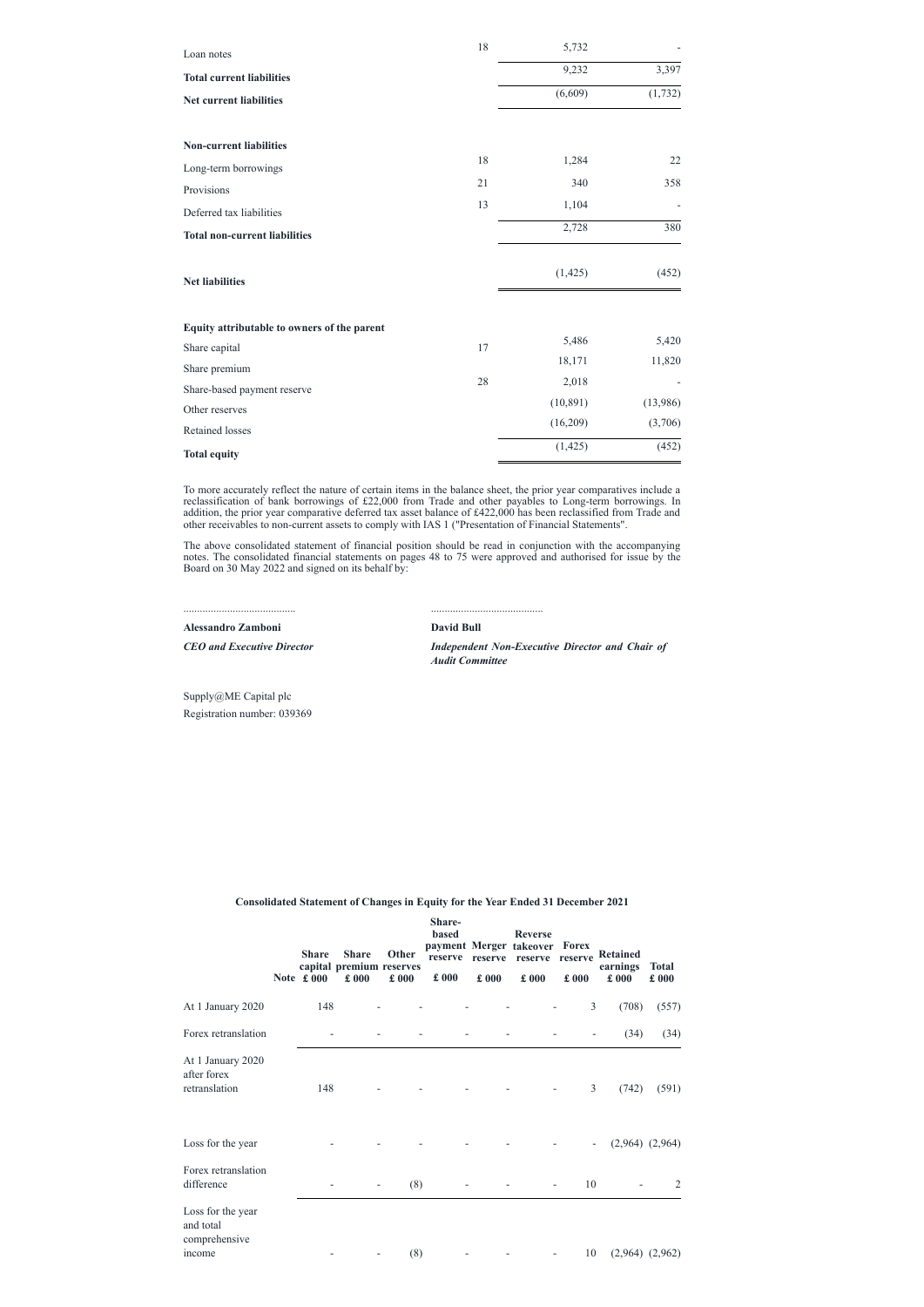| At 31 December<br>2020                              | 5,420 | 11,820                   | $\overline{4}$ | $-223,832(237,835)$ |     | 13 | (3,706)                  | (452) |
|-----------------------------------------------------|-------|--------------------------|----------------|---------------------|-----|----|--------------------------|-------|
| Legal reserve                                       |       | $\overline{\phantom{a}}$ | 12             |                     |     |    |                          | 12    |
| Cost of share issues                                |       | (11)                     |                |                     |     |    | $\overline{\phantom{a}}$ | (11)  |
| Issue of shares for<br>cash                         | 7     | 2,234                    |                |                     |     |    |                          | 2,241 |
| Reverse takeover of<br>Supply@ME S.r.l.             | 646   |                          |                | $-223,832(224,478)$ |     |    |                          |       |
| Recognition of plc<br>equity at<br>acquisition date | 4,767 | 9,597                    |                | $- (13,505)$        |     |    |                          | 859   |
| Transfer to reverse<br>takeover reserve             | (148) |                          |                |                     | 148 |    |                          |       |

The above consolidated statement of changes in equity should be read in conjunction with the accompanying notes.

# **Consolidated Statement of Changes in Equity for the Year Ended 31 December 2021**

|                                                                         |    | <b>Share</b>             | <b>Share</b>                    |                          | Share-<br>based          |               | <b>Reverse</b><br>paymentMerger takeover Forex |      | Other reserve reserve reservereserveRetained |                               |
|-------------------------------------------------------------------------|----|--------------------------|---------------------------------|--------------------------|--------------------------|---------------|------------------------------------------------|------|----------------------------------------------|-------------------------------|
|                                                                         |    | Note $\text{\pounds}000$ | capitalpremium reserves<br>£000 | £000                     | $\pounds$ 000            | $\pounds$ 000 | £000                                           | £000 | earnings<br>$\pounds 000$                    | <b>Total</b><br>$\pounds$ 000 |
| At 1 January<br>2021                                                    |    | 5,420                    | 11,820                          | $\overline{4}$           |                          |               | $-223,832(237,835)$                            | 13   | (3,706)                                      | (452)                         |
| Loss for the<br>year                                                    |    |                          |                                 |                          |                          |               |                                                |      | $- (12,487)(12,487)$                         |                               |
| Forex<br>retranslation<br>difference                                    |    |                          |                                 |                          |                          |               |                                                | 5    | $\mathbf{1}$                                 | 6                             |
| Loss for the<br>year and total<br>comprehensive<br>income               |    |                          |                                 |                          |                          |               |                                                |      | 5(12,486)(12,481)                            |                               |
| Issuance of<br>new shares                                               | 17 | 66                       | 6,351                           |                          | $\overline{\phantom{a}}$ | 3,073         |                                                |      |                                              | 9,490                         |
| Issue of<br>warrants                                                    | 28 |                          |                                 |                          | 608                      |               |                                                |      |                                              | 608                           |
| Credit to<br>equity for<br>acquisition<br>related earn-<br>out payments | 27 |                          |                                 | $\overline{\phantom{a}}$ | 1,410                    |               |                                                |      |                                              | 1,410                         |
| Legal reserve<br>movement                                               |    |                          |                                 | 17                       |                          |               |                                                |      | (17)                                         |                               |

At 31 December

2021 5,486 18,171 21 2,018226,905(237,835) 18 (16,209) (1,425)

The above consolidated statement of changes in equity should be read in conjunction with the accompanying notes.

**Consolidated Statement of Cash Flows for the Year Ended 31 December 2021**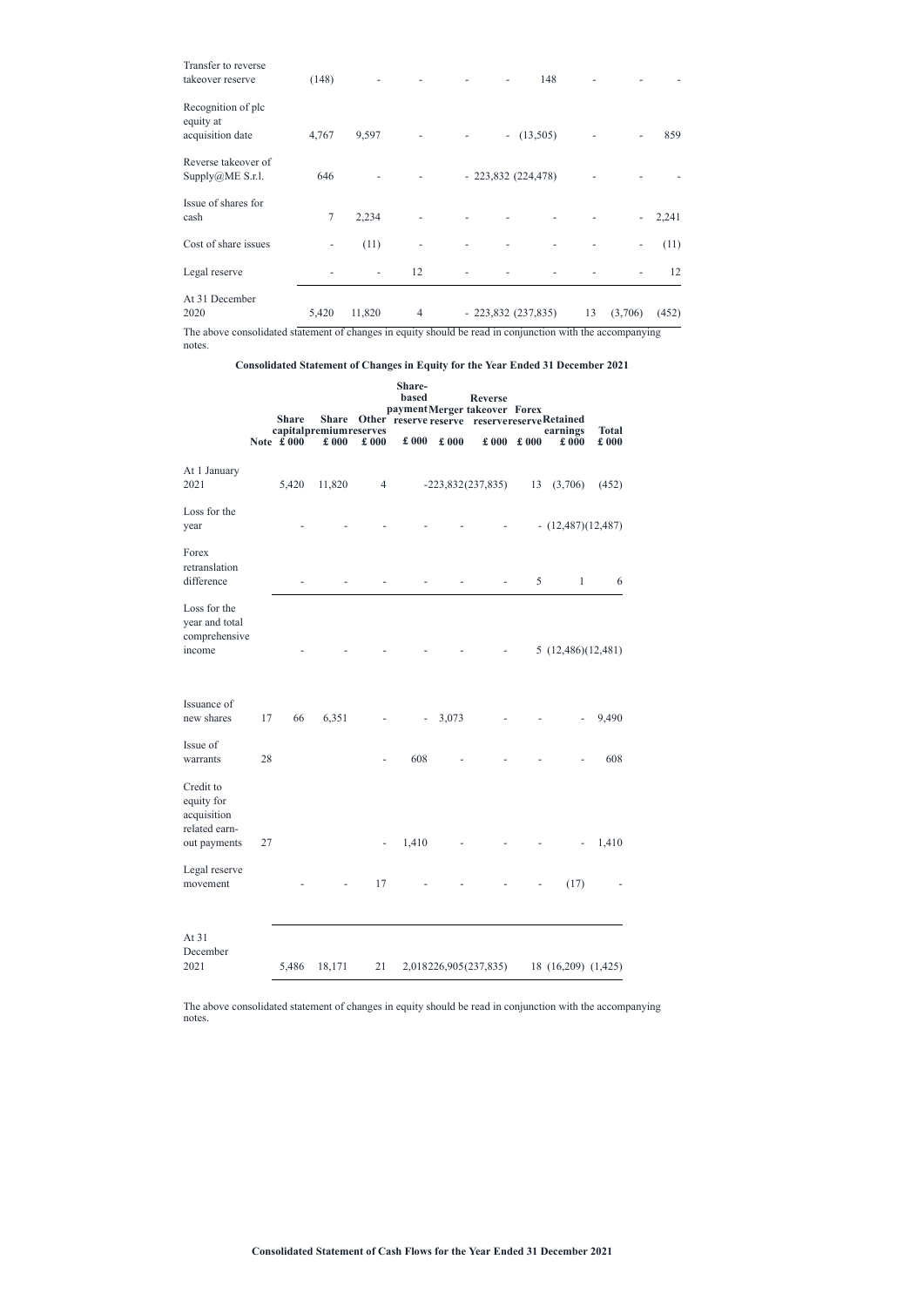|                                                                                                                       | Year ended 31<br>December 2021<br>£000 | Year ended 31<br>December 2020*<br>$\pounds$ 000 |
|-----------------------------------------------------------------------------------------------------------------------|----------------------------------------|--------------------------------------------------|
| <b>Cash flows from operating activities</b>                                                                           |                                        |                                                  |
| Loss for the year                                                                                                     | (10, 814)                              | (2,819)                                          |
| Adjustments for non-cash costs relating deemed cost of listing<br>and acquisition related costs and impairment charge |                                        |                                                  |
| Deemed cost of listing in reverse acquisition                                                                         |                                        | 1,376                                            |
| Acquisition related transaction costs                                                                                 | 1,900                                  |                                                  |
| Acquisition related earn-out payments                                                                                 | 1,410                                  |                                                  |
| Amortisation of intangible assets arising on acquisition                                                              | 391                                    |                                                  |
| Impairment charges                                                                                                    | 2,573                                  |                                                  |
|                                                                                                                       | 6,274                                  | 1,376                                            |
| Other non-cash adjustments                                                                                            | (70)                                   | 16                                               |
| Other depreciation and amortisation                                                                                   | 396                                    | 203                                              |
| Increase to provisions                                                                                                | 52                                     | 40                                               |
| Decrease/(increase) in accrued income                                                                                 | (46)                                   |                                                  |
| Decrease/(increase) in trade receivables                                                                              | 505                                    | (717)                                            |
| Increase/(decrease) in trade and other payables                                                                       | 77                                     | 296                                              |
| Other decreases/(increases) in net working capital                                                                    | (158)                                  | 686                                              |
| Net cash flows from operations                                                                                        | (3,784)                                | (919)                                            |
| Finance costs paid in cash                                                                                            | (2)                                    |                                                  |
| Income taxes paid in cash                                                                                             | (89)                                   | (19)                                             |
| Other collections                                                                                                     |                                        | 6                                                |
| Net cash flow from operating activities                                                                               | (3,875)                                | (932)                                            |
| Cash flows from investing activities                                                                                  |                                        |                                                  |
| Cash from reverse acquisition of Abal plc                                                                             |                                        | 93                                               |
| Acquisition of property, plant and equipment                                                                          | (7)                                    | (2)                                              |
| Acquisition of intangible assets                                                                                      | (1,020)                                | (1,026)                                          |
| Cash consideration on acquisition of Tradeflow, net of cash<br>acquired                                               | (3,523)                                |                                                  |
| Net cash flows from investing activities                                                                              | (4,550)                                | (935)                                            |
| <b>Cash flows from financing activities</b>                                                                           |                                        |                                                  |
| Increase/(decrease) in long-term borrowings                                                                           |                                        | 22                                               |
| Net cash inflow from Mercator loan notes                                                                              | 6,629                                  |                                                  |
| Other finance costs paid in cash                                                                                      | (25)                                   |                                                  |
| Cash inflow from Negma convertible loan notes                                                                         | 5,000                                  |                                                  |
| Cash repayment to Negma convertible loan notes                                                                        | (2,016)                                |                                                  |

| Proceeds from issue of ordinary shares, net of allowable issue<br>costs       |       | 2,230 |
|-------------------------------------------------------------------------------|-------|-------|
| Net cash flows from financing activities                                      | 9,588 | 2,252 |
| Net increase in cash and cash equivalents                                     | 1,163 | 385   |
| Foreign exchange differences to cash and cash equivalents on<br>consolidation | 12    | 24    |
| Cash and cash equivalents at 1 January                                        | 552   | 143   |
| Cash and cash equivalents at 31 December                                      | 1,727 | 552   |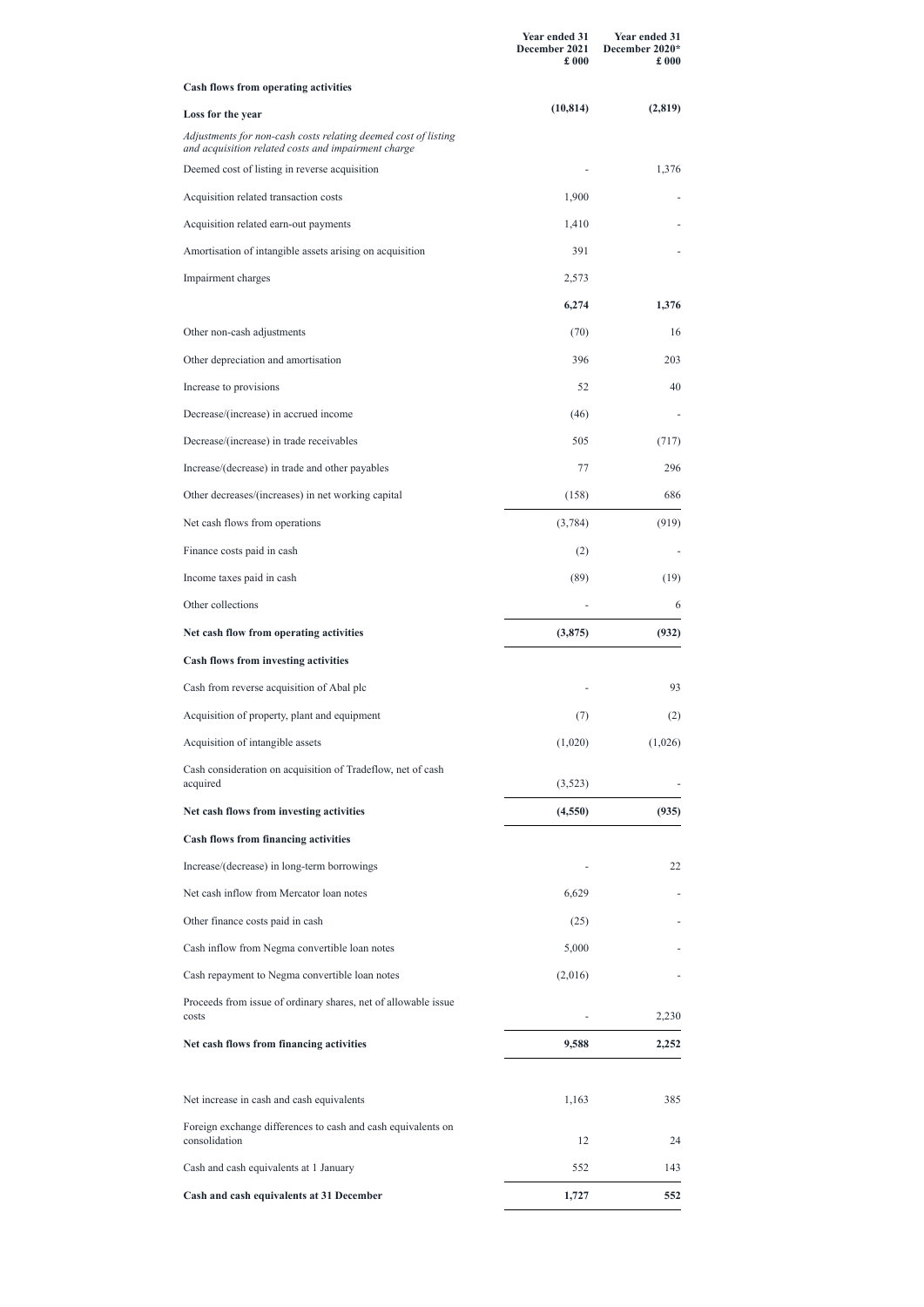\*In addition, to better reflect the nature of certain cash flow items the prior year comparatives include the a reclassification of bank borrowings of £22,000 from Trade and other payables to Long-term borrowings.

### **Significant non-cash transactions**

During the year, the Group issued 3,313,496,990 ordinary shares in the Company. 2,000,496,990 new ordinary shares were admitted to trading during the year in connection with convertible loan notes that were converted to equity at the discretion of the subscriber during the year. These convertible loans were issued to extinguish in exchange for £4,501,000 principal value of convertible loan notes. 813,000,000 new ordinary shares were admitted to trading during the year as part of the consideration package for the Company's acquisition of TradeFlow Capital Management Pte. Ltd ("TradeFlow"). 500,000,000 new ordinary shares were admitted to trading during the year as consideration for support with the TradeFlow acquisition. Further details of share issues can be found in note 17. Further details of the convertible loan note facilities can be found in note 19. Further details of the acquisition of TradeFlow can be found in note 27.

The reconciliation of the movement in net debt is set out in note 26.

The above consolidated statement of cash flows should be read in conjunction with the accompanying notes.

**Notes to the Consolidated Financial Statements for the Year Ended 31 December 2021**

### **1 General information**

Supply@ME Capital plc is a public limited company incorporated in England and Wales. The address of its registered office is 27/28 Eastcastle Street, London, W1W 8DH, United Kingdom. Supply@ME Capital's shares are listed on the Standard List of the main market of the London Stock Exchange.

These consolidated financial statements have been prepared in accordance with UK adopted International Accounting Standards.

The financial statements of the Group, consisting Supply@ME Capital plc (the "Company") and its subsidiaries (the "Group"), are presented in Pounds Sterling and all values are rounded to the nearest thousand pounds  $(\text{\pounds }000)$ except when otherwise stated.

These consolidated financial statements have been prepared in accordance with the accounting policies set out below, which have been consistently applied to all the years presented.

- New ordinary shares issued from 26 April to date at the date of these consolidated financial statements being issued, the Company has issued 3,320,000,000 of new ordinary shares to Venus Capital in exchange for £1,660,000;
- Additional mandatory tranches to the value of £2,090,000; and
- Additional optional tranches (where the exercise is at the option of the Company) to the value of £3,750,000.

### **2 Accounting policies**

# **Going concern**

At the 31 December 2021 the Group had cash balances of £1,727,000 (31 December 2020: £552,000) and net current liabilities of £6,609,000 (31 December 2020: net current liabilities £1,732,000). The Group has posted a loss for the year ended 31 December 2021 after tax of £12,481,000 (2020: loss £2,962,000) and retained losses were £16,209,000 (31 December 2020: losses £3,706,000).

The current liabilities as at 31 December 2021 of £9,232,000 included £5,732,000 relating to the outstanding balance of loan notes which the Group issued on 29 September 2021. As outlined in the note 31, following the 31 December 2021, £2,035,000 of this balance has been repaid through the issue of new convertible loan notes, of which a principal amount of £1,357,000 has been converted into new ordinary shares in the Company at the request of the convertible loan note holder following the period end date, but prior to the issue of these annual consolidated financial statements. The remaining £678,000 has been repaid in cash following the amendment deed signed with the lender on 26 April 2022 (refer to note 31 for further details on any post balance sheet events). In addition to the above, £395,000 included within current liabilities is in relation to deferred income held on the balance sheet as at 31 December 2021 and a further £293,000 relates to refundable client deposits which are expected to be returned to the customers following 31 December 2021.

On the 26 April 2022, the Company agreed a new equity funding facility which provides a binding commitment with a new investor, Venus Capital SA ("Venus Capital"), to invest up to £7,500,000 in exchange for multiple tranches of new ordinary shares to be issued by the Company over a period with a long stop date of 31 December 2023 (the "Capital Raise Plan"). These tranches have been structured as follows:

It should be noted that the issue of the new ordinary shares under the Capital Raise Plan is subject the necessary authorisations from shareholders which the Company is planning to require at the General Meeting to be held in conjunction with the 2021 Annual General Meeting.

Additionally, the Capital Raise Plan also saw the Company enter into an agreement with Venus Capital regarding a loan facility of up to £1,950,000 commencing from June 2022, including £450,000 to cover the arrangement fees relating to the Capital Raise Plan, which would be repayable in shares and which would have a maturity date of 31 December 2025 and an 10% per annum interest rate.

The key objective of the Capital Raise Plan is to allow the outstanding loan notes to be repaid in cash rather than via further convertible loan note issues. To assist with this, on the 26 April 2022, the Company also signed an amendment letter in respect of these loan notes. This amendment gave the Company to ability to meet this objective.

Taking into account the factors above and in order to consider their assessment of the Group as a going concern, the Directors have reviewed the forecast cashflows for the next 12 months. The cashflow forecasts take into account that the Group meets its day to day working capital requirement through its cash resources and are based on the enlarged Group, including TradeFlow. The Directors have prepared the forecast using their best estimates, information and judgement at this time, including the Capital Raise Plan and loan note amendment announced on the 27 April 2021. The Directors have also considered the expected cashflows arising from TradeFlow's investment advisory services ("IA" revenue stream) as well as from the use of the Group's innovative Platform to facilitate inventory monetisation transactions ("C.IM" revenue stream). This reflects the fact that the Directors expect the Group to fully operationalise the business model in the near future.

Despite the facts outlined above, there is currently an absence of a historical track record relating to inventory monetisation transactions being facilitated by the Group's Platform, the Group generating the full range of fees from the use of its Platform and the Group being cash flow positive. As such the Directors have prudently identified uncertainty in the cash flow model. This uncertainty arises with respect to both the future timing and growth rates of the forecast cashflows arising from the Group's multiple revenue streams referred to above. In this regard, if these future revenues are not secured as the Directors envisage, it is possible that the Group will have a shortfall in cash and require additional funding during the forecast period. In addition certain cashflows in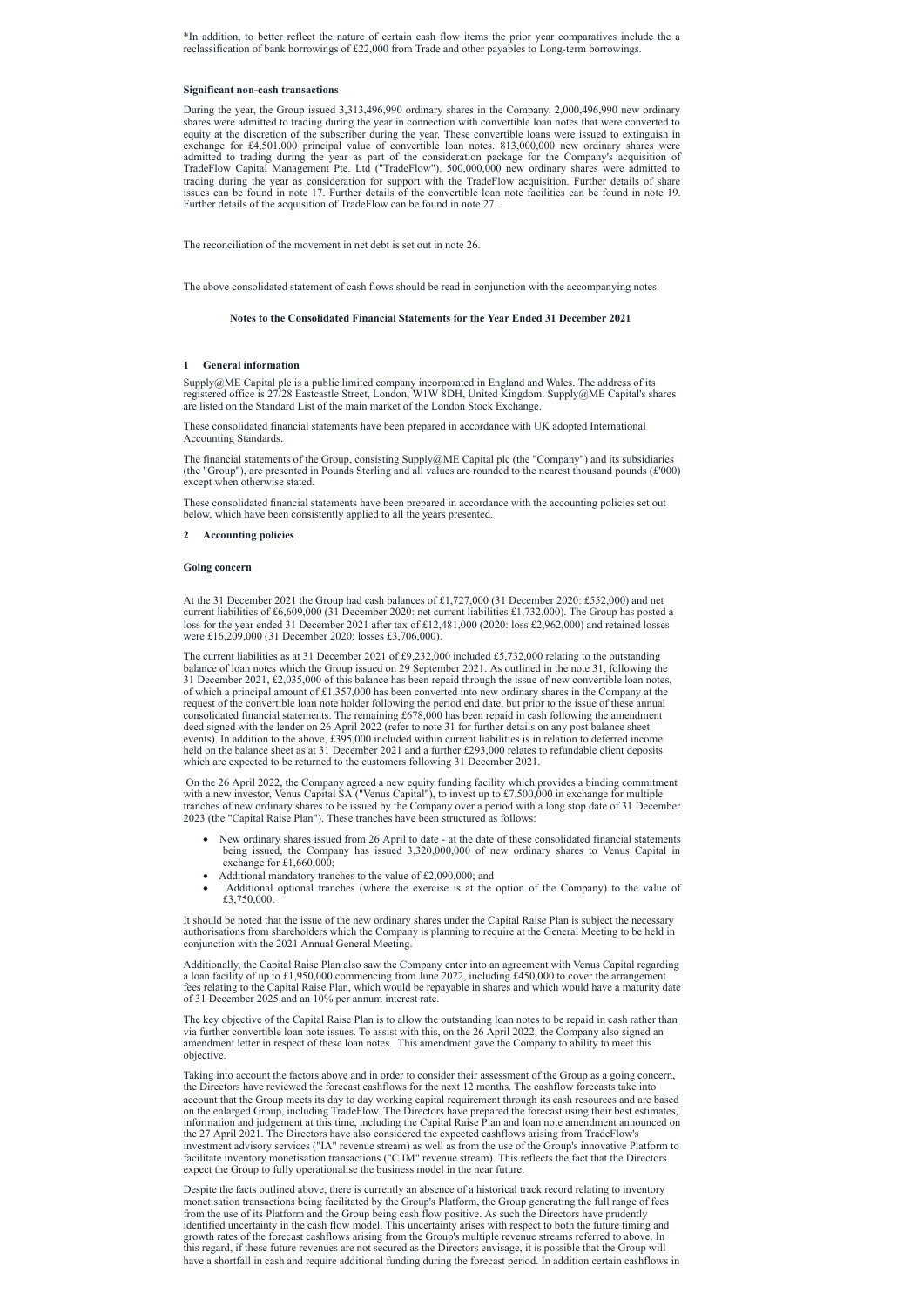relation to the financing transactions noted above have not yet occurred and the issue of new ordinary shares under the Capital Raise Plan is subject to the authorisation from shareholders in the General Meeting. On the basis of the above, the Directors believe there are material uncertainties which may cast significant doubt upon the entities ability to continue as a going concern.

The Directors do however remain confident in the business model and believe the Group could be managed in a way to allow it to meet its ongoing commitments and obligations through mitigating actions including cost saving measures and securing alternative sources of funding should this be required. This includes the application by certain of the Company's subsidiaries to access specialised loans for SME businesses provided by Italian commercial banks with the support of government guarantees. These such loans will allow the Group to access a lower cost of capital.

As such the Directors consider it appropriate to prepare these annual consolidated financial statements on a going concern basis and have not included the adjustments that would result if the Company and Group were unable to continue as a going concern.

# **Adjusted performance measures**

Management believes that adjusted performance measures provide meaningful information to the users of the accounts on the operating performance of the business. Accordingly, the adjusted measure of operating profit and exclude, where applicable, deemed cost of listing, transaction costs, amortisation of intangible assets arising on acquisitions, acquisition related earn-out payments and impairment charges. These terms are not defined terms under IFRSs and may therefore not be comparable with similarly titled profit measures reported by other companies. They are not intended to be a substitute for, or superior to, GAAP measures. The items excluded from adjusted results are those which arise due to the reverse takeover, as disclosed in note 3 and items that are charged to the consolidated statement of comprehensive income in accordance with IFRS 3 ("Business Combinations"). They are not influenced by the day-to-day operations of the Group.

- · Amendments to IFRS 3 Business Combinations Reference to the Conceptual Framework
- Amendments to IAS 16 Property, Plant and Equipment Proceeds before Intended Use
- · Amendments to IAS 37 Provisions, Contingent Liabilities, Contingent Assets Onerous Contracts Cost of Fulfilling a Contract
- Annual Improvements 2018-202
- · Amendments to IAS 1 Classification of Liabilities as Current
- Amendments to IAS 1 Disclosure of Accounting policies
- Amendments to IAS 8 Definition of Accounting Estimates
- · Amendments to IAS 12 Deferred Tax related to Assets and Liabilities arising from a Single Transaction
- IFRS 17 Insurance Contracts

### **Basis of consolidation**

The Group financial statements consolidate those of the Company and its subsidiary undertakings drawn up to 31 December 2021. Subsidiaries are entities over which the Group has control. Control comprises an investor having power over the investee and is exposed, or has rights, to variable returns from its involvement with the investee and has the ability to affect those returns through its power. Subsidiaries are fully consolidated from the date on which control is transferred to the Group. They are deconsolidated from the date that control ceases.

On 23 March 2020, the Company, completed a reverse acquisition of Supply@ME S.r.l., a company registered in Italy. Further information about this transaction is disclosed in note 3.

On 1 July 2021 the Company completed the acquisition of the entire share capital of TradeFlow by way of cash and share consideration. As such from this date TradeFlow became a fully owned subsidiary of the Company and will form part of the Group's consolidated financial performance and position from the date of acquisition.

Intra-group balances and transactions, and any unrealised income and expenses arising from intra-group transactions, are eliminated. Unrealised losses are eliminated in the same way as unrealised gains, but only to the extent that there is no evidence of impairment.

### **New and revised accounting standards and interpretations**

Management has concluded that to date there has been no impact on the results or net assets of the Company as a result of adopting new or revised accounting standards.

# *New standards, interpretations and amendments not yet ef ective*

At the date of authorisation of the Group's financial statements, certain new standards, amendments and interpretations to existing standards have been published by the International Accounting Standards Board but are not yet effective in the UK and have not been adopted early by the Group. The most significant of these are as follows, which are effective for the periods beginning after 1 January 2022:

All relevant standards, amendments and interpretations to existing standards will be adopted in the Group's accounting policies in the first period beginning on or after the effective date of the relevant pronouncement of adoption by the UK Accounting Standards Endorsement Board.

The directors do not anticipate that the adoption of these standards, amendments and interpretations will have a material impact on the Group's consolidated financial statements in the periods of initial application.

### **Business Combinations**

The acquisition of subsidiaries and businesses are accounted for using the acquisition method under IFRS 3 "Business Combinations".

#### *Measurement of consideration*

The consideration for each acquisition is measured at the aggregate of the fair values, at the date of exchange, of assets given, liabilities incurred to former owners and equity instruments issued by the Group in exchange for control of the acquiree.

# *Acquisition related earn-out payments (deemed remuneration)*

In accordance with the IFRS Interpretations Committee's interpretation of paragraph B55 of IFRS 3 ("Business Combinations"), the cost of the business combination excludes consideration which requires post-acquisition service obligations to be performed by the selling shareholders.

In the event that the deemed remuneration is to be equity settled under IFRS 2 ("Share-Based Payments"), the fair value is determined at the grant date and then charged to the consolidated statement of comprehensive income over the period of the service obligations.

### *Fair value assessment*

Identifiable assets acquired and liabilities and contingent liabilities assumed in a business combination are measured initially at their fair values at the acquisition date. Where the fair value of the assets and liabilities at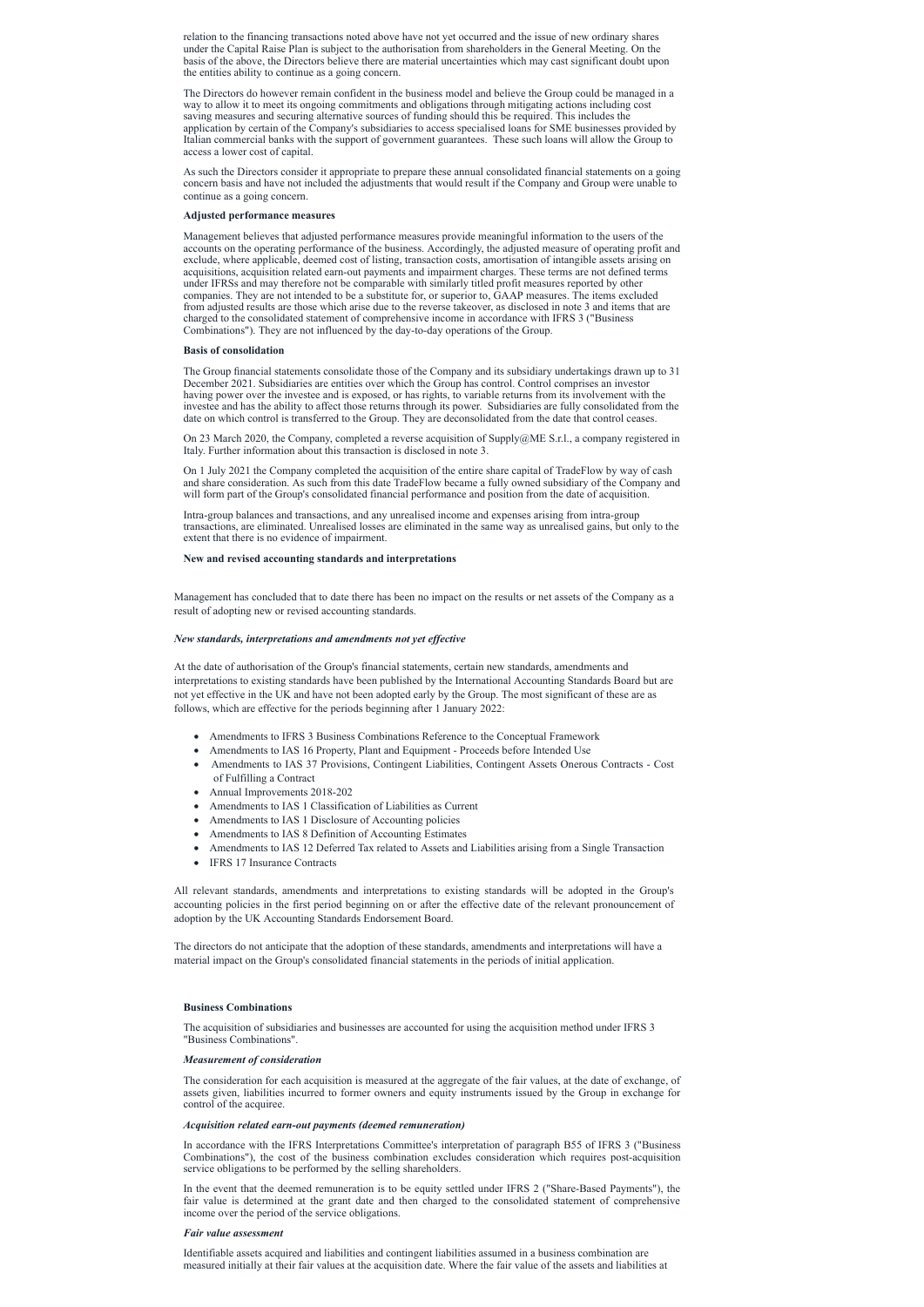acquisition cannot be determined reliably in the initial accounting, these values are considered to be provisional for a period of 12 months from the date of acquisition. If additional information relating to the condition of these assets and liabilities at the acquisition date is obtained within this period, then the provisional values are adjusted retrospectively. This includes the restatement of comparative information for prior periods.

Intangible assets arising on business combinations are recognised initially at fair value at the date of acquisition. Subsequently they are carried at cost less accumulated amortisation and impairment charges.

#### *Goodwill*

Goodwill arises where the consideration of the business combination exceeds the Group's interest in the net fair value of the identifiable assets, liabilities and contingent liabilities recognised. This is recognised as an asset and is tested annually for impairment. The identifiable assets and liabilities acquired are incorporated into the consolidated financial statements at their fair value to the Group

#### *Transaction costs*

The core activity of the existing Supply@Me business is the creation and marketing of a softwaredriven secure platform (the "IM Platform") that can be used for the facilitation, recording and monitoring of IM transactions between third party client companies and segregated trading companies (known as stock companies). The software modules which form part of the IM Platform can also be used, through a White-label model, by third party banks in order for them to deploy their own inventory backed financial products. The internally generated IM Platform includes not only the software but also:

Transaction costs associated with the acquisition are recognised in the consolidated statement of comprehensive income as incurred and separately disclosed due to the nature of this expense.

#### **Intangible assets**

- the methodologies and business policies underpinning each IM transaction
- the legal and accounting frameworks required to support each IM transaction
- · the technical infrastructure (cloud environment, distributed ledger technology) used to support each IM transaction.

### *Goodwill*

Goodwill arising on consolidation is recognised as an asset.

Following initial recognition, goodwill is subject to impairment reviews, at least annually, and measured at cost less accumulated impairment losses. Any impairment is recognised immediately in the consolidated statement of comprehensive income and is not subsequently reversed.

#### *Other intangible assets*

a) Internally developed Inventory Monetisation ("IM") platform

Associated with this core activity are significant product development requirements to address compliance with legal, regulatory, accounting, valuation and insurance criteria. The three main categories of cost are: Software and infrastructure development, intellectual property (IP) related costs and professional fees related to the development of legal and accounting infrastructure.

These costs are capitalised and initially measured at cost and are amortised over their estimated useful economic lives, considered to be 5 years, on a straight-line basis. Amortisation of this internally developed IM platform is charged within cost of sales in the consolidated statement of comprehensive income.

Amortisation methods and useful lives are reviewed at each reporting date and adjusted if appropriate. The carrying amount is reduced by any provision for impairment where necessary.

b) Acquired intangible assets

Intangible assets arising on business combinations are recognised initially at fair value at the date of acquisition. Subsequently they are carried at cost less accumulated amortisation. Amortisation of acquired intangible assets is charged within administrative expenses in the consolidated statement of comprehensive income but is excluded from the adjusted operating profit measures as described above.

The estimated useful lives of the acquired intangible assets are set out below:

| Customer relationships                                  | 13 years |
|---------------------------------------------------------|----------|
| Brand (TradeFlow)                                       | 5 years  |
| Commodity Trade Risk Management ("CTRM") software       | 5 years  |
| Artificial Intelligence and back-office ("AI") software | 5 years  |

Amortisation methods and useful lives are reviewed at each reporting date and adjusted if appropriate. The carrying amount is reduced by any provision for impairment where necessary.

#### **Impairment**

At each balance sheet date, the Group reviews the carrying amounts of its intangible assets to determine whether there is any indication that those assets have suffered an impairment loss. If any such indication exists, the recoverable amount of the asset is estimated in order to determine the extent of any impairment loss. Where the asset does not generate cash flows that are independent from other assets, the Group estimates the recoverable amount of the cash-generating unit to which the asset belongs. Recoverable amount is the higher of fair value less costs to sell and value in use.

In assessing value in use, the estimated future cash flows are discounted to their present value using a discount rate that reflects current market assessments of the time value and the risks specific to the asset for which the estimates of future cash flows have not been adjusted. If the recoverable amount of an asset (or cash-generating unit) is estimated to be less than its' carrying amount, the carrying amount of the asset (or cash-generating unit) is reduced to its recoverable amount.

An impairment loss is recognised as an expense immediately. Where an impairment loss subsequently reverses, the carrying amount of the asset (or cash-generating unit) is increased to the revised estimate of its recoverable amount, but so that the increased carrying amount does not exceed the carrying amount that would have been determined had no impairment loss been recognised for the asset (or cash-generating unit) in prior years. A reversal of an impairment loss is recognised as income immediately.

### **Revenue recognition**

Revenue for the Group is measured at the fair value of the consideration received or receivable. The Group recognises revenue when the performance obligation is satisfied, the amount of revenue can be reliably measured and it is probable that future economic benefits will flow to the entity. Currently all the Group's revenues are recognised at a point in time when the relevant performance obligation has been satisfied.

The Group recognises revenue from the following activities:

**a) Captive inventory monetisation platform servicing ("C.IM") - Due diligence fees:**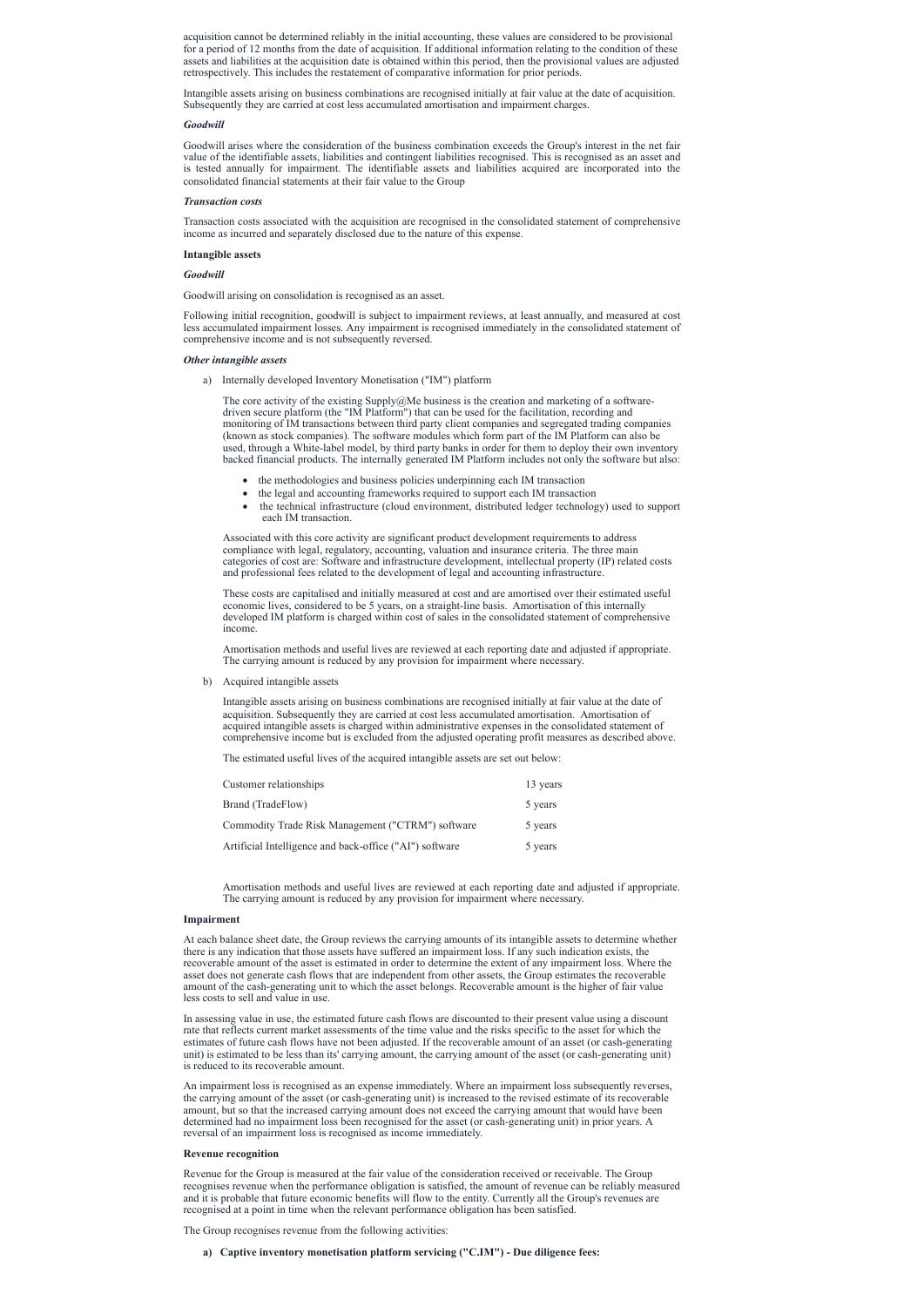This revenue arises from due diligence services performed by Group's Italian subsidiary, Supply@Me Srl, in relation to the potential client companies. This due diligence covers topics such as the client's financial information, operations, credit rating and analysis of its inventory.

Given the stage of the Group's development, and the evolution of the Group's contracting arrangements, the due diligence revenues recognised by the Group to date have been limited. Further details are provided below:

*Historical contractual arrangements* - Prior to June 2020, the Group's contractual arrangements required the client to make a down payment intended to remunerate the Group for the due diligence services being provided. However, these agreements did not clearly identify the Group's performance obligation and such down payments were also refundable under certain circumstances and up to the point when the Platform was able to be used for the first time by the client companies.

Due to the above circumstances, these down payments have not been recognised as revenue under IFRS 15 ("Revenue from Contracts with Customers") until the specific performance obligation, being the use of the Group's Platform for the first time, has been satisfied by the Group. Until such time, these amounts have been recognised as deferred income in the balance sheet, or as other payables in the case where a refund has been requested (due to the current delays being experienced by the Group), but not yet paid as at the balance sheet date.

*Current contractual arrangements* - Post June 2020, the Group updated its contractual arrangements to specifically identify a separate performance obligation in relation to the completion of the due diligence services being provided by the Group, also considering the actual benefits the client companies can directly obtain from such activities, even in case the inventory monetisation transaction does not take place. In these contracts, the due diligence fees are paid in advance by the client companies, and the revenue is recognised when the Group has successfully fulfilled its performance obligation, being the completion of the due diligence service and communication to the client in this respect through the issuance of a detailed due diligence report. Prior to the completion of the performance obligation, the due diligence fees received are held on the balance sheet as deferred income.

In order to conclude if the performance obligations have been successfully fulfilled, management currently assess this on a client-by-client basis to ensure that the control of the due diligence has been transferred to the client company. In developing this accounting policy management have made the assessment that the due diligence services result in a distinct beneficial service being provided to client companies as the information provides insight into their business which can also be used for alternative purposes as well (such as client companies business and operational optimisation). This is also referred to the critical accounting judgements and sources of estimation uncertainty note.

*Specific contractual arrangements with related party originator* - During 2020, the Group entered into an origination contract with 1AF2 S.r.l in connection with the identification of potential client companies. Also, during 2020, 1AF2 S.r.l merged with The AvantGarde Group S.p.A ("TAG"). As set out in the related party note to these accounts (note 29), both 1AF2 S.r.l and TAG are related parties of the Group.

Under this origination contract it was the originators responsibility to carry out the due diligence services. However, given the Group already had this expertise the originator chose to contract with the Group to perform the due diligence services on their behalf. In this case the Group acts as a service provider to the originator, with the completion of single due diligence activities the identified performance obligation.

This specific contract stipulated a fee to cover the performance of due diligence services for a specific number of clients. This fee was paid at the date the contract was signed. Management's judgement was that the provision of each of the individual due diligence reviews represented a distinct performance obligation under IFRS 15 ("Revenue from Contracts with Customers").

As such, the fees received in advance were held on the balance sheet as deferred income, and the revenue was recognised in line with the completion of each of the due diligence reviews, specifically where the performance obligation had been satisfied being the completion and communication of the due diligence results.

During FY21, this contractual arrangement accounted for 33% of the Group's total revenue (2020: 100%).

b) **Investment Advisory ("IA") fees:** This revenue arises from investment advisory services provided by the Groups wholly owned subsidiary, TradeFlow, in its capacity as investment advisor of the Global Inventory Fund (more specifically, at the date of this report to its well-established CEMP - USD/ EUR Trade Flow Funds Segregated Portfolios). Investment Advisory fees are generated on a monthly basis through investment advisory agreements and are generally based on an agreed percentage of the valuation of Assets Under Management ("AUM") during the relevant period. Investment Advisory fees are recognised as the service is provided and it is probable that the fee will be collected. As these fees are generally received following the particular period to which they relates, any amounts that have been recognised as revenue but not yet received, are recorded on the balance sheet as accrued income.

# **Cost of Sales**

Cost of sales represents those costs that can be directly related to the sales effort. At this early stage in the Group's development, where the C.IM revenue comprises entirely due diligence fee revenue, the cost of sales includes both the costs of the work force who are engaged in that process and the amortisation of the costs relating to the internally developed IM platform. Management regard both as the direct costs associated with generating the C.IM revenue; in line with similar FinTech companies.

#### **Leases**

The Group has entered into short term lease contracts (as defined by IFRS 16 "Leases") in respect of one property only and as such, at this time, the Group does not have any material lease arrangements that would be required to be accounted for under IFRS 16 ("Leases"). For these leases the costs are recognised in consolidated statement of comprehensive income in the period which is covered by the term of the lease.

# **Property, Plant and equipment**

# *Recognition and measurement*

All property, plant and equipment is stated at cost less accumulated depreciation and impairment. The costs of the plant and equipment is the purchase price plus any incidental costs of acquisition. Depreciation commences at the point the asset is brought into use.

If there is any indication that an asset's value is less than it's carrying amount an impairment review is carried out. Where impairment is identified an asset's value is reduced to reflect this.

The residual values and useful economic lives of plant and equipment are reviewed by management on an annual basis and revised to the extent required.

# *Depreciation*

Depreciation is charged to write off the cost, less estimated residual values, of all plant and equipment equally over their expected useful lives. It is calculated at the following rates:

· Computers and IT equipment at 33% per annum.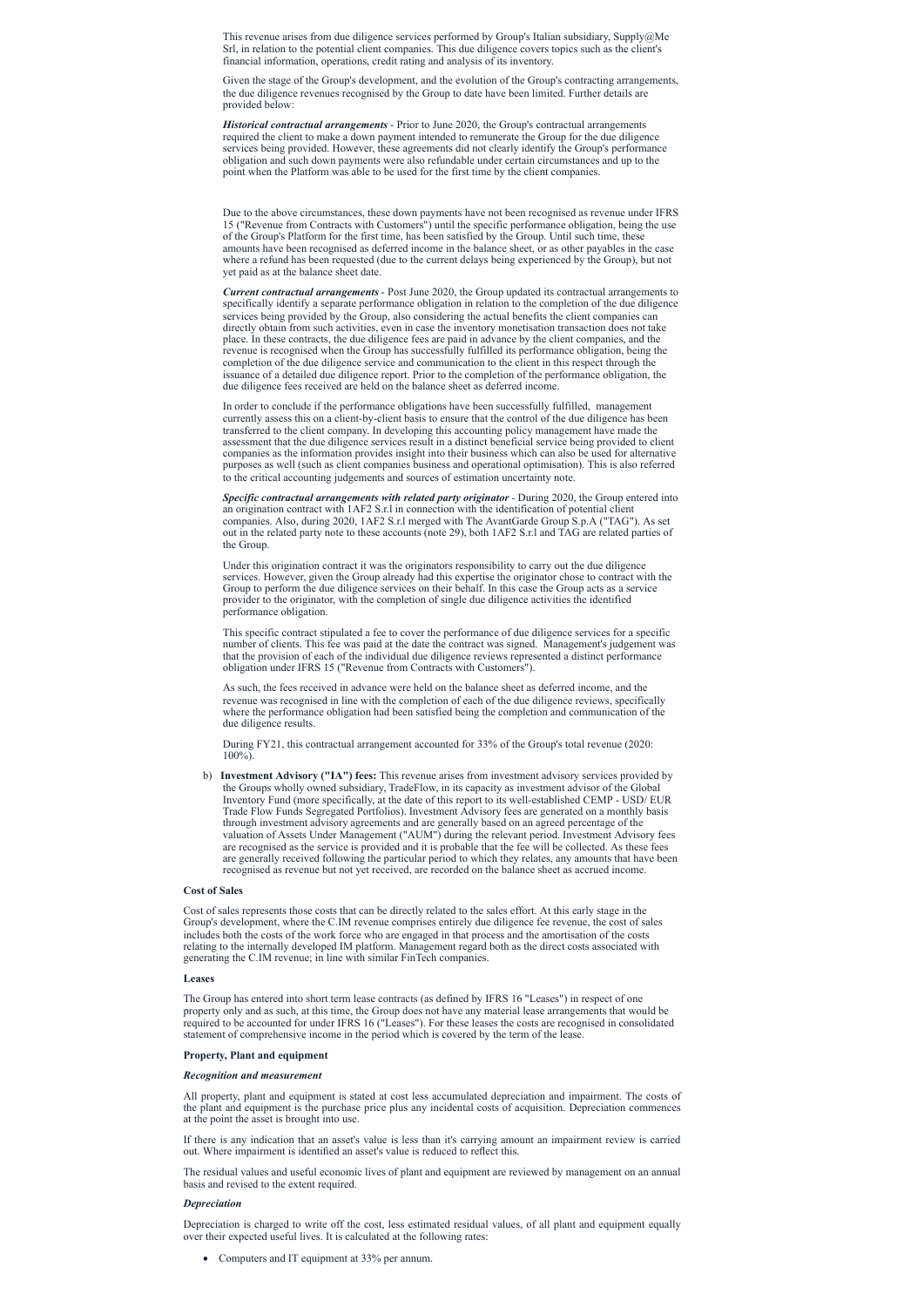#### **Tax**

The tax expense for the period comprises current tax. Tax is recognised in profit or loss, except that a charge attributable to an item of income or expense recognised as other comprehensive income is also recognised directly in other comprehensive income.

Deferred tax is recognised on temporary differences between the carrying amounts of assets and liabilities in the consolidated financial statements and the corresponding tax bases used in the computation of taxable profit and is accounted for using the statement of financial position method. Deferred tax liabilities are generally recognised for all taxable temporary differences and deferred tax assets are recognised to the extent that it is probable that taxable profits will be available against which deductible temporary differences can be utilised. Such assets and liabilities are not recognised if the temporary difference arises from goodwill or from the initial recognition (other than in a business combination) of other assets and liabilities in a transaction that affects neither the taxable profit nor the accounting profit.

The carrying amount of any deferred tax assets is reviewed at each statement of financial position date and reduced to the extent that it is no longer probable that sufficient taxable profits will be available to allow all or part of the asset to be recovered.

Deferred tax is calculated at the tax rates that are expected to apply in the period when the liability is settled or the asset realised based on tax rates that have been enacted or substantively enacted at the statement of financial position date. Deferred tax and current tax are charged or credited to profit or loss, except when it relates to items charged or credited in other comprehensive income or directly to equity, in which case the deferred tax is also recognised in other comprehensive income or equity respectively.

In line with IAS 1 "Presentation of Financial Statements" the deferred tax assets have been classified as noncurrent assets. This has resulted in a reclassification of the deferred tax asset as at 31 December 2020 from Trade and other receivables.

### **Cash and cash equivalents**

Cash and cash equivalents comprise cash on hand and other short-term highly liquid investments that are readily convertible to a known amount of cash and are subject to an insignificant risk of change in value.

#### **Functional and presentational currencies**

The consolidated financial statements are presented in pounds sterling  $(\mathcal{E})$ , the Company's functional currency.

#### *Foreign currency*

The main currencies for the Group are the euro (EUR), pounds sterling (GBP), US dollars (USD) and Singapore dollars (SGD).

#### *Foreign currency transactions and balances*

Items included in the consolidated financial statements of each of the Group's subsidiaries are measured using their functional currency. The functional currency of the parent and each subsidiary is the currency of the primary economic environment in which the entity operates.

Foreign currency transactions are translated into the functional currency using the average exchange rates in the month. Foreign exchange gains and losses resulting from the settlement of such transactions and from the translation at the reporting period end exchange rates of monetary assets and liabilities denominated in foreign currencies are recognised in the profit and loss.

Share capital, share premium and brought forward earnings are translated using the exchange rates prevailing at the dates of the transactions.

See applicable exchange rates to GBP used during FY21 and FY20 below:

|            | 2021           |         | 2020                     |         |
|------------|----------------|---------|--------------------------|---------|
|            | <b>Closing</b> | Average | <b>Closing</b>           | Average |
| SGD        | 1.8195         | 1.8487  | $\overline{\phantom{0}}$ | -       |
| <b>EUR</b> | 1.1907         | 1.1592  | 1.1118                   | 1.1250  |
| <b>USD</b> | 1.3477         | 1.3775  | -                        | -       |

### *Consolidation of foreign entities:*

On consolidation, results of the foreign entities are translated from the local functional currency to pounds sterling, the presentational currency of the Group, using average exchange rates during the period. All assets and liabilities are translated from the local functional currency to pounds sterling using the reporting period end exchange rates. The exchange differences arising from the translation of the net investment in foreign entities are recognised in other comprehensive income and accumulated in a separate component of equity.

### **Employee benefits**

### *Short-term employee benefits*

The Group accounts for employee benefits in accordance with IAS 19 ("Employee Benefits").

Short-term employee benefits are expensed as the related service is provided. A liability is recognised for the amount expected to be paid if the Group has a present legal or constructive obligation to pay this amount as a result of past service provided by the employee and the obligation can be estimated reliably.

### *Defined contribution pension obligations*

The Group accounts for retirement benefit costs in accordance with IAS 19 ("Employee Benefits").

Contributions to the Group's defined contributions pension scheme are charged to profit or loss in the period in which they become payable.

# **Financial assets**

# *Classification*

Financial assets currently comprise trade and other receivables, cash and cash equivalents.

# *Recognition and measurement*

*Loans and receivables*

Loans and receivables are mainly contractual trade receivables and are non-derivative financial assets with fixed or determinable payments that do not have a significant financial component and are not quoted in an active market. Accordingly, trade and other receivables are recognised at undiscounted invoice price. A reserve for credit risk is made at the beginning of each transaction and adjusted subsequently through profit and loss.

Impairment provisions for trade receivables are recognised based on the simplified approach within IFRS 9 ("Financial Instruments") using the lifetime expected credit losses. During this process the probability of the non-payment of trade receivables is assessed. This probability is then multiplied by the amount of the expected loss arising from default to determine the lifetime expected credit loss for the trade receivables. For trade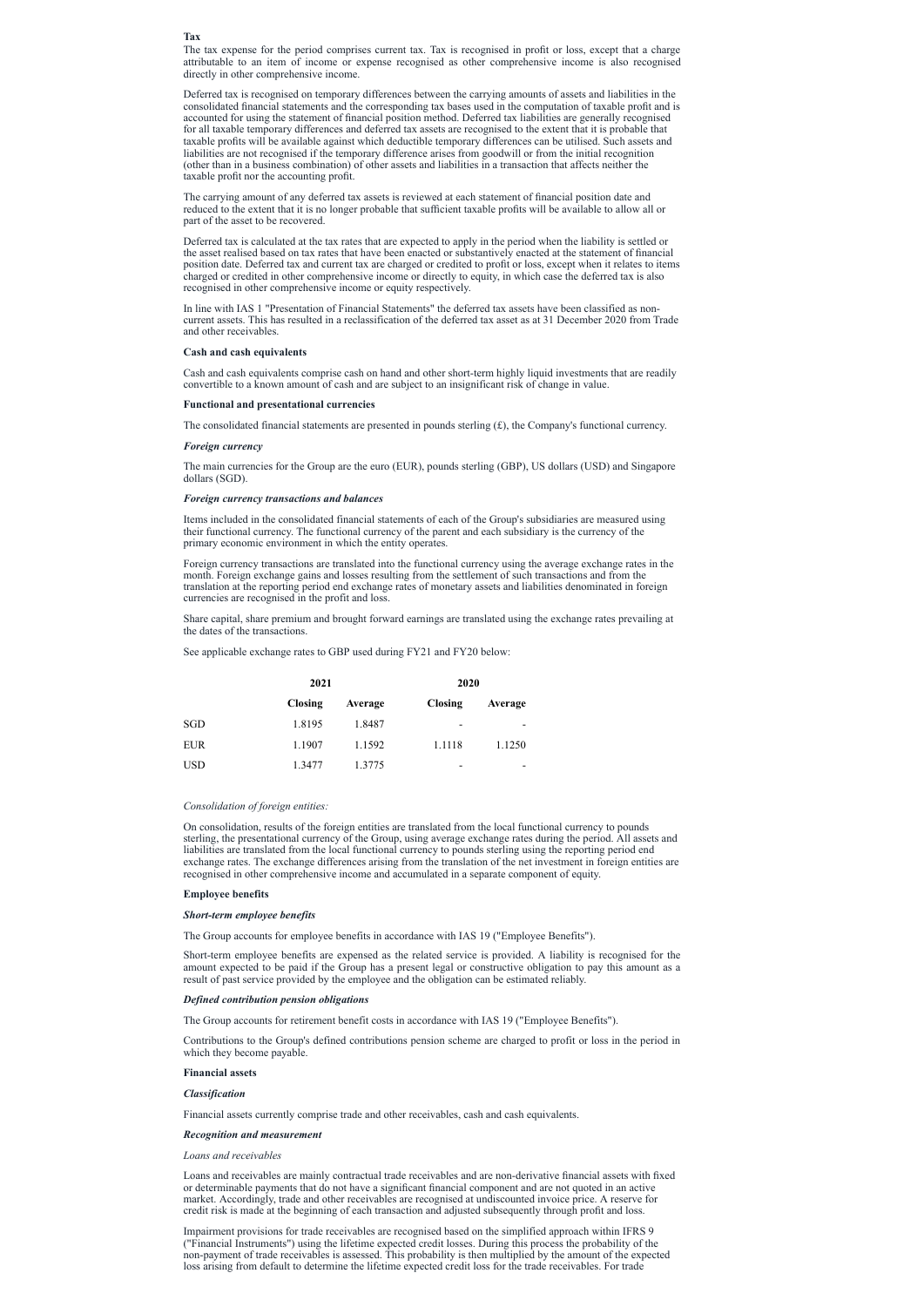receivables, which are reported net, such provisions are reported in a separate provision account with the loss being recognised within administrative expenses in the consolidated statement of comprehensive income. On confirmation that the trade receivable will not be collectable, the gross carrying value of the asset is written off against the associated provision.

### *Cash and cash equivalents*

Cash and other short-term deposits in the Statement of Financial Position comprise cash at banks and in hand and short-term deposits with an original maturity of three months or less and where there is an insignificant risk of changes in value. In the consolidated cash flow statement, cash and cash equivalents consist of cash and cash equivalents as defined above.

#### **Financial liabilities**

### *Classification*

Financial liabilities comprise trade and other payables, loan notes, long-term borrowings, convertible loan notes and derivative financial instruments.

### *Recognition and measurement*

#### *Trade and other payables*

Trade and other payables are initially recognised at fair value less transaction costs and thereafter carried at amortised cost.

### *Derivative financial instruments*

The Group's derivative financial instruments is a historic convertible loan note that was both issued and then cleared in the past by a debt for equity swap, and warrants were issued with options to acquire shares that are accounted for at fair value, with changes in value taken through profit and loss. The release of the fair value discount on the debt for equity swap has been taken to the income statement as these warrants expired during the current year.

#### *Loan note and long-term borrowings*

Interest bearing loan notes and long-term borrowings are initially recorded at the proceeds received, net of direct issue costs (including commitment fees, introducer fees and the fair value of warrants issued to satisfy issue costs). Finance charges, including direct issue costs, are accounted for on an amortised cost basis to the consolidated statement of comprehensive income using the effective interest method and are added to the carrying amount of the instrument to the extent that they are not settled in the period in which they arise. The carrying value of the loan notes have been adjusted to take for the fair value of principal repayments made since inception.

#### *Convertible loan notes*

Convertible loan notes issued by the Group are recorded at the fair value of the convertible loan notes issued, net of direct issue costs including commitment fees. Finance charges, including direct issue costs, are accounted for on an amortised cost basis to the consolidated statement of comprehensive income using the effective interest method and are added to the carrying amount of the instrument to the extent that they are not settled in the period in which they arise. The carrying value of the convertible loan notes have been adjusted to take for the fair value of those notes that have been converted into ordinary shares since inception.

"Merger relief reserve" represents the excess of the value of the consideration shares issued to the shareholders of Supply $@ME S.r.l.$  upon the reverse takeover over the fair value of the assets acquired.

#### **Provisions**

Provisions are recognised when the Group has a present legal or constructive obligation as a result of a past event, it is probable that the Group will be required to settle the obligation and the amount can be reliably estimated.

### **Share-based payments**

Equity-settled share-based payments relate to the acquisition related earn-out payments and warrants issued in connection with the cost of issuing loan notes and convertible notes during the current year.

Equity-settled share-based payments are measured at the fair value of the equity instruments at the grant date. The fair value excludes the effect of non-market-based vesting conditions. Details regarding the determination of the fair value of equity-settled share-based transactions are set out in note 28.

The fair value determined at the grant date of the equity-settled share-based payments relating to the earn-out payments are expensed over the vesting period on a straight-line basis, based on the Group's estimate of equity instruments that will eventually vest. At each balance sheet date, the Group revises its estimate of the number of equity instruments expected to vest as a result of the effect of non-market-based vesting conditions. The impact of the revision of the original estimates, if any, is recognised in income statement such that the cumulative expense reflects the revised estimate, with a corresponding adjustment to equity reserves.

The fair value determined at the grant date of the equity-settled share-based payments relating to the warrants issued are net off against the fair value of the loan notes or convertibles loan notes to which they directly relate. The fair value is then expensed together with the other related finance costs on an amortised cost basis to the consolidated statement of comprehensive income using the effective interest method. In respect of the sharebased payments, the fair value is not revised at subsequent reporting dates.

### **Equity**

"Share capital" represents the nominal value of equity shares issued.

"Share premium" represents the excess over nominal value of the fair value of consideration received for equity shares net of expenses of the share issue.

"Other reserves" represents legal reserves in respect of Supply@ME S.r.l. In accordance with Article 2430 of the Italian Civil Code, Supply@ME S.r.l., a limited liability company registered in Italy, with a corporate capital of euro 10,000 or above shall annually allocate as a legal reserve an amount of 5% of the annual net profit until the legal reserve will be equal to 20% of corporate capital.

"Share-based payment reserve" represents the credit adjustments to equity in respect of the fair value of outstanding share-based payments including acquisition related earn-out payments and warrants issued in connection with the cost of issuing loan notes and convertible notes during the current year.

"Reverse takeover reserve" represents the accounting adjustments required to reflect the reverse takeover upon consolidation. Specifically, removing the value of the "investment" in Supply@ME S.r.l., removing the share capital of Supply@ME S.r.l. and bringing in the pre-acquisition equity of Supply @ME Capital plc.

"FX reserves" represents foreign currency translation differences on consolidation of subsidiaries reporting under a different functional currency to the parent company.

"Retained earnings" represents retained losses of the Group. As a result of the reverse takeover, the consolidated figures include the retained losses of the Group only from the date of the reverse takeover together with the brought forward losses of Supply@ME S.r.l.

**Critical accounting judgements and sources of estimation uncertainty**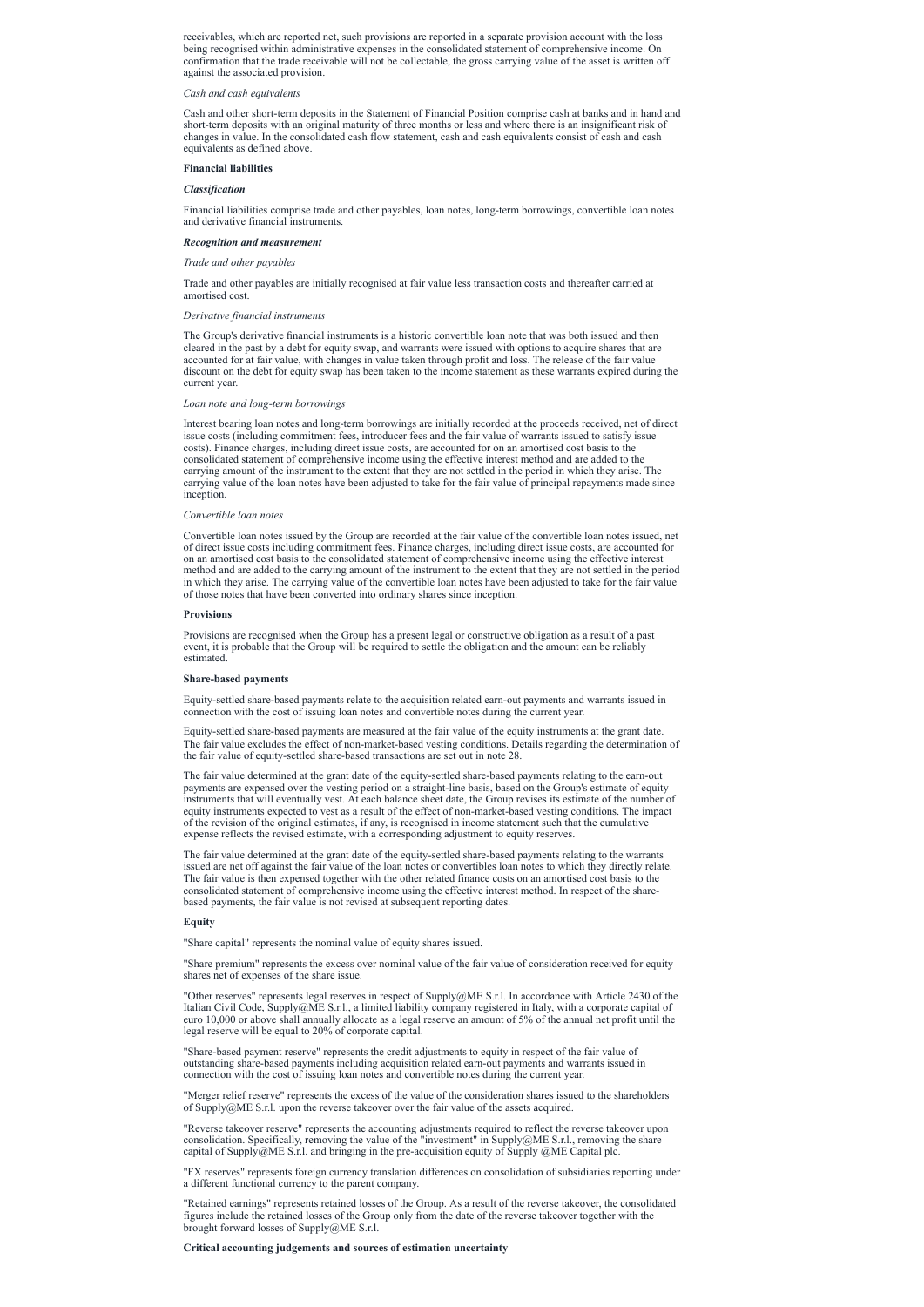The preparation of financial information in conformity with IFRS requires the use of certain critical accounting estimates. It also requires the Directors to exercise their judgement in the process of applying the accounting policies which are detailed above. These judgements are continually evaluated by the Directors and management and are based on experience to date and other factors, including reasonable expectations of future events that are believed to be reasonable under the circumstances.

The key estimates and underlying assumptions concerning the future and other key sources of estimation uncertainty at the statement of financial position date, that have a significant risk of causing a material adjustment to the carrying amounts of assets and liabilities within the next financial period, are reviewed on an ongoing basis. Revisions to accounting estimates are recognised in the period in which the estimate is revised if the revision affects only that period, or in the period of the revision and future periods if the revision affects both current and future periods

A number of these key estimates and underlying assumptions have been considered for the first time this financial year as a results of specific transactions outlined in these consolidated financial statements. The Directors have evaluated the estimates using historical experience and other methods considered reasonable specific to the circumstances. The Directors have also but also in consultation with third-party experts where appropriate. These estimates will be evaluated on an ongoing basis as required.

The Group believes that the estimates and judgements that have the most significant impact on the annual results under IFRS are as set out below:

### *Judgements*

### *Internally developed intangible assets*

The cost of an internally generated IM platform comprises all directly attributable costs necessary to create, produce, and prepare the asset to be capable of operating in the manner intended by management. During the period judgement was required to distinguish those costs that were capable of being capitalised under IAS 38 ("Intangible assets") and that costs that related to research activities, the cost of which has been recognised as an expense during the relevant period.

# *Revenue recognition - assessment of performance obligations*

The Directors are required to make a judgement as to if the due diligence services represent a distinct performance obligation under IFRS 15 ("Revenue from Contracts with Customers"). The Board and management have concluded that this is indeed the case due to the distinct beneficial service being provided to client companies through the delivery of the due diligence report which provide insight and information into the business.

On acquisition the Group recognised intangible assets of  $£6,888,000$ , representing customer relationships (£4,829,000), Brand ("TradeFlow") (£205,000), CTRM software (£1,429,000) and AI software (£425,000).

### *Accounting for acquisition related earn-out payments*

The terms of the agreement to acquire TradeFlow included acquisition related earn-out payments that, together with the initial cash payment and issue of equity, form the total legal consideration agreed between the parties. The acquisition related earn-out payments are determined by reference to pre-determined revenue milestone targets in each of the 2021, 2022 and 2023 financial years. These payments may be forfeited by the selling shareholders should they, in certain circumstances, no longer remain employed prior to the end of each earn-out period. Under the IFRS Interpretations Committee's interpretation of paragraph B55 of IFRS 3 ("Business Combinations"), the Directors have concluded that the inclusion of the substantive post-acquisition service conditions requires the fair value of these earn-out payments to be accounted for as a charge to the income statement (as deemed remuneration) rather than as consideration.

CTRM software has been valued by present valuing the saved costs by owning the software rather than paying a royalty to licence the software. The significant assumptions used in this model were as follows:

#### *Business combinations*

The share purchase agreements governing the acquisition of TradeFlow included an option for the selling shareholders, who remained directors of Tradeflow following the acquisition, to repurchase and give the ability for these selling shareholders to veto certain actions in relation to the TradeFlow business for the first 24 months of ownership. The Directors consider these clauses to be protective in nature and not substantive and are in place to protect these selling shareholders during the earn-out period. Furthermore, the Directors have assessed the option clauses to be unlikely during the year and at the balance sheet date. Therefore, the Directors have concluded that Supply@ME Capital plc has control over TradeFlow.

### *Estimates*

### *Intangible assets in a business combination*

On the acquisition of a business the identifiable intangible assets may include customer relationships, brands and internally generated software. The fair value of certain of these assets is determined by discounting estimated future net cash flows generated by the asset where no active market for the asset exists. The use of different assumptions for the expectations of future cash flows and the discount rate would change the valuation of the intangible assets, with a resultant impact on the goodwill or gain on acquisition recognised.

### *Customer relationships*

The most significant intangible asset recognised is relationships with customers, in this case being potential investors to the Global Inventory programme (more specifically, at the date of this report to its well-established CEMP - USD/ EUR Trade Flow Funds Segregated Portfolios) for which TradeFlow acts as an investment advisor. A model was used that present valued the earnings forecast to be generated by the investor relationships, net of a reasonable return on other assets also contributing to that stream of earnings. The significant assumptions used in this model were as follows:

# Discount rate - 25%

Annual customer attrition rate - 5%

If the discount rate was adjusted by 2.5% the impact on the value of the asset would be approximately plus or minus £769,000 and £605,000 respectively. If the annual customer attrition rate was adjusted by 2.5% the impact on the value of the asset would be approximately plus or minus £989,000 and £824,000 respectively

*Brand*

The brand has been valued by present valuing the saved costs by owning the brand rather than paying a royalty to licence the brand. The significant assumptions used in this model were as follows:

Discount rate - 25%

Royalty rate - 1%

If the discount rate was adjusted by 2.5% the impact on the value of the asset would be not be impacted. If the royalty rate was adjusted by 1% the impact on the value of the asset would be approximately plus or minus £220,000.

*CTRM software*

Discount rate - 25%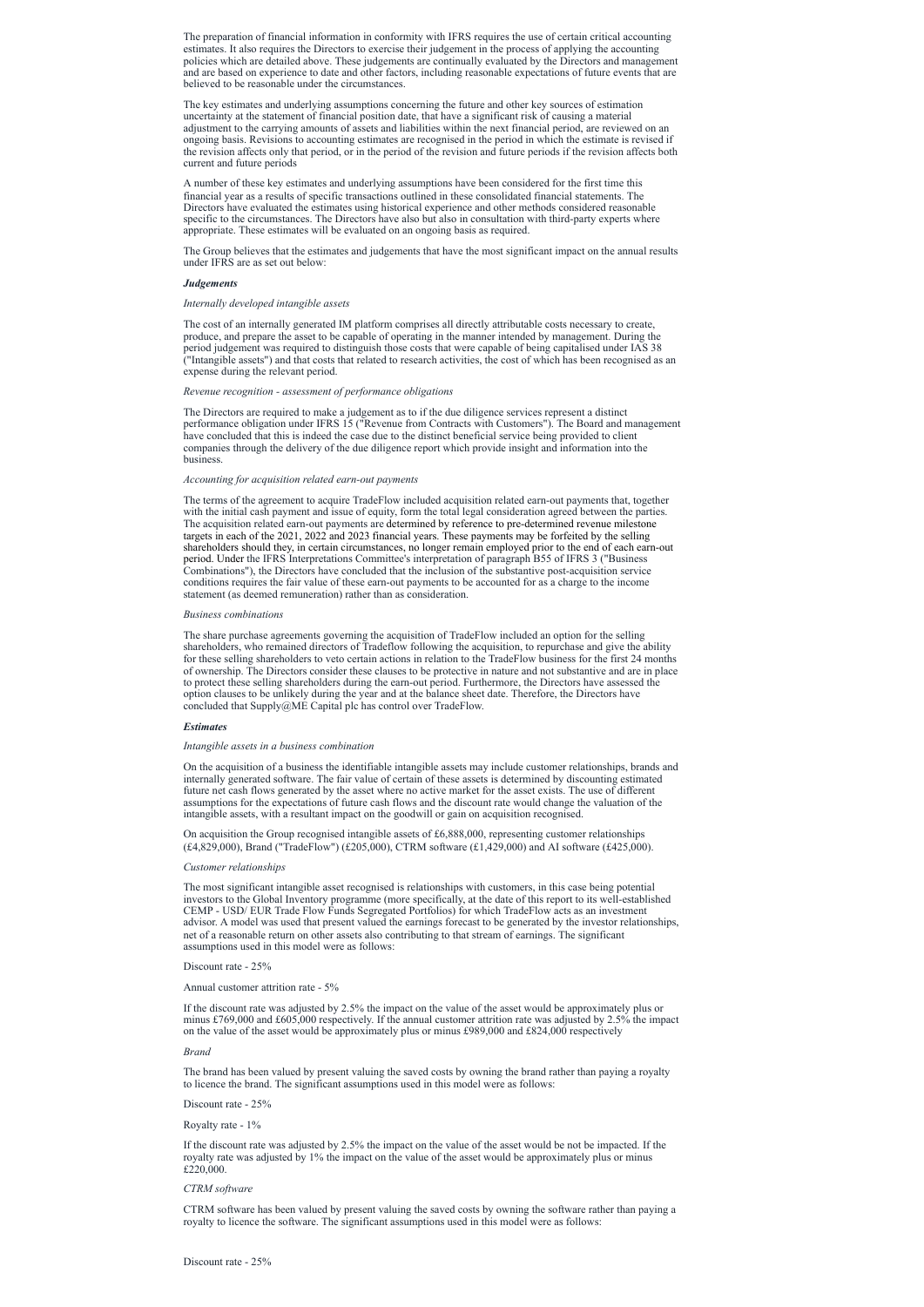# Royalty rate - 7%

If the discount rate was adjusted by 2.5% the impact on the value of the asset would be approximately plus or minus £110,000. If the royalty rate was adjusted by 1% the impact on the value of the asset would be approximately plus or minus £220,000.

#### *AI software*

AI software has been valued with reference to the costs that would have to be expended in order to recreate the asset. The cost assumptions were based on historical costs and as such there we no significant judgemental or subjective assumptions.

### *Useful Economic Lives of Acquired Intangibles*

- Customer relationships the period over which 95% of the value of the customer relationships is expected to be achieved.
- Brand, CTRM software and AI software the specific characteristics of the asset, its life to date and benchmarking to market data for comparable acquisition transactions.

On acquisition, the useful economic lives of acquired intangibles, which are key estimates, are assessed by management. The estimated useful lives of the acquired intangible assets are set out below:

We have outlined below a sensitivity analysis detailing the impact of changing the useful economic lives of each of the acquired intangibles would have on the amortisation charged to profit or loss for the year ended 31 December 2021:

| Customer relationships | 13 years |
|------------------------|----------|
| Brand (TradeFlow)      | 5 years  |
| CTRM software          | 5 years  |
| AI software            | 5 years  |

These useful economic lives have been based on the following factors:

|                        | Decreasing useful life by 3 years                     | Increasing useful life by 3 years                |
|------------------------|-------------------------------------------------------|--------------------------------------------------|
|                        | <i>Approximate increase in amortisation</i><br>(£000) | Approximate decrease in<br>amortisation $(f000)$ |
| Customer relationships | 56                                                    | 35                                               |
| Brand (TradeFlow)      | 31                                                    | 8                                                |
| <b>CTRM</b> software   | 214                                                   | 54                                               |
| AI software            | 64                                                    | 16                                               |
| <b>Total</b>           | 365                                                   | 112                                              |

### *Valuation of acquisition related earn-out payments*

If management had reached the alternative conclusion that the choice to settle in either cash or shares is at the discretion of the TradeFlow shareholder, they would have been accounting for under IFRS 2 ("Share-based payments"). The impact would be to increase the acquisition related earn-out charge by approximately  $\pounds 3.3$ 

The acquisition related earn-out payments described above, are able to be settled in either cash or equity. The contracts governing the acquisition of TradeFlow however contain conflicting terms with respect to which party has the right to decide whether to settle the earn-out payments in cash or shares. After taking legal advice, management have concluded that the choice is at the discretion of the Company, and that it is the Company's current intention to settle these payments in equity, capturing them within the scope of IFRS 2 ("Share-based payments").

As such the Directors were required to determine the fair value of the equity-settled share-based payments at the date on which they were granted. This valuation needed to take into account the following market conditions related to these earn-out awards:

- · The number of shares to be issued will be determined using the Volume Weighted Average Price ("VWAP") over the 20 dealing days to the end of the relevant financial year subject to a floor of 1p. In addition, the number of shares will be enhanced by 50% if the VWAP is greater than 1p; and
- That 50% of any earn-out shares may not be sold for 12 months following the award but are not contingent on continued employment.

Judgement was required in determining the most appropriate inputs into the valuation model (refer to detail in note 27) used and the key judgemental input was the expected volatility rate of the Company's share price over the relevant period and the assumption applied in the model was 90%, with 162% applied for any required holding period. This assumption reflects the Company's actual volatility from the date of listing through the grant date, and the Company's actual volatility for a 12 month period prior to the grant date, respectively. Given the Group's early stage of development, it was concluded that the Group's actual volatility was the most appropriate rate to use. If the expected volatility rates were adjusted by plus 10%, then the impact on the fair value recognised in the income statement in the current year would have been approximately minus £65,000. If the expected volatility rates were adjusted by minus 10%, then the impact on the fair value recognised in the income statement in the current year would have been approximately plus £54,000.

million.

# *Valuation of share warrants issued*

During the year the Company issued share warrants in connection with the loan notes and certain convertible loan notes that were also issued during the year ended 31 December 2021. As these share warrants were issued as a cost of securing the funding facility they fall into the scope of IFRS 2 ("Share-based payments"). As such the Directors were required to determine the fair value of the equity-settled share-based payments at the date on which they were granted. Judgement was required in determining the most appropriate inputs into the valuation model (Black Scholes) used and the key judgemental input was the expected volatility rate of the Company's share price over the relevant period and the assumption applied in the model was 97% and was based the actual volatility of the Company's share price from the date of the RTO. If the expected volatility rate was adjusted by plus 10%, then the impact on the fair value in the current year would have been approximately plus £71,000. If the expected volatility rate was adjusted by minus 10%, then the impact on the fair value in the current year would have been approximately minus £76,000.

# 3 **Reverse acquisition during the year ended 31 December 2020**

On 23 March 2020, the Company acquired through a share for share exchange the entire share capital of Supply@ME S.r.l, whose principal activity is an early-stage business that delivers an innovative technology platform for inventory monetisation that enables a wide range of manufacturing and trading customers to improve their working capital position by releasing capital from their inventory stock.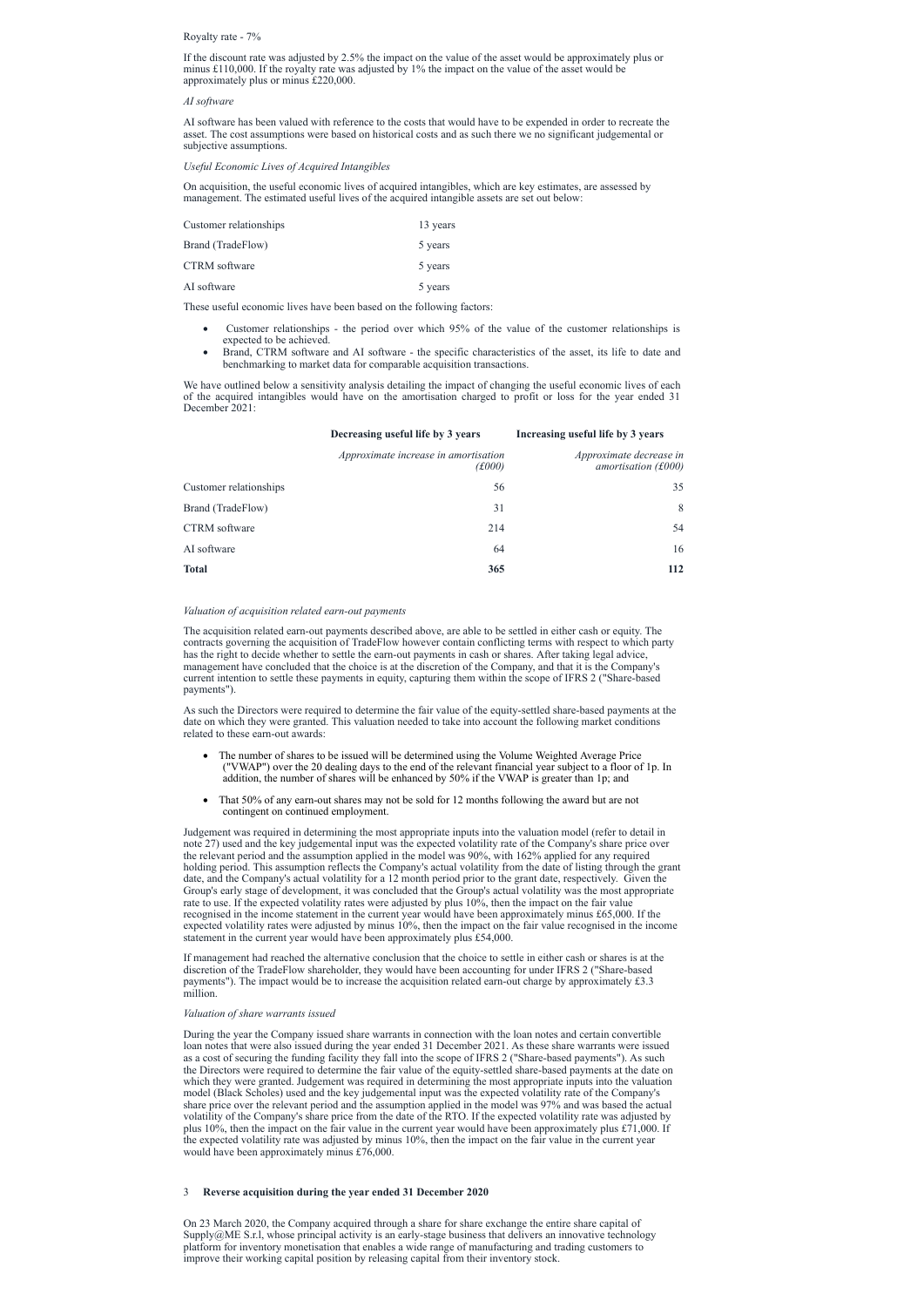Although the transaction resulted in Supply@ME S.r.l. becoming a wholly owned subsidiary of the Company, the transaction constitutes a reverse acquisition as the previous shareholders of Supply@ME S.r.l. own a substantial majority of the Ordinary Shares of the Company and the executive management of Supply@ME S.r.l. became the executive management of Supply@ME Capital plc, previously Abal Group plc.

In substance, the shareholders of Supply@ME S.r.l. acquired a controlling interest in the Company and the transaction has therefore been accounted for as a reverse acquisition. As the Company's activities prior to the acquisition were purely the maintenance of the AIM Listing, acquiring Supply@ME S.r.l and raising equity finance to provide the required funding for the operations of the acquisition it did not meet the definition of a business in accordance with IFRS 3 for the purpose of these consolidated financial statements of the Group.

In accordance with reverse acquisition accounting principles, these consolidated financial statements represent a continuation of the consolidated statements of  $\text{Supply@ME S.r.l.}$  and include:

- The assets and liabilities of Supply $@ME$  S.r.l. at their pre-acquisition carrying value amounts and the results for both years; and
- The assets and liabilities of the Company as at 23 March 2020 and its results from the date of the reverse acquisition (23 March 2020) to 31 December 2021.

Accordingly, in these consolidated financial statements, the reverse acquisition did not constitute a business combination and was accounted for in accordance with IFRS 2 "Share-based Payments" and the associated IFRIC guidance. Although, the reverse acquisition is not a business combination, the Company has become a legal parent and is required to apply IFRS 10 and prepare consolidated financial statements. The Directors have prepared these consolidated financial statements using the reverse acquisition methodology, but rather than recognising goodwill, the difference between the equity value given up by the Supply@ME S.r.l.'s shareholders and the share of the fair value of net assets gained by the Supply@ME S.r.l. shareholders is charged to the statement of comprehensive income as a share-based payment on reverse acquisition and represents in substance the cost of acquiring a main market listing.

On 23 March 2020, the Company issued 32,322,246,220 ordinary shares to acquire the whole of the share capital of Supply@ME S.r.l. The prospectus dated 4<sup>th</sup> March 2020 had an issue price of £0.006945 per share of the Company's share capital to be issued and therefore valued the investment in Supply@ME S.r.l. at £224,478,000.

Because the legal subsidiary, Supply@ME S.r.l., was treated on consolidation as the accounting acquirer and the then legal Parent Company, Supply@ME Capital plc, was treated as the accounting subsidiary, the fair value of the shares deemed to have been issued by Supply $\ddot{\text{(QME S.r.l.}}}$  was calculated at £859,000 based on an assessment of the purchase consideration for a 100% holding of Supply@ME Capital plc, being its entire share capital of 101,094,276 Ordinary Shares at the last listing price of £0.0085.

The fair value of the net assets of  $\text{Supply@ME}$  Capital plc at acquisition was as follows:

|                              | £000           |
|------------------------------|----------------|
| Cash and cash equivalents    | 9 <sup>2</sup> |
| <b>Receivables</b>           | 50             |
| <b>Payables</b>              | oot            |
| <b>Total Net Liabilities</b> |                |

The difference between the deemed cost (£859,000) and the fair value of the net liabilities assumed per above of £517,000 resulted in £1,376,000 being expensed within "reverse acquisition expenses" in accordance with IFRS 2, Share-Based Payments, reflecting the economic cost to Supply@ME S.r.l. shareholders of acquiring a quoted entity.

The reverse acquisition reserve which arose from the reverse takeover is made up as follows:

|                                                     | £'000      |
|-----------------------------------------------------|------------|
| <b>Pre-acquisition equity</b>                       | (14,881)   |
| Supply@ME S.r.l. equity at acquisition <sup>2</sup> | 148        |
| Investment in Supply@ME S.r.l. <sup>3</sup>         | (224, 478) |
| Reverse acquisition expense <sup>4</sup>            | 1,376      |
|                                                     | (237, 835) |

Notes:

1. Recognition of pre-acquisition equity of Supply@ME Capital plc as at 23 March 2020.

- 2. Supply@ME S.r.l. had issued equity of £148,000. As these consolidated financial statements present the capital structure of the legal parent entity, the equity of Supply@ME S.r.l. is eliminated.
- 3. The value of the shares issued by the Company in exchange for the entire share capital of Supply@ME S.r.l. The above entry is required to eliminate the balance sheet impact of this transaction.
- 4. The reverse acquisition expense represents the difference between the value of the equity issued by the Company, and the deemed consideration given by Supply@ME S.r.l. to acquire the Company.

# **4 Segmental reporting**

IFRS 8 ("Operating segments") requires the Group's operating segments to be established on the basis of the components of the Group that are evaluated regularly by the chief operating decision maker, which has been determined to be the Board of Directors. At this early stage of development, the Group's structure and internal reporting is continually developing. Prior to the acquisition of TradeFlow on 1 July 2021, the Board considered

that the Group operated in a single business segment of due diligence and all activities were undertaken in Italy.

Following the acquisition, the Board of Directors manage the Group as two operating segments being inventory monetisation (comprising the Group's Italian operating subsidiary) and investment advisory (comprising the TradeFlow operations), alongside the head office costs (comprising the Company). To date the inventory monetisation segment has been focused on the development of the IM platform and the provision of due diligence services.

The key metrics assessed by the Board of Directors include revenue and adjusted operating profit (before deemed cost of listing, acquisition related costs and impairment charges) which is presented below. Revenue is presented by basis of recognition and by service line, in accordance with IFRS 15.

As the business continues to grow, it is expected that the operating segments may need to be monitored and updated to reflect the needs and requirement of the chief operating decision maker.

| <b>Year ended 31 December 2021</b> | Inventory<br>Monetisation | Investment<br>Advisory   | Head office              | Consolidated<br>Group |
|------------------------------------|---------------------------|--------------------------|--------------------------|-----------------------|
|                                    | £000                      | $\pounds 000$            | $\pounds 000$            | $\pounds 000$         |
| Revenue                            |                           |                          |                          |                       |
| Due Diligence fees                 | 279                       | $\overline{\phantom{0}}$ | $\overline{\phantom{0}}$ | 279                   |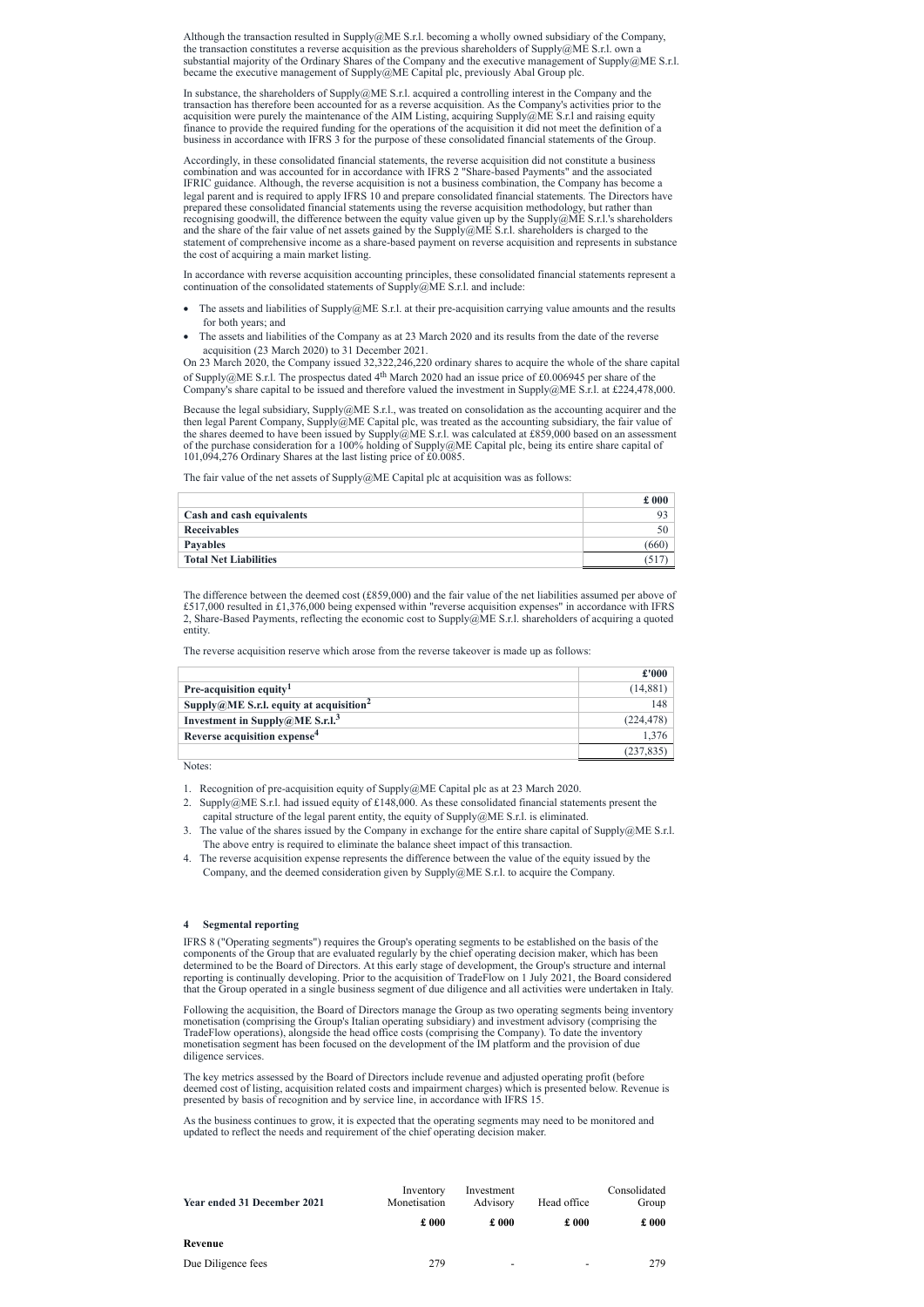| Investment Advisory fees                                                                                |         | 259   |         | 259      |
|---------------------------------------------------------------------------------------------------------|---------|-------|---------|----------|
| Revenue by operating segment                                                                            | 279     | 259   | -       | 538      |
| Operating loss before deemed cost of<br>listing and acquisition related costs and<br>impairment charges | (1,071) | (407) | (2,953) | (4, 431) |

All the Group's revenue is recognised at a point in time.

| As at 31 December 2021     | Inventory<br>Monetisation | Investment<br>Advisory | Head office   | Consolidated<br>Group |
|----------------------------|---------------------------|------------------------|---------------|-----------------------|
|                            | £000                      | $\pounds 000$          | $\pounds 000$ | $\pounds 000$         |
| <b>Balance sheet</b>       |                           |                        |               |                       |
| Assets                     | 802                       | 181                    | 9,552         | 10,535                |
| <b>Liabilities</b>         | (4,363)                   | (1,526)                | (6,071)       | (11,960)              |
| Net assets / (liabilities) | (3,561)                   | (1,345)                | 3,481         | (1, 425)              |

The Company completed the acquisition of TradeFlow in 1 July 2021 and therefore the above tables include the results from this date and the assets / (liabilities) only as at 31 December 2021.

# Geographical analysis

The Group's inventory monetisation operation is currently predominately located in Europe, while the investment advisory operations are currently predominately located in Singapore.

# **5 Deemed cost of listing**

|                                              | 2021<br>£000             | 2020<br>$\pounds 000$ |
|----------------------------------------------|--------------------------|-----------------------|
| Deemed cost of listing - share-based payment | $\overline{\phantom{a}}$ | .376                  |

As explained in note 3, the reverse acquisition of Supply@ME S.r.l. does not meet the requirements of IFRS 3 Business Combinations so has been accounted for under IFRS 2 ("Share-Based Payments").

The amount of £1,376,000 represents the deemed cost of acquisition over the net assets of Supply@ME S.r.l. that were acquired. Under IFRS 2, the deemed costs of obtaining the listing have been expensed to profit and loss.

# **6 Finance costs**

|                                                        | 2021<br>$\pounds 000$ | 2020<br>$\pounds 000$ |
|--------------------------------------------------------|-----------------------|-----------------------|
| Interest expense - loan notes / convertible loan notes | 1,252                 |                       |
| Interest expense - long-term borrowings                | 89                    |                       |
| <b>Total finance costs</b>                             | 1.341                 |                       |

# **7 Other operating income**

|                        | 2021<br>£000             | 2020<br>£000 |
|------------------------|--------------------------|--------------|
| Write back of payables | $\overline{\phantom{a}}$ | 53           |
|                        | -                        | 53           |

# **8 Operating loss**

The Group's operating loss for the year has been arrived at after charging (crediting):

|                                                            | 2021<br>£000 | 2020<br>£000 |
|------------------------------------------------------------|--------------|--------------|
| Amortisation of internally developed IM platform (note 15) | 391          | 234          |
| Depreciation                                               | 5            | $\mathbf{1}$ |
| Staff costs (note 10)                                      | 1,728        | 745          |
| Short-term lease costs                                     | 43           |              |
| Professional and legal fees                                | 1,825        | 1,327        |
| Contractor costs                                           | 180          |              |
| Insurance                                                  | 123          | 66           |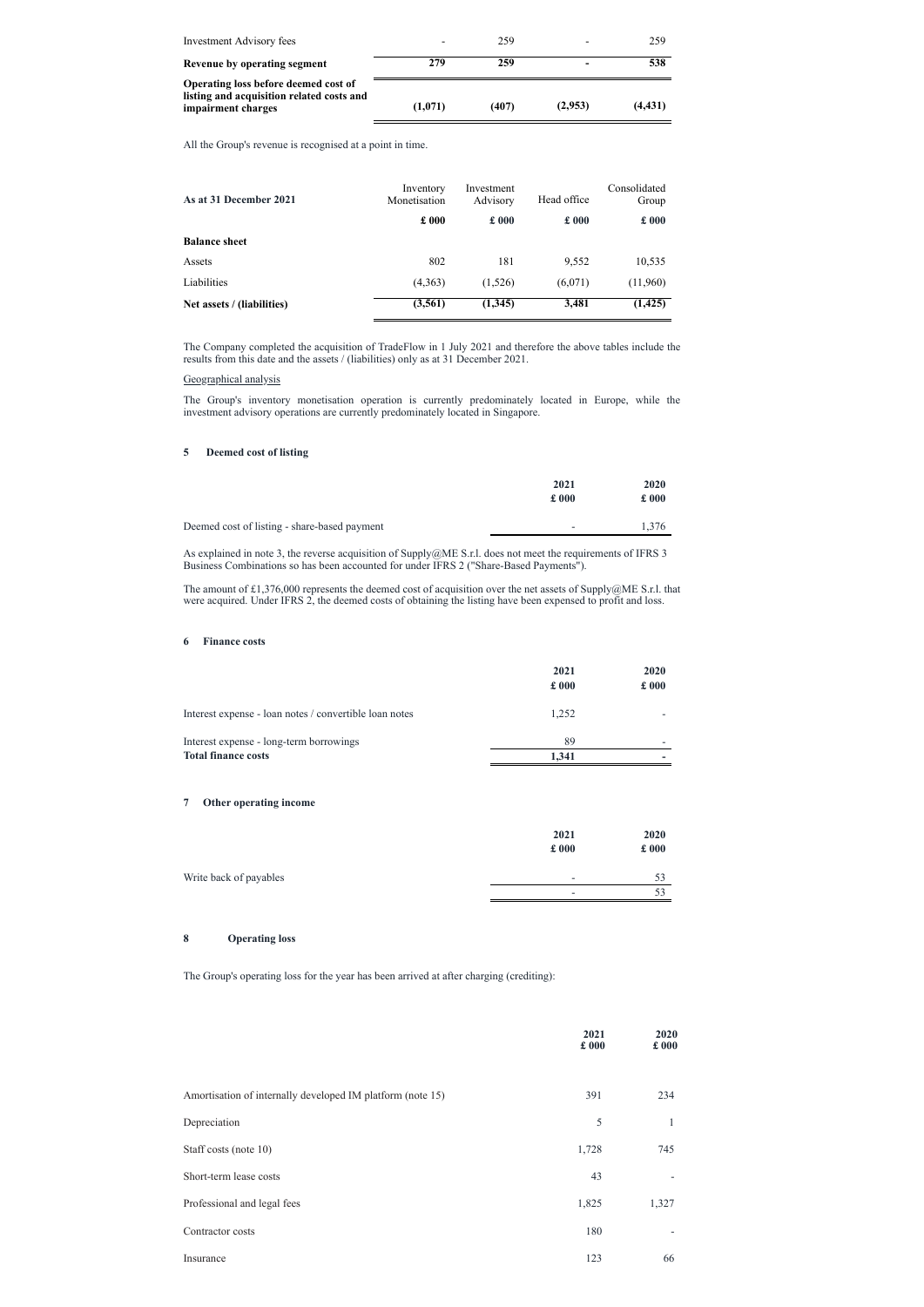In addition to the above, the Group incurred the following costs relating the deemed cost of listing in the prior year, acquisition related costs and impairment charges as detailed below:

|                                                                                   | 2021<br>$\pounds 000$ | 2020<br>$\pounds 000$ |
|-----------------------------------------------------------------------------------|-----------------------|-----------------------|
| Deemed cost of listing (note 5)                                                   |                       | 1,376                 |
| Transaction costs (note 27)                                                       | 2,009                 |                       |
| Amortisation of intangible assets arising on acquisition (note 15)                | 391                   |                       |
| Acquisition related earn-out payments (note 27)                                   | 1,410                 |                       |
| Impairment charges (note 15)                                                      | 2,573                 |                       |
| Total deemed cost of listing, acquisition related costs and impairment<br>charges | 6,383                 | 1,376                 |

# **9 Auditors' remuneration**

| During the year, the Group obtained the following services from the Group's auditor, at the costs detailed below: |              |              |
|-------------------------------------------------------------------------------------------------------------------|--------------|--------------|
|                                                                                                                   | 2021<br>£000 | 2020<br>£000 |
| Fees payable to the Company's auditors for the audit of the consolidated<br>financial statements                  | 75           | 27           |
| Fees payable to the Company's auditors and its associates for other services<br>to the Group:                     |              |              |
| Audit of the Companies subsidiaries                                                                               | 29           | 10           |
| Audit fees relating to prior periods                                                                              | 30           |              |
| <b>Total audit fees</b>                                                                                           | 134          | 37           |
| Non-audit services                                                                                                |              |              |
| Total audit and non-audit related services                                                                        | 134          | 37           |

# **10 Staff costs**

The aggregate payroll costs (including directors' remuneration) were as follows:

|                                                        | 2021<br>£000 | 2020<br>£000 |
|--------------------------------------------------------|--------------|--------------|
| Wages, salaries and other short term employee benefits | 1,476        | 633          |
| Social security costs                                  | 166          | 95           |
| Post-employment benefits                               | 86           |              |
| Redundancy costs                                       | -            | 16           |
| <b>Total staff costs</b>                               | 1,728        | 745          |

The average number of persons employed by the Group (including executive directors) during the year, analysed by category was as follows:

|                     | 2021<br>No. | 2020<br>No. |
|---------------------|-------------|-------------|
| Expansive dispeters | ⌒           |             |

| $\overline{2}$ |               |
|----------------|---------------|
| $\overline{2}$ |               |
| $\overline{4}$ | 3             |
| $\overline{2}$ | 2             |
| 9              | 7             |
| 19             | 14            |
| 2021           | 2020          |
| $\pounds 000$  | $\pounds$ 000 |
|                |               |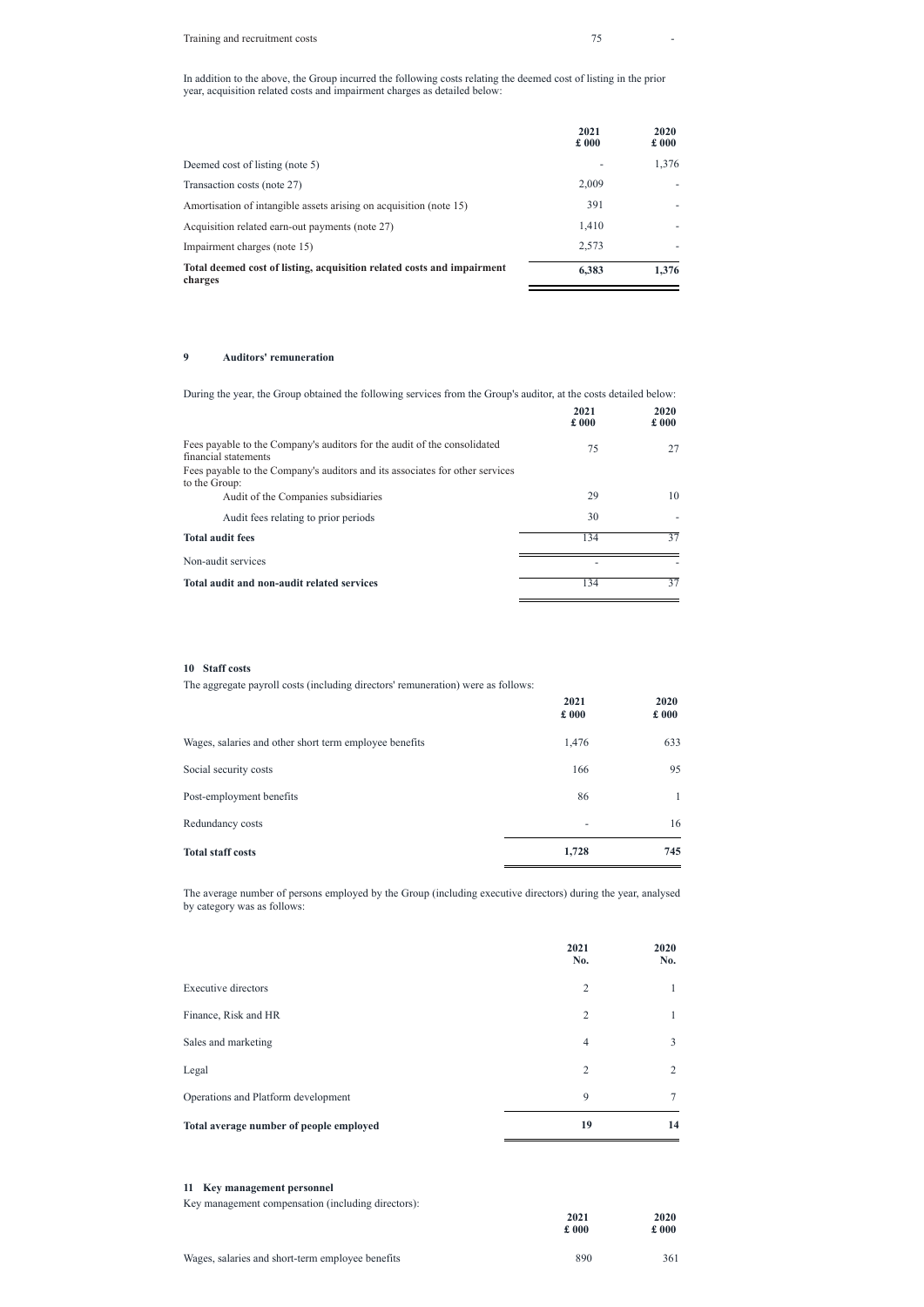| <b>Total key management compensation</b> | 1.010 | 361 |
|------------------------------------------|-------|-----|
| Post-employment benefits                 | 60    |     |
| Social security costs                    | 60    |     |

Key management personnel consist of the Company leadership team and the Directors.

No retirement benefits are accruing to Company Directors under a defined contribution scheme (2020: none), however the Chief Executive Officer received cash in lieu of payments to a defined contribution pension scheme of £49,310 during the year (2020: none). This was allowable under his directors employment contract. Of the £49,310, £21,560 that was paid during FY21 but which related to base salary earned in FY20. The remaining £27,750 related to base salary earned in FY21.

The Directors' emoluments are detailed in the Remuneration Report of the Annual Report and Accounts for the year ended 31 December 2021.

# **12 Income tax**

Tax charged in the income statement:

The following are the deferred tax (liabilities) / assets have been recognised by the Group and movements thereon during the current and prior year:

|                                                    | 2021                     | 2020          |
|----------------------------------------------------|--------------------------|---------------|
|                                                    | $\pounds 000$            | $\pounds 000$ |
| <b>Current Taxation</b>                            |                          |               |
| UK Corporation tax                                 | $\overline{\phantom{a}}$ |               |
| Foreign taxation paid/(receivable) by subsidiaries | 332                      | 145           |
|                                                    | 332                      | 145           |

The tax on loss before tax for the period is more than (2020 - less than) the standard rate of corporation tax in the UK of 19% (2020 - 19%).

The differences are reconciled below:

|                                                                                     | 2021          | 2020          |
|-------------------------------------------------------------------------------------|---------------|---------------|
|                                                                                     | $\pounds 000$ | $\pounds 000$ |
| Loss before tax                                                                     | 12,155        | 2,819         |
|                                                                                     |               |               |
| Corporation tax at standard rate - 19%                                              | (2,309)       | (536)         |
| Effect of expenses not deductible in determining taxable profit (tax loss)          | 929           | 593           |
| Increase in tax losses carried forward which were unutilised in the<br>current year | 616           | 38            |
| Tax adjustments in respect of foreign subsidiaries (timing differences)             | 1,096         | 50            |
|                                                                                     |               |               |
| Total tax charge                                                                    | 332           | 145           |

# **13 Deferred tax**

|                      | acquired<br>intangible assets<br>$\pounds 000$ | Deferred tax Deferred tax asset<br>liability arising on arising on short-<br>term timing<br>differences<br>$\pounds 000$ | <b>Total</b><br>$\pounds 000$ |
|----------------------|------------------------------------------------|--------------------------------------------------------------------------------------------------------------------------|-------------------------------|
| As at 1 January 2020 | -                                              | 283                                                                                                                      | 283                           |

| As at 31 December 2021              | (1, 104)                 |       | (1, 104) |
|-------------------------------------|--------------------------|-------|----------|
| Impairment                          |                          | (164) | (164)    |
| Credit / (charge) to income         | 67                       | (254) | (187)    |
| Additions                           |                          | 24    | 24       |
| Arising on acquisition of TradeFlow | (1,171)                  |       | (1,171)  |
| As at 1 January 2021                |                          |       |          |
|                                     |                          | 394   | 394      |
| Foreign exchange movement           |                          | (28)  | (28)     |
| As at 31 December 2020              | ٠                        | 422   | 422      |
| Credit / (charge) to income         | $\overline{\phantom{a}}$ | (20)  | (20)     |
| Additions                           |                          | 142   | 142      |
| Foreign exchange movement           |                          | 17    | 17       |

The deferred tax liability arises on the acquisition of TradeFlow and in particular on the fair value uplift that was applied to the acquired intangible assets. This deferred tax liability will be released in line with the amortisation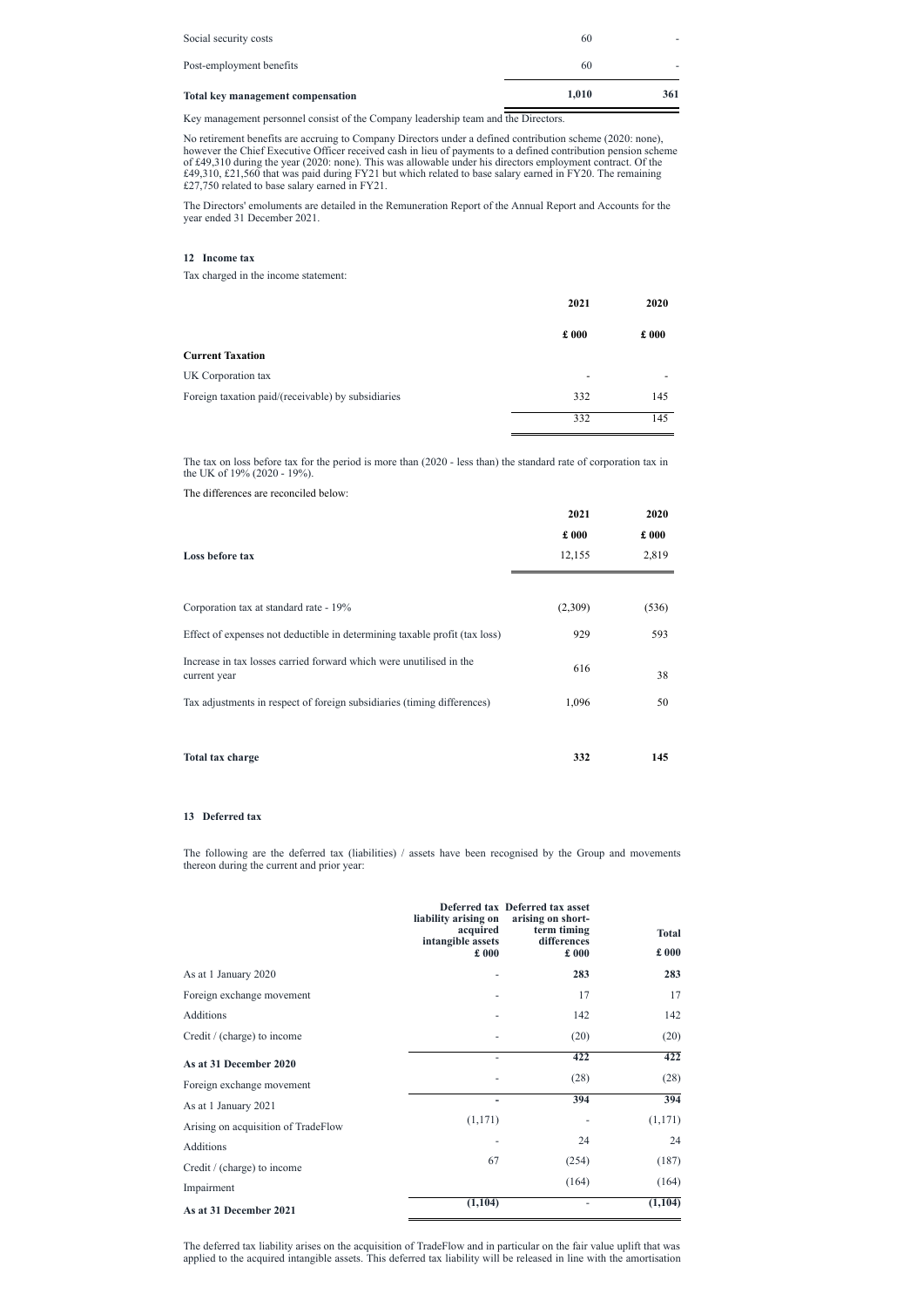# profile of the acquired intangible assets.

The deferred tax asset represents an aggregate of the following short-term timing differences:

|                                                   | As at $31$<br>$\pounds 000$ | As at $31$<br>December 2021 December 2020<br>$\pounds 000$ |
|---------------------------------------------------|-----------------------------|------------------------------------------------------------|
| Short-term timing differences                     |                             |                                                            |
| Arising on revenue recognition timing differences |                             | 383                                                        |
| Arising on amortisation costs timing differences  | ۰                           | 36                                                         |
| Arising on IAS 19 timing differences              | $\overline{a}$              | 3                                                          |
| Total short term deferred tax timing differences  |                             | 422                                                        |

In line with IAS 1 ("Presentation of Financial Statements") the prior year comparative deferred tax asset balance of £422,000 has been reclassified from Trade and other receivables to non-current assets.

### *Arising on revenue recognition timing dif erences*

These deferred tax assets arise due to the Group's Italian subsidiary recognising revenue in the local tax accounts (in accordance with local rules) ahead of the IFRS 15 revenue recognition policy applied in the Group consolidated financial statements. As such this generated income taxes payable in Italy for the Group relating to revenue that will not be recognised in the consolidated Group accounts until a later period at which time these timing differences will be reversed.

The decrease in these short-term timing differences over the year resulted from amounts being recognised as revenue under IFRS 15 in the current period or amounts no longer expected to be recognised as revenue in the future due to refunds having been requested from clients.

### *Arising on amortisation costs timing dif erences*

These deferred tax assets arise due to the Group's Italian subsidiary capitalising certain expenditure in their local tax accounts (in accordance with local rules), that did not meet the requirements for capitalisation under IAS 38. As such this resulted in lower costs in the local tax accounts and these timing differences will be reversed as these capitalised items are amortised.

### *Deferred tax asset impairment assessment*

As at 31 December 2021, the Directors reviewed the carrying amount of all deferred tax assets to determine whether sufficient future taxable income will be generated to permit the use of the existing deferred tax assets. In order to be prudent, and to follow a consistent approach used to determine the impairment of the Group's internally generated IM platform asset (refer to note 15 for further details), the Directors reached the conclusion to impair the full carrying value of the deferred tax assets as at the year-end date.

In addition, unrecognised deferred tax assets, relating tax losses carried forward across the Group, total approximately £1.2 million and have not been recognised due to uncertainty over the timing and extent of future taxable profits. The losses can be carried forward indefinitely and have no expiry date.

# **14 Earnings per share**

The calculation of the Basic earnings per share (EPS) is based on the loss for the year of £12,487,000 (2020 loss £2,964,000) and on a weighted average number of ordinary shares in issue of 33,921,396,568 (2020 - 27,118,800,563). The basic EPS from continuing operations is (0.04) pence (2020 - (0.01)).

The following share warrants and future acquisition related earn-out payments to be issued in shares were in issue at the dates shown below and if exercised, would dilute the earnings per share in the future.

|                                            | 2021<br>No.   | 2020<br>No. |
|--------------------------------------------|---------------|-------------|
| Number of shares:                          |               |             |
| Share warrants                             | 522,791,511   | 11,363,636  |
| Acquisition related earn-out share options | 1,578,324,153 |             |
| Total                                      | 2,101,115,664 | 11,363,636  |

No dilution per share was calculated for 2021 and 2020 as with the reported loss they are all anti-dilutive.

# **15 Intangible assets**

|                                   | <b>Customer</b><br><b>Relation-</b><br>ships<br>£000 | <b>Brand</b><br>£000     | <b>CTRM</b><br><b>Software</b><br>£000 | AI<br><b>Software</b><br>£000 | <b>Goodwill</b><br>£000  | <b>Internally</b><br>developed<br><b>IM</b><br>platform<br>£000 | <b>Total</b> |
|-----------------------------------|------------------------------------------------------|--------------------------|----------------------------------------|-------------------------------|--------------------------|-----------------------------------------------------------------|--------------|
| <b>Cost or valuation</b>          |                                                      |                          |                                        |                               |                          |                                                                 |              |
| At 1 January 2020                 |                                                      | $\overline{\phantom{a}}$ | $\overline{\phantom{a}}$               | $\overline{\phantom{0}}$      | $\overline{\phantom{a}}$ | 606                                                             | 606          |
| <b>Additions</b>                  | $\overline{\phantom{0}}$                             | $\overline{\phantom{a}}$ | $\overline{\phantom{a}}$               |                               | $\overline{\phantom{a}}$ | 1,027                                                           | 1,027        |
| At 31 December 2020               |                                                      | $\overline{\phantom{a}}$ | $\overline{\phantom{a}}$               | -                             | $\overline{\phantom{a}}$ | 1,633                                                           | 1,633        |
| Forex retranslation<br>adjustment |                                                      | ۰                        | $\overline{\phantom{a}}$               | $\overline{\phantom{a}}$      | $\overline{\phantom{a}}$ | (109)                                                           | (109)        |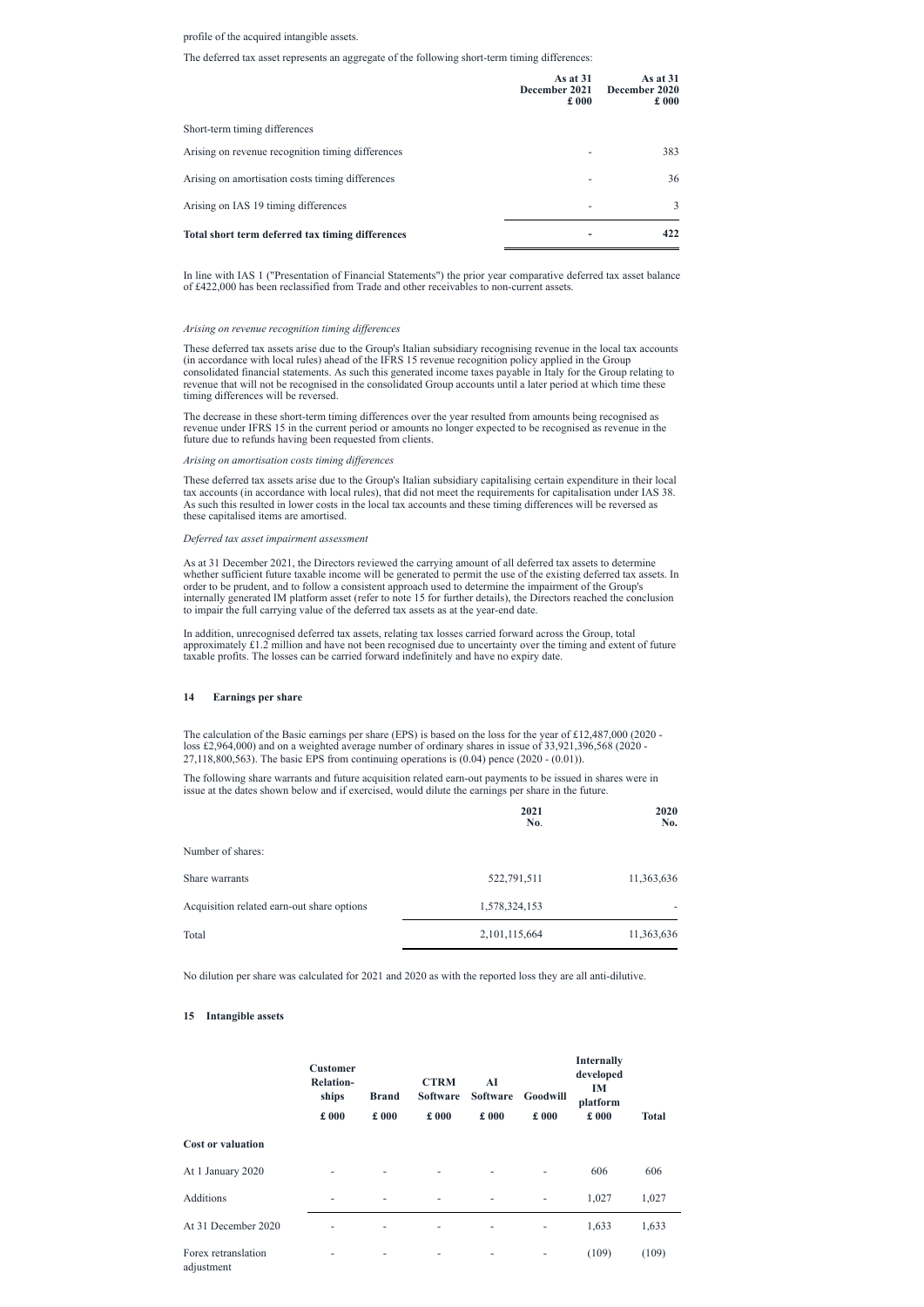| At 1 January 2021                      |                          |                          |                |                      |                | 1,524          | 1,524  |
|----------------------------------------|--------------------------|--------------------------|----------------|----------------------|----------------|----------------|--------|
| Arising of acquisition of<br>TradeFlow | 4,829                    | 205                      | 1,429          | 425                  | 2,199          |                | 9,087  |
| Additions                              | $\overline{\phantom{0}}$ | $\overline{\phantom{a}}$ | $\blacksquare$ | $\qquad \qquad \Box$ | $\blacksquare$ | 1,020          | 1,020  |
| At 31 December 2021                    | 4,829                    | 205                      | 1,429          | 425                  | 2,199          | 2,544          | 11,631 |
| <b>Amortisation</b>                    |                          |                          |                |                      |                |                |        |
| At 1 January 2020                      |                          |                          |                |                      |                | 194            | 194    |
| Amortisation charge                    |                          |                          |                |                      |                | 203            | 203    |
| At 31 December 2020                    |                          |                          |                |                      |                | 397            | 397    |
| Forex retranslation<br>adjustment      |                          |                          |                |                      |                | (17)           | (17)   |
| At 1 January 2021                      |                          |                          |                |                      |                | 380            | 380    |
| Amortisation charge                    | 186                      | $20\,$                   | 143            | 43                   | $\frac{1}{2}$  | 391            | 783    |
| At 31 December 2021                    | 186                      | 20                       | 143            | 43                   |                | 771            | 1,163  |
| Impairment                             |                          |                          |                |                      |                |                |        |
| At 1 January 2021                      |                          |                          |                |                      |                |                |        |
| Impairment charge                      |                          |                          |                |                      | 800            | 1,773          | 2,573  |
| At 31 December 2021                    |                          |                          |                |                      | 800            | 1,773          | 2,573  |
| <b>Net Book Value</b>                  |                          |                          |                |                      |                |                |        |
| At 31 December 2021                    | 4,643                    | 185                      | 1,286          | 382                  | 1,399          | $\blacksquare$ | 7,895  |
| At 31 December 2020                    |                          |                          |                |                      |                | 1,236          | 1,236  |

The following intangible assets arose on the acquisition of TradeFlow during the current period; Customer relationships, Brand, Commodity Trade Risk Management ("CTRM") software, Artificial Intelligence and backoffice ("AI") software and Goodwill. The carrying value of these assets at the date of acquisition is shown in the table above.

### *Impairment assessment - Internally developed IM Platform*

The Directors considered the current year losses of the Group's Italian subsidiary, to which the Internally developed IM platform relates, as an impairment indicator and therefore, in accordance to IAS 36 ("Impairment of Assets"), an impairment test on this asset has been performed as at 31 December 2021.

This impairment test has been carried out using the Group's 2022 - 2025 Business Plan prepared by the management and approved by the Board of Directors on 30 May 2022, and, in particular, the cash flows the particular asset is expected to generate during the forecasted period in its current condition. The recoverable amount has been identified in the value in use, equal to the sum of the discounted future cash flows (considering a terminal value) that the asset will be able to generate according to management estimates in its current condition.

The weighted average cost of capital ("WACC") has been used as the discount rate, which takes into account the specific risks of the asset and reflects the current market conditions and the cost of money, based on a weighting between the cost of debt and the cost of equity, calculated on the basis of the values of comparable companies operating in the same sector. The value of the WACC thus determined was equal to 10.64%.

The recoverable amount of the investment was higher than its carrying amount using this methodology as at 31 December 2021.

However, as noted in the full going concern statement, set out in note 2, there is currently an absence of a historical track record relating to inventory monetisation transactions being facilitated by the Group's Platform, the generation of the full range of fees from the use of its Platform and the Group being cash flow positive. As such the Directors have prudently identified a material uncertainty in relation to the going concern statement. The Directors have also concluded that this uncertainty applies to the discounted cash flow model used in this impairment test also. In particular, there is uncertainty that arises with respect to both the future timing and growth rates of the forecast discounted cash flows arising from the use of the Internally developed IM Platform

intangible asset.

As such, the Directors have prudently decided to impair the full carrying amount of this asset as at 31 December 2021. This impairment loss may subsequently be reversed and if so, the carrying amount of the asset will be increased to the revised estimate of its recoverable amount, but so that the increased carrying amount does not exceed the carrying amount that would have been determined had no impairment loss been recognised for the investment in prior years.

*Impairment assessment - TradeFlow*

The Directors considered the underperformance of TradeFlow compared to the forecast for the year ended 31 December 2021 (included in the independent valuation report prepared for the purposes of the acquisition) to be an impairment indicator. In particular, the Directors noted that 80% of the earn-out milestone target, which had been set in line with the forecast referred to above, for the year ended 31 December 2021 was achieved. Therefore, in accordance with IAS 36 ("Impairment of Assets"), an impairment test on the TradeFlow Cash Generating Unit ("CGU") has been performed as at 31 December 2021.

This impairment test has been carried out using the Group's 2022 - 2025 Business Plan prepared by the management and approved by the Board of Directors on 30 May 2022, and, in particular, the cash flows the TradeFlow CGU is expected to generate during the forecasted period in its current conditions. In performing the impairment test, the Directors reduced its revenue forecasts by 20% each year over this period in order to reflect the circumstances experienced in the current financial year. The Directors believe this is a prudent assumption to have made given the current expectations are for revenue to be largely in line with the unadjusted forecasts going forward.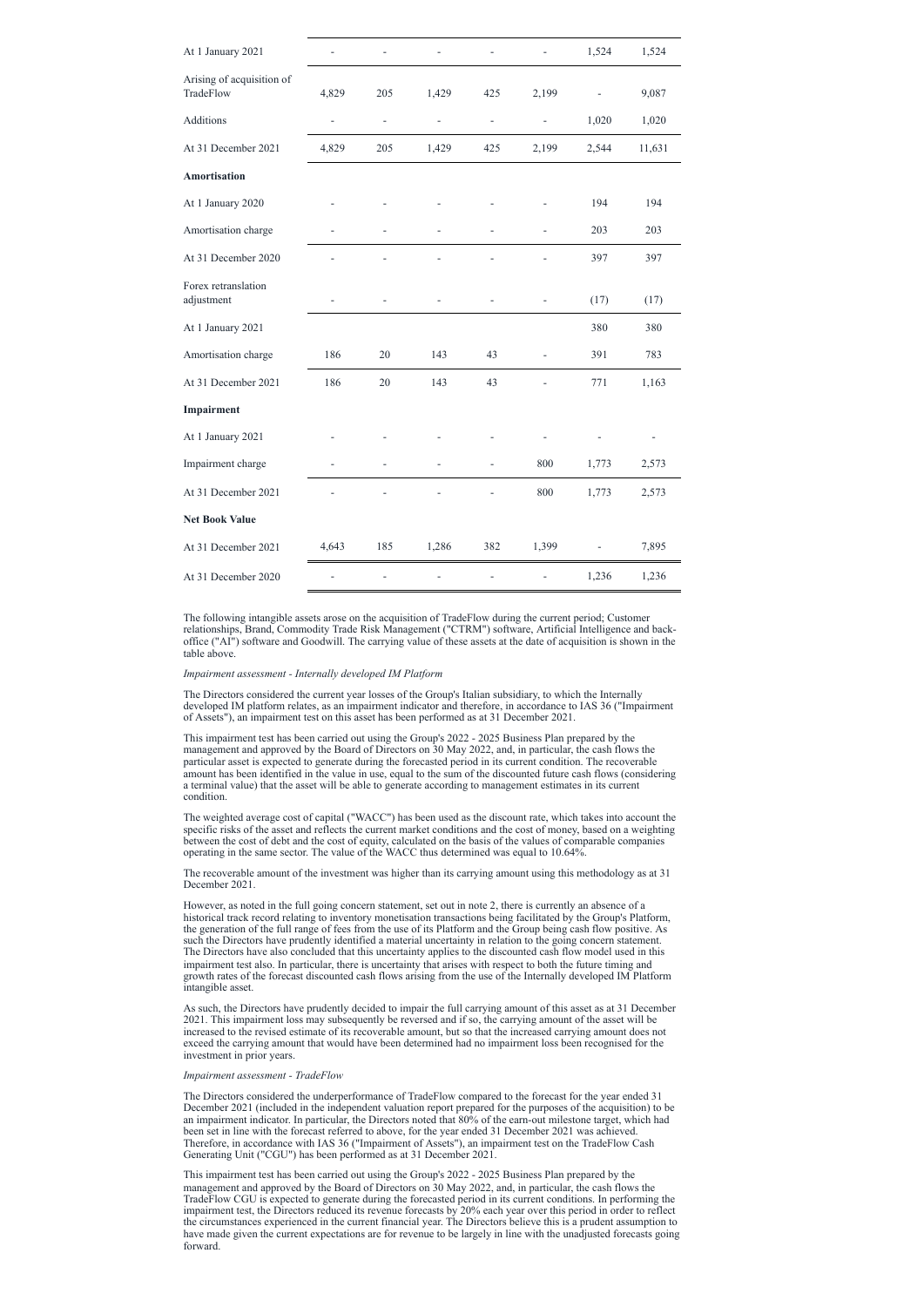The Directors used WACC as the discount rate, which takes into account the specific risks of the TradeFlow CGU forecasts, and reflects the current market conditions and the cost of money, based on a weighting between the cost of debt and the cost of equity, calculated on the basis of the values of comparable companies operating in the same sector. Given the early stage development of the TradeFlow business, the Directors initial determined WACC to be equal to 16.43%.

However, the Directors also noted that the independent purchase price accounting exercise carried out in respect of the TradeFlow, applied a discount rate of 25.00% to the forecast cashflows. This discount rate has been determined largely by reference to the initial rate of return, which would ensure the present value of the future TradeFlow CGU forecasts equalled to the value of the investment made.

In order to ensure consistency between the WACC applied in this impairment test and the recent purchase price accounting exercise, the Directors took the decision and subsequently adjusted the discount rate applied in the impairment test to 25.00%. This is also believed to be a prudent assumption.

Using the assumptions applied above, the recoverable amount has been identified as the value in use, equal to the sum of the discounted future cash flows (including a terminal value and terminal value growth rates of 1.5%) that the TradeFlow CGU will be able to generate according to management estimates in its current condition. This recoverable amount of the TradeFlow CGU was determined to be lower than its carrying amount on the balance sheet at 31 December 2021 by £800,000.

As such, in accordance with IAS 36 ("Impairment of Assets"), an impairment charge of £800,000 has been recognised against the value of the goodwill initially recognised in line with IFRS 3 ("Business Combinations"). This impairment charge has also been recognised in the profit and loss in the current financial year.

### **16 Trade and other receivables**

|                                           | As at 31 December 2021<br>$\pounds 000$ | As at 31 December 2020<br>$\pounds$ 000 |
|-------------------------------------------|-----------------------------------------|-----------------------------------------|
| Trade receivables                         | 13                                      | 489                                     |
| Contract assets                           | 84                                      |                                         |
| Other receivables                         | 727                                     | 601                                     |
| Prepayments                               | 72                                      | 23                                      |
| Total current trade and other receivables | 896                                     | 1,113                                   |

### **17 Share capital**

### **Allotted, called up and fully paid shares**

|                                       | As at 31 December 2021 |               | As at 31 December 2020 |               |
|---------------------------------------|------------------------|---------------|------------------------|---------------|
|                                       | <b>No. 000</b>         | $\pounds 000$ | <b>No. 000</b>         | $\pounds 000$ |
| Equity                                |                        |               |                        |               |
| Ordinary shares of £0.00002 each      | 36,068,442             | 721           | 32,754,945             | 655           |
| Deferred shares of £0.04000 each      | 63,084                 | 2.523         | 63,084                 | 2,523         |
| 2018 Deferred shares of £0.01000 each | 224,194                | 2.242         | 224,194                | 2,2412        |
|                                       | 36, 355, 720           | 5,486         | 33,042,223             | 5,420         |

### **New shares allotted during the current financial year**

On 7 July 2021, the Company allotted 1,477,705,882 new ordinary shares. These shares were issued with the following activities:

- · 813,000,000 were issued as consideration for the acquisition of TradeFlow;
- · 500,000,000 were issued as consideration to intermediaries and introducers which support the TradeFlow acquisition; and
- 164,705,882 were issued in connection with the conversion of £560,000 convertible loan notes held by Negma Group.

On 29 July 2021 the Company allotted 315,000,000 new ordinary shares in connection with the conversion of £1,008,000 convertible loan notes held by Negma Group.

On 3 September 2021 the Company allotted 840,000,000 new ordinary shares in connection with the conversion of £2,016,000 convertible loan notes held by Negma Group.

On 18 November 2021 the Company allotted 77,614,382 new ordinary shares in connection with the conversion of £158,333 convertible loan notes held Mercator Capital Management Fund LP.

On 29 November 2021 the Company allotted 221,836,063 new ordinary shares in connection with the conversion of £300,000 convertible loan notes held Mercator Capital Management Fund LP.

On 21 December 2021 the Company allotted 381,340,661 new ordinary shares in connection with the conversion of £458,333 convertible loan notes held Mercator Capital Management Fund LP.

Rights, preferences and restrictions

Ordinary shares have the following rights, preferences, and restrictions:

The Ordinary shares carry rights to participate in dividends and distributions declared by the Company and each share carries the right to one vote at any general meeting. There are no rights of redemption attaching to the Ordinary shares.

Deferred shares have the following rights, preferences, and restrictions:

The deferred shares carry no rights to receive any dividend or distribution and carry no rights to vote at any general meeting. On a return of capital, the Deferred shareholders are entitled to receive the amount paid up on them after the Ordinary shareholders have received £100,000,000 in respect of each share held by them. The Company may purchase all or any of the Deferred shares at an appropriate consideration of £1.

2018 Deferred shares have the following rights, preferences, and restrictions:

The deferred shares carry no rights to receive any dividend or distribution and carry no rights to vote at any general meeting.

**Reconciliation of allotted, called up and fully paid shares**

**As at 31 December 2021 As at 31 December 2020**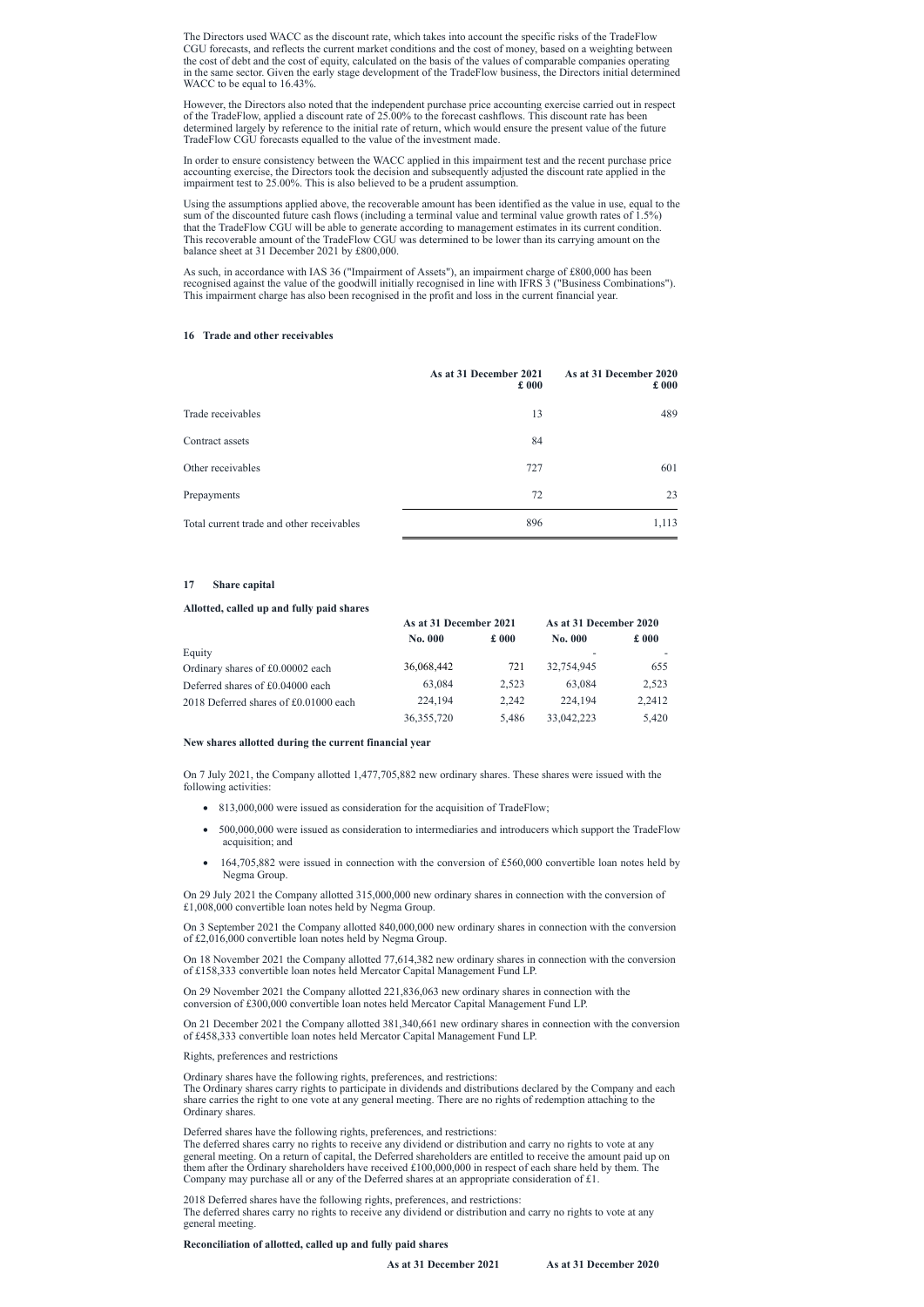|                                                                                           | No. 000      | £000  | No. 000      | £000  |
|-------------------------------------------------------------------------------------------|--------------|-------|--------------|-------|
| As at 1 January                                                                           | 33,042,223   | 5,420 |              | 148   |
| Transfer to RTO reserve                                                                   |              |       |              | (148) |
| Bring in plc share capital                                                                |              |       | 388,372      | 4,767 |
| Reverse acquisition                                                                       |              |       | 32, 322, 246 | 646   |
| Issue of shares for cash                                                                  |              |       | 331,604      |       |
| of<br>issued<br><b>Shares</b><br>conversion<br>on<br>convertible loan notes (note 19)     | 2,000,497    | 40    |              |       |
| consideration for<br>Shares issued as<br>acquisition (note 27)                            | 813,000      | 16    |              |       |
| Shares issued as consideration for<br>support with the TradeFlow acquisition<br>(note 27) | 500,000      | 10    |              |       |
| As at 31 December                                                                         | 36, 355, 720 | 5,486 | 33,042,223   | 5,420 |

# **18 Loan notes and Long-Term Borrowings**

#### **Loan notes**

- Initial draw down of £5 million, with a further £2 million available within 60 days subject to certain conditions precedent which were subsequently met;
- 12-month term, with an interest rate of 10%;
- The principal and interest to be repaid on a monthly basis; and
- · Warrants will be issued representing 20% of both tranches. The warrants will have a term of 3 years from issue and an exercise price of 130% of the lowest closing VWAP over the ten trading days immediately preceding the issue of the warrants.

On 29 September 2021, the Company announced it had entered a loan note facility with Mercator Capital Management Fund LP ("Mercator"). The new loan note facility consisted of a short-term loan with the following key terms:

The loan note facility was linked to a convertible loan note facility also entered into with Mercator, which was able to be used should the Company elect not to repay any of the interest or principal relating to the loan notes in cash. The Mercator convertible loan note facility was for the same aggregate value as the loan facility including interest, being  $£7.7$  million, and was able to be drawn in tranches equal to the monthly loan repayments. Further details of the Mercator convertible loan notes can be found in note 19.

The loan notes were initially recorded at the proceeds received, net of direct issue costs (including commitment fees, introducer fees and the fair value of warrants issued to satisfy issue costs). As at 31 December 2021, the Company had made the first two monthly repayments which had been satisfied through the issue of convertible loan notes in order to allow the Group to preserve cash for working capital requirements or to facilitate further new strategic initiatives. The finance charges, including direct issue costs, are accounted for on an amortised cost basis using the effective interest method. The effective interest rate applied was 47.5%.

Further details on the fair value of the warrants are set out in note 28.

The movement in the loan notes during the current financial year are set out in the table below:

|                                                                                                                            | £000  |
|----------------------------------------------------------------------------------------------------------------------------|-------|
| Loan note liability at 1 January 2021                                                                                      |       |
| Initial drawdown net of commitment, introducer fees and fair value of warrants<br>issued in connection with the loan notes | 4,209 |
| Second drawdown net of commitment and introducer fees                                                                      | 1,900 |
| Amortisation of finance costs during the period recognised in the income<br>statement                                      | 540   |
| Less Repayments made via issues of convertible loan notes                                                                  | (917) |
| Loan note liability at 31 December 2021                                                                                    | 5,732 |

|                            | As at 31 December 2021<br>£000 | As at 31 December 2020<br>£000 |
|----------------------------|--------------------------------|--------------------------------|
| Unsecured loan notes       | 1,263                          |                                |
| Other bank borrowings      | 21                             | 22                             |
| Total long-term borrowings | 1,284                          | つつ                             |

TradeFlow entered into an unsecured loan note subscription agreement on 23 October 2020 and this was recognised by the Group from the date of acquisition. This loan note was for a principal amount of USD 1,700,000. The terms of this agreement require the principal to be repaid as one lump sum on the 23 October 2023 along with an additional cost of issue of USD 300,000.

As at 31 December 2021, the Group has recognised £1,263,000 (USD 1,700,000) as a long-term liability. These TradeFlow loan notes bear a simple fixed interest rate of 8.235% per annum which is to be paid semi-annually. As at 31 December 2021, the Group has recognised the accrued interest that had not been paid of £84,000 (2020: nil) within trade and other payables. In addition, the Group has also recognised accrued interest in respect of the cost of issue using the effective interest rate method, resulting in additional accrued interest of £77,000 as at 31 December 2021.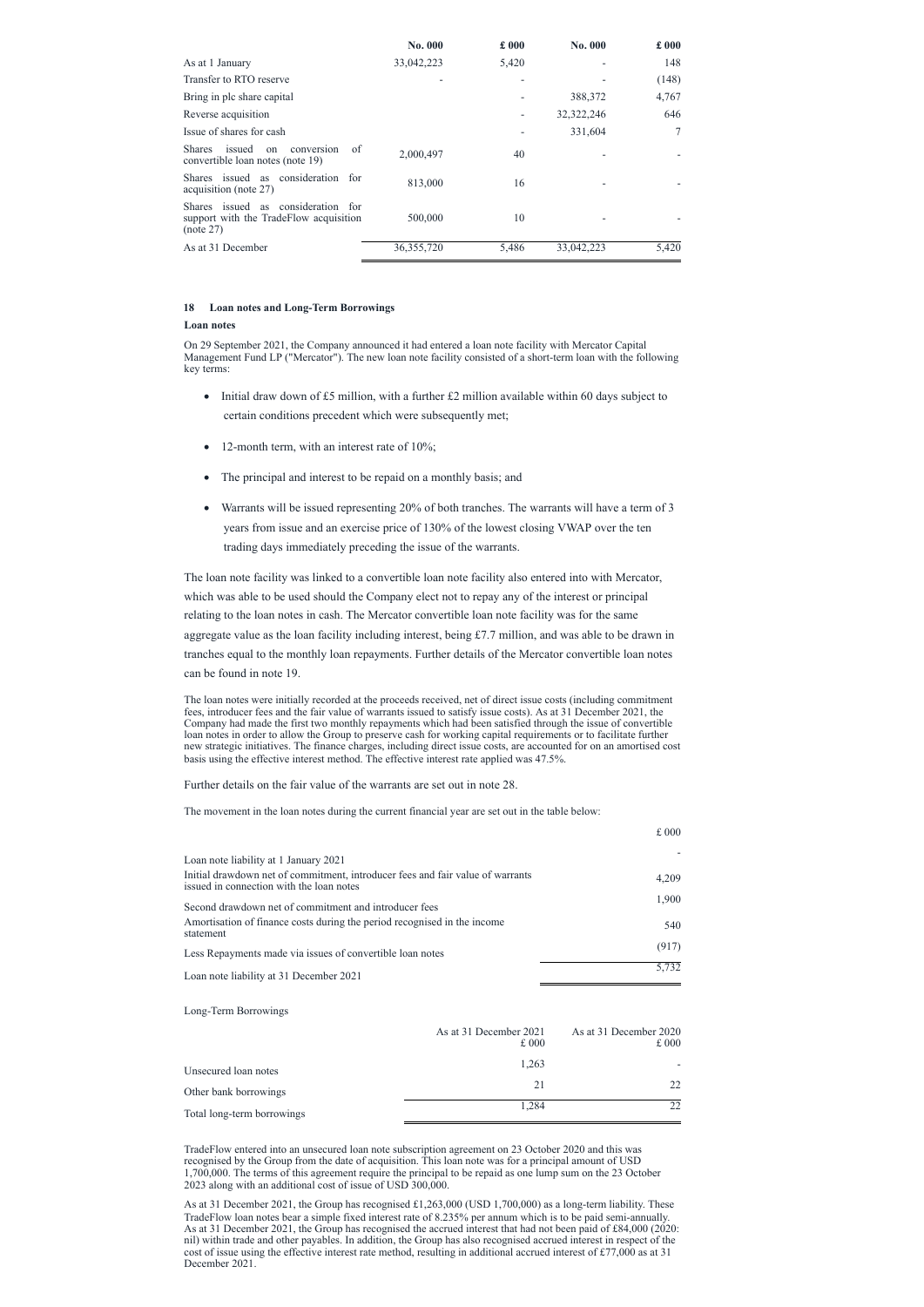### **19 Convertible loan notes**

During the current financial year, the Company entered two different convertible loan note arrangements. These are set out below:

### *Negma convertible loan notes*

On 16 June 2021, the Company entered a subscription agreement with Negma Group Ltd ("Negma"") for the issue of an initial tranche of £5,600,000 of convertible loan notes, in exchange for cash proceeds of £5,000,000.

The remaining  $£2,016,000$  convertible loan note balance was repaid in cash following the drawdown of the initial tranche of the loan notes referred to above.

The difference between the par value of the convertible loan notes and the cash received is the effective interest charged in relation to these instruments.

Negma issued conversion notices during the period totalling £3,584,000 which resulted in the issue of 1,319,705,882 ordinary shares (for further detail see note 17).

- They were each to be issued at par value;
- Each convertible loan note had a 12-month term, a conversion price of 85% of the lowest 10 day closing VWAP prior to the issue of the conversion notice and was able to be convertible at the holders request;
- · Warrants are to be issued for 20% of each tranche. The warrants will have a term of 3 years from issue and an exercise price of 130% of the lowest closing VWAP over the ten trading days immediately preceding the request to issue a new tranche.

The total interest cost of £600,000 in relation to these convertible loan notes has been recognised as a finance expense during the current period.

# *Mercator convertible loan notes*

As set out in note 18, the Company entered a second convertible loan note agreed with Mercator in connection with the loan note facility described above.

The Mercator convertible loan notes contains the following key terms:

During the year ended 31 December 2021, the Company issued convertible loan notes to Mercator to the value of £916,667, however as at 31 December 2021 these had fully been converted into 680,791,106 ordinary shares.

The Mercator convertible loan notes did not have any interest costs in addition to the loan notes but did have costs relating to commitment fees of £25,000 and the fair value of the warrants of £88,000 associated with warrants. Both costs have been recognised in the income statement in the current year given the liability to which they relate has been extinguished (2020: nil). Further details on the fair value of the warrants is set out in note 28.

As at 31 December 2021, the convertible loan note liability is nil (2020: nil).

### *Historical convertible loan notes*

In addition to the above, the Company also had the following historical convertible loan notes and associated derivative financial instruments which expired during the year resulting in a credit to the income statement in

respect of the outstanding fair value of £24,000.

# **20 Trade and other payables**

|                                 | As at 31 December 2021<br>$\pounds 000$ | As at 31 December 2020<br>$\pounds 000$ |
|---------------------------------|-----------------------------------------|-----------------------------------------|
| Trade payables                  | 1,086                                   | 1,062                                   |
| Other payables                  | 588                                     | 271                                     |
| Social security and other taxes | 994                                     | 792                                     |
| Accruals                        | 437                                     | 117                                     |
| Contract liabilities            | 395                                     | 1,131                                   |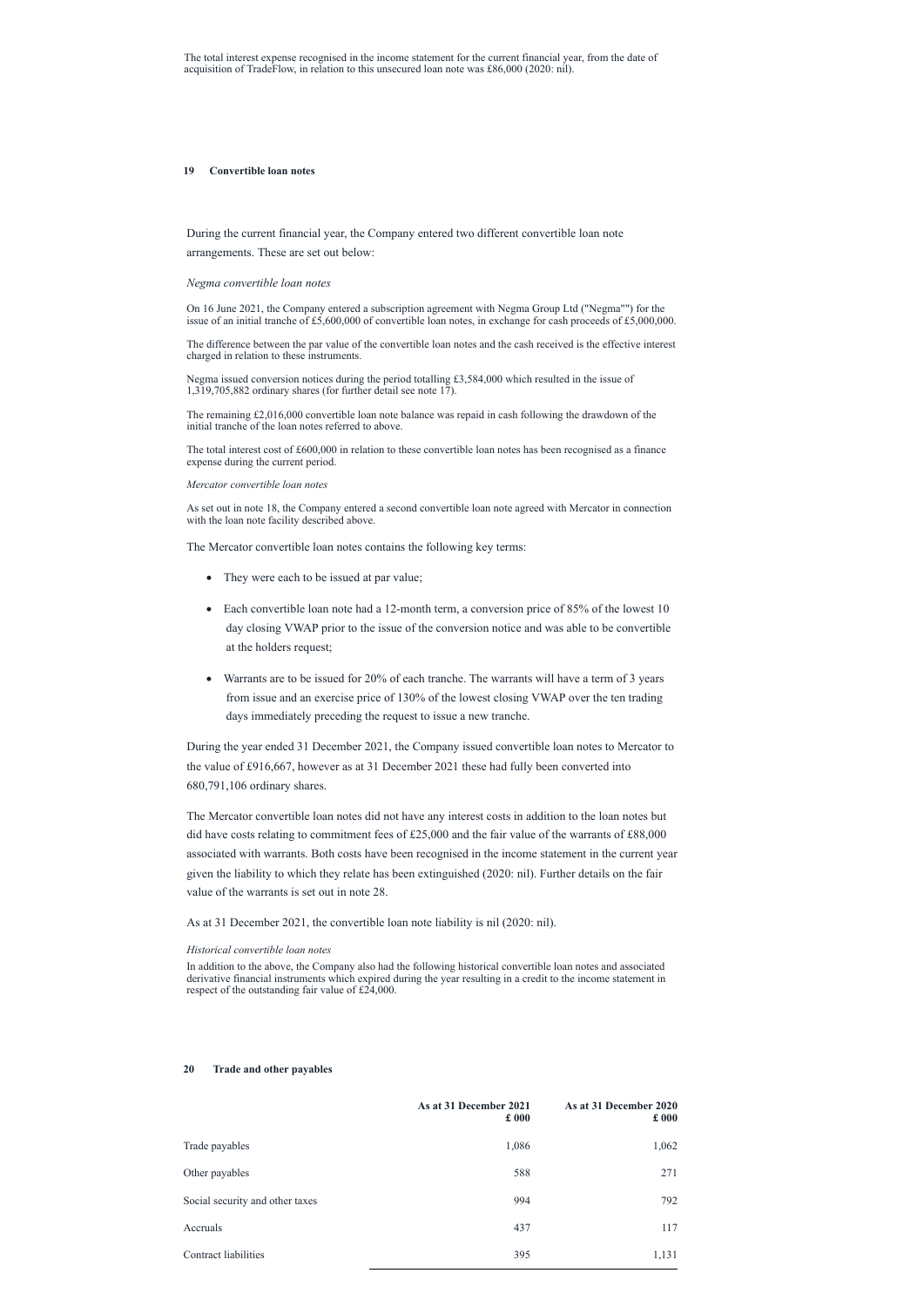The decreased in contract liabilities over the period is a result of:

- · £182,000 being recognised as revenue in the year ended 31 December 2021 in line with the due diligence performance obligations having been satisfied during this time; and
- · A number of refunds having been requested from client companies during the current financial year in connection with the Group's older contracts that allowed for this. A number of these amounts were refunded during the year, but a number were due for repayment as at 31 December 2021 and were recorded within other payables. Management is confident that some of these client companies are likely to return following the first inventory monetisation transactions being executed on the Platform.

# **21 Provisions**

|                                | Post-<br>employment<br>benefits<br>$\pounds 000$ | <b>Provision for</b><br>risks and<br>charges<br>$\pounds 000$ | <b>Provision for</b><br>VAT and<br>penalties<br>£000 | <b>Total</b><br>£000 |
|--------------------------------|--------------------------------------------------|---------------------------------------------------------------|------------------------------------------------------|----------------------|
| At 1 January 2020              |                                                  |                                                               | 207                                                  | 211                  |
| Released to profit and loss    |                                                  |                                                               |                                                      | (4)                  |
| Provided for in the year       | 32                                               | 40                                                            | 79                                                   | 151                  |
| At 31 December 2020            | 32                                               | 40                                                            | 286                                                  | 358                  |
| Forex retranslation adjustment |                                                  | (4)                                                           | (19)                                                 | (23)                 |
| At 1 January 2021              | 32                                               | 36                                                            | 267                                                  | 335                  |
| Released to profit and loss    |                                                  |                                                               | (58)                                                 | (58)                 |
| Provided for in the year       | 26                                               | 51                                                            |                                                      | 77                   |
| Payments                       | (11)                                             |                                                               |                                                      | (11)                 |
| Actuarial (gain)/loss          | (3)                                              |                                                               |                                                      | (3)                  |
| At 31 December 2021            | 44                                               | 87                                                            | 209                                                  | 340                  |

# *Post-employment benefits*

Post-employment benefits include severance pay and liabilities relating to future commitments to be disbursed to employees based on their permanence in the company. This entirely relates to the Italian subsidiary where severance indemnities are due to each employee at the end of the employment relationship.

Post-employment benefits relating to severance indemnities are calculated by estimating the amount of the future benefit that employees have accrued in the current period and in previous years using actuarial techniques. The calculation is carried out by an independent actuary using the "Projected Unit Credit Method".

### *Provision for risks and charges*

Provision for risks and charges includes the estimated amounts of penalties for payment delays referring the tax payables recorded in the Italian subsidiary financial statements which, at the closing date, are overdue.

#### *Provision for VAT and penalties*

Contributions totalling £21,000 (2020: £2,000) were payable to the scheme at the end of the year and are included in creditors. This has been paid post year end.

In advance of the Group's first monetisation transaction, a number of advance payments have been received by the Group's Italian subsidiary from potential client companies in accordance with agreed contractual terms. These payments have been recognised as revenue in accordance with local accounting rules. These advance payments, for which an invoice has not yet been issued, have been made exclusive of VAT. As at 31 December 2021, the Group has included a provision relating to a potential VAT liability, including penalties, in respect of these advance payments of £209,000 (31 December 2020: £286,000). The reduction in the provision during the year represents the fact that a number of these payments have been refunded, at the customer's request, and therefore the potential VAT liability has been removed.

At the point in the future when the associated monetisation transaction takes place, the potential VAT liability will be settled by the Group. At this same point in time, the Directors expect to be able to recover the VAT from the client companies as invoices in respect of the monetisation transactions are issued. The timing of these future monetisation transactions currently remains uncertain and as such no corresponding VAT receivable has been recognised as at 31 December 2021, however there is a contingent asset of £149,000 as at 31 December 2021 (31 December 2020: £204,000) in respect of this.

From time to time, during the course of business, the Group maybe subject to disputes which may give rise to claims. The Group will defend such claims vigorously and provision for such matters are made when costs relating to defending and concluding such matters can be measured reliably. There were no cases outstanding as at 31 December 2021 that meet the criteria for a provision to be recognised.

### **22 Pension and other schemes**

#### **Defined contribution pension scheme**

The Group operates a defined contribution pension scheme. The assets of the scheme are recognised as being held separately from those of the Group and Company and will be paid over to an independently administered fund. The pension cost charge represents contributions payable by the Group to the fund.

The total pension charge for the year represents contributions payable by the Group to the scheme and amounted to £86,000 (2020: £1,000).

# **23 Capital commitments**

There were no capital commitments for the Group at 31 December 2021 or 31 December 2020.

# **24 Contingent liabilities**

There were no contingent liabilities for the Group at 31 December 2021 or 31 December 2020.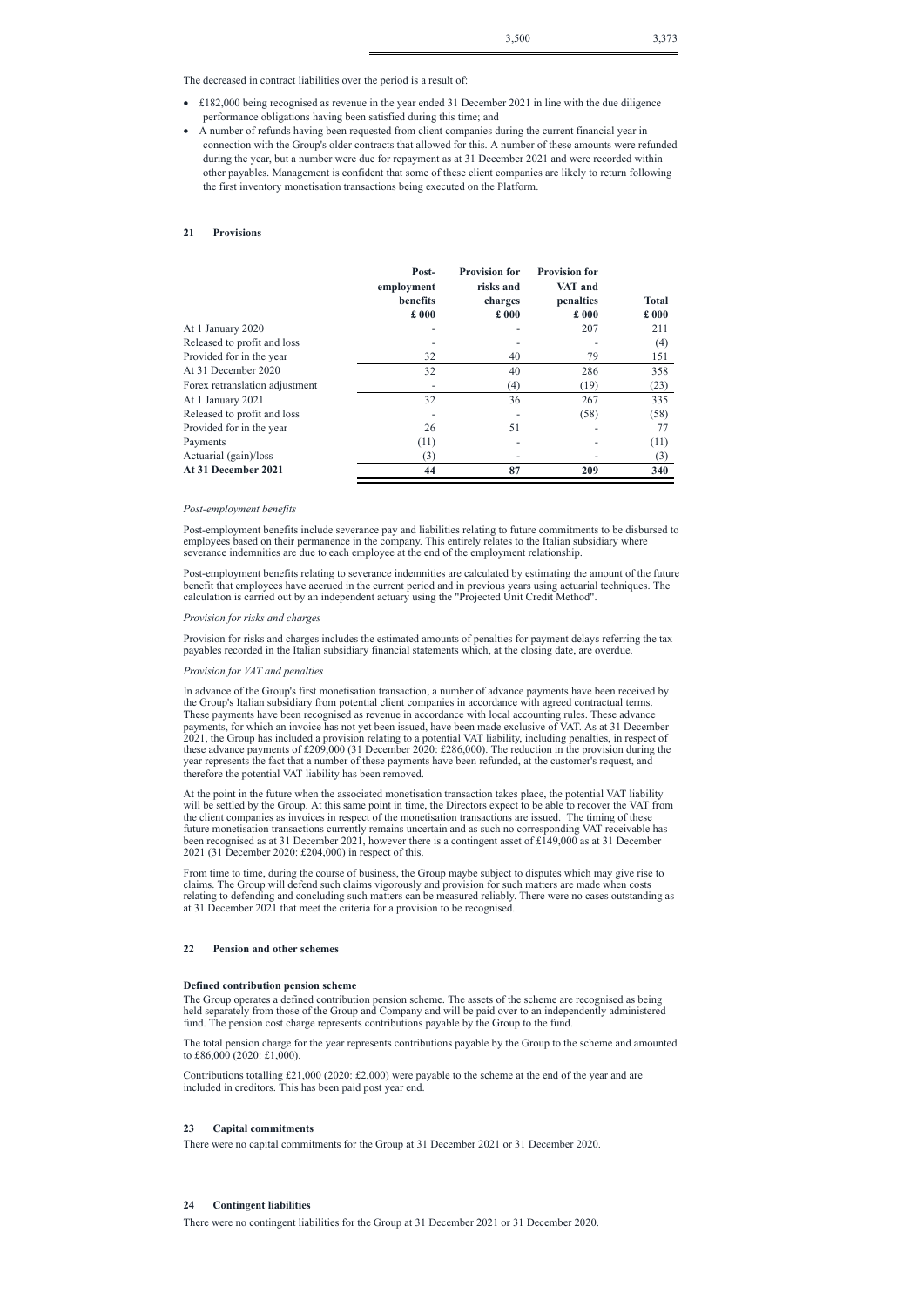# **25 Financial instruments**

#### **Financial assets**

|                                     |                                       | <b>Carrying value</b>                 |                                       | <b>Fair value</b>                     |
|-------------------------------------|---------------------------------------|---------------------------------------|---------------------------------------|---------------------------------------|
|                                     | As at $31$<br><b>December</b><br>2021 | As at $31$<br><b>December</b><br>2020 | As at $31$<br><b>December</b><br>2021 | As at $31$<br><b>December</b><br>2020 |
|                                     | £000                                  | £000                                  | $\pounds 000$                         | $\pounds 000$                         |
| Financial assets at amortised cost: |                                       |                                       |                                       |                                       |
| Cash and cash equivalents           | 1,727                                 | 552                                   | 1,727                                 | 552                                   |
| Trade receivables                   | 13                                    | 489                                   | 13                                    | 489                                   |
| Other receivables                   | 727                                   | 601                                   | 727                                   | 601                                   |
|                                     | 2,467                                 | 1,642                                 | 2,467                                 | 1,642                                 |
|                                     |                                       |                                       |                                       |                                       |

*Valuation methods and assumptions:* The directors believe due to their short term nature, the fair value approximates to the carrying amount.

### **Financial liabilities**

|                                          | <b>Carrying value</b>                 |                                       | <b>Fair value</b> |                                       |  |                                       |
|------------------------------------------|---------------------------------------|---------------------------------------|-------------------|---------------------------------------|--|---------------------------------------|
|                                          | As at $31$<br><b>December</b><br>2021 | As at $31$<br><b>December</b><br>2020 |                   | As at $31$<br><b>December</b><br>2021 |  | As at $31$<br><b>December</b><br>2020 |
|                                          | $\pounds$ 000                         | $\pounds 000$                         | £000              | $\pounds 000$                         |  |                                       |
| Financial liabilities at amortised cost: |                                       |                                       |                   |                                       |  |                                       |
| Loan notes                               | 5,732                                 |                                       | 5,732             |                                       |  |                                       |
| Long-term borrowings                     | 1,284                                 | 22                                    | 1,284             | 22                                    |  |                                       |
| Trade payables                           | 1,086                                 | 1,062                                 | 1086              | 1,062                                 |  |                                       |
| Other payables                           | 588                                   | 271                                   | 588               | 271                                   |  |                                       |
|                                          | 8,690                                 | 1,355                                 | 8,690             | 1,355                                 |  |                                       |

|                                                                 | <b>Fair value</b>                     |                                       |  |
|-----------------------------------------------------------------|---------------------------------------|---------------------------------------|--|
|                                                                 | As at $31$<br><b>December</b><br>2021 | As at $31$<br><b>December</b><br>2020 |  |
|                                                                 | £000                                  | £000                                  |  |
| Financial liabilities at fair value through profit<br>and loss: |                                       |                                       |  |
| Derivative financial instruments                                |                                       | 24                                    |  |

- trade receivables;
- cash at bank; and
- · trade and other payables.

*Valuation methods and assumptions:* The directors believe that the fair value of trade and other payables approximates to the carrying value.

### **Risk management**

The Group is exposed through its operations to the following financial risks: credit risk, foreign exchange risk; and liquidity risk.

In common with all other businesses, the Group is exposed to risks that arise from its use of financial instruments. This note describes the Group's objectives, policies and processes for managing these risks and the methods used to measure them. Further quantitative information in respect of these risks is presented throughout these financial statements. There have been no substantive changes in the Group's exposure to financial instrument risks, its objectives, policies and processes for managing those risks or the methods used to measure them from previous periods unless otherwise stated in this note.

### **Principal financial instruments**

The principal financial instruments used by the Group, from which financial instrument risk arises, were as

follows:

# **General objectives, policies and processes**

The board had overall responsibility for the determination of the Group's risk management objectives and policies and, whilst retaining ultimate responsibility for them, it had delegated the authority for designing and operating processes that ensure the effective implementation of the objectives and policies to the Group's finance function. The board received monthly reports from the chief Financial Officer through which it reviewed the effectiveness of the processes put in place and the appropriateness of the objectives and policies it had set. The overall objective of the board was to set polices that sought to reduce risk as far as possible without unduly affecting the Group's competitiveness and flexibility. Further details regarding these policies are set out below.

# **Interest rate risk**

At present the directors do not believe that the Group has significant interest rate risk and consequently does not hedge against such risk. Cash balances earn interest at variable rates.

The Group's interest generating financial assets as at 31 December 2021 comprised cash at bank of £,1,727,000 (2020: £552,000). Interest is paid on cash at floating rates in line with prevailing market rates.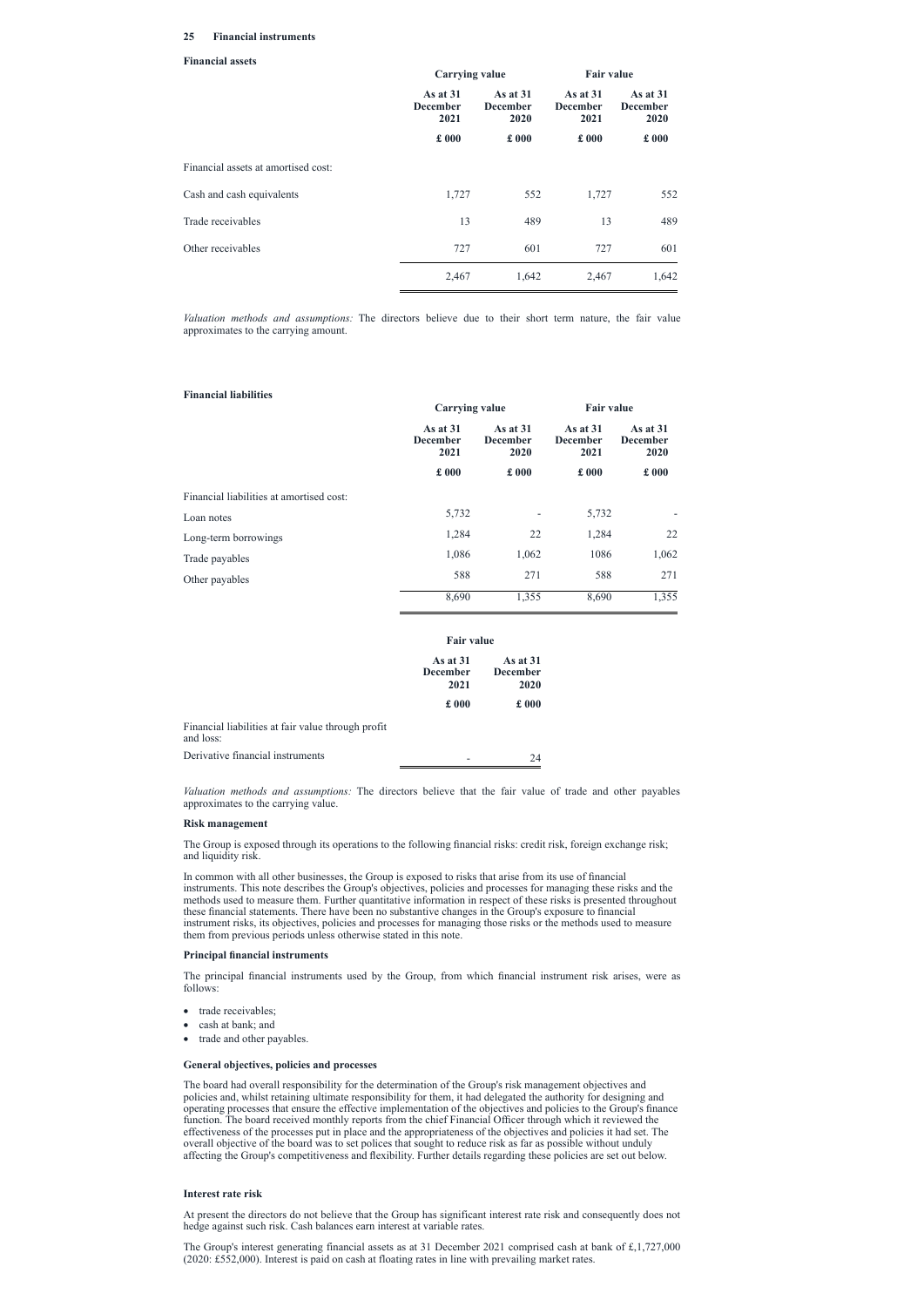The Group's interest generating financial liabilities as at 31 December 2021 comprised loan notes of £5,732,000, loan term borrowings of £1,284,000 (2020 - £22,000).

### *Sensitivity analysis*

At 31 December 2021, had the LIBOR 1 MONTH rate of 0.01047 (2020 - 0.01913) increased by 1% with all other variables held constant, the increase in interest receivable on financial assets would amount to approximately £nil (2020 - £nil). Similarly, a 1% decrease in the LIBOR 1 MONTH rate with all other variables held constant would result in a decrease in interest receivable on financial assets of approximately £nil (2020 - £nil).

### **Credit risk and impairment**

Credit risk is the risk of financial loss to the Group if a customer or a counterparty to a financial instrument fails to meet its contractual obligations. The Group is mainly exposed to credit risk from credit sales. It is Group policy, implemented locally, to assess the credit risk of new customers before entering contracts. Such credit ratings take into account local business practices. The Group has a credit policy under which each new customer is analysed individually for creditworthiness before the Group's standard payment and delivery terms and conditions are offered.

Credit risk also arises from cash and cash equivalents and deposits with banks and financial institutions. To manage this, the Group has made sure that they use reputable banks.

The Group's chief financial officer monitors the utilisation of the credit limits regularly.

The Group's maximum exposure to credit by class of individual financial instrument is shown in the table below:

|                           | Carrying        | <b>Maximum</b>  | Carrying        | <b>Maximum</b>  |
|---------------------------|-----------------|-----------------|-----------------|-----------------|
|                           | value as at     | exposure as     | value as at     | exposure as     |
|                           | 31              | at $31$         | 31              | at 31           |
|                           | <b>December</b> | <b>December</b> | <b>December</b> | <b>December</b> |
|                           | 2021            | 2021            | 2020            | 2020            |
|                           | $\pounds 000$   | $\pounds 000$   | $\pounds 000$   | $\pounds 000$   |
| Cash and cash equivalents | 1,727           | 1,727           | 552             | 552             |
| Trade receivables         | 13              | 13              | 489             | 489             |
|                           | 1.740           | 1.740           | 1.041           | 1,041           |

As at 31 December 2021, the assets held by the Group are not past due or impaired.

Trade receivables are all considered to be low risk and have been fully repaid since year end.

### **Foreign exchange risk**

Foreign exchange risk arises because the Group has operations located in various parts of the world whose functional currency is not the same as the functional currency in which the Group operates. Although its global market penetration reduces the Group's operational risk, in that it has diversified into several markets, the Group's net assets arising from such overseas operations are exposed to currency risk resulting in gains or losses on retranslation into sterling. Only in exceptional circumstances would the Group consider hedging its net investments in overseas operations as generally it does not consider that the reduction in foreign currency exposure warrants the cash flow risk created from such hedging techniques.

The Group's policy is, where possible, to allow Group entities to settle liabilities denominated in their functional currency (primarily Euros or pound sterling) with the cash generated from their own operations in that currency. Where Group entities have liabilities denominated in a currency other than their functional currency (and have insufficient reserves of that currency to settle them) cash already denominated in that currency will, where possible, be transferred from elsewhere within the Group.

### **Currency profile**

Financial assets

- Cash Sterling: £1,585,000 (2020 £539,000)
- Cash Euro: £92,000 (2020 £13,000)
- Cash US Dollar: £44,000 (2020 £nil)
- Cash Singapore Dollar: £5,000 (2020 £nil)
- Trade receivables Sterling: £nil (2020 £nil)
- Trade receivables Euro: £13,000 (2020 £489,000)

### Financial liabilities

- Trade payables Sterling: £193,100 (2020 £342,000)
- Trade payables Euro: £879,000 (2020 £720,000)

Trade payables Singapore Dollar: £14,0000 (2020 - £nil)

### *Sensitivity analysis*

At 31 December 2021, if Sterling had strengthened by 10% against the below currencies with all other variables held constant, loss before tax for the year would have been approximately

- EUR: £131,000 higher (2020 - £41,000 lower).

# - Singapore Dollar: £51,000 higher

Conversely, if the below currencies had weakened by 10% with all other variables held constant, loss before tax for the year would have been approximately:

- EURO: £131,000 lower (2020 - £41,000 higher).

- Singapore Dollar: £51,000 lower

# **Liquidity risk**

Liquidity risk arises from the Group's management of working capital and the finance charges and principal repayments on its debt instruments. It is the risk that the Group will encounter difficulty in meeting its financial obligations as they fall due.

The Group's policy is to ensure that it will always have sufficient cash to allow it to meet its liabilities when they become due.

The board receives rolling 12-month cash flow projections on a regular basis as well as information regarding cash balances. At the statement of financial position date, these projections indicated that the Group expects to have sufficient liquid resources to meet its obligations under all reasonably expected circumstances.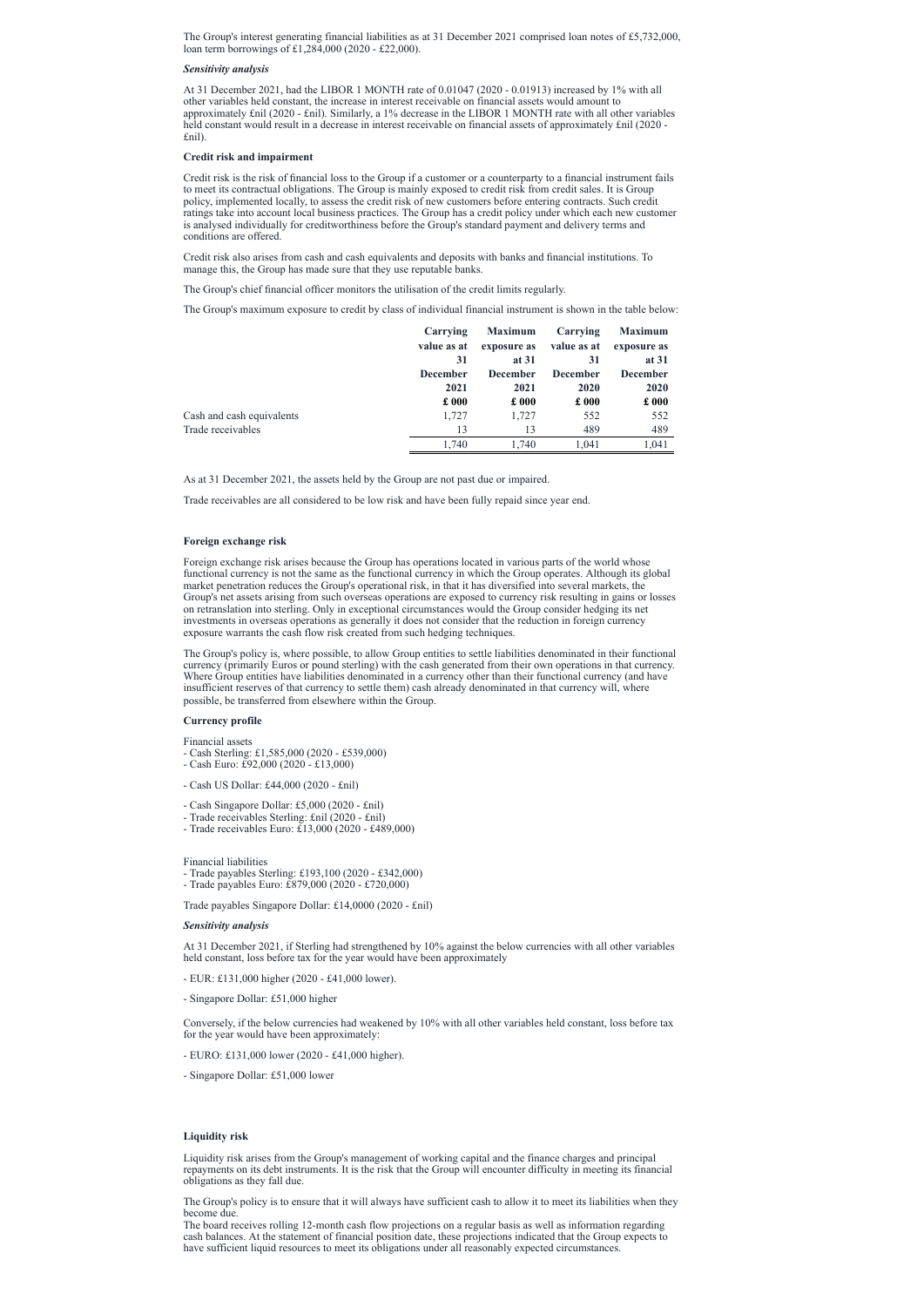There were no undrawn facilities at 31 December 2021 or 31 December 2020.

| At 31 December 2021             | Up to $3$<br>months | <b>Between 3</b><br>and 12<br>months | <b>Between 1</b><br>and 2<br>years | <b>Between 2</b><br>and 5<br>vears | Over 5 years             |
|---------------------------------|---------------------|--------------------------------------|------------------------------------|------------------------------------|--------------------------|
|                                 | $\pounds 000$       | $\pounds 000$                        | $\pounds 000$                      | £000                               | £000                     |
| <b>Liabilities</b>              |                     |                                      |                                    |                                    |                          |
| Loan notes                      | 1,493               | 4,239                                |                                    | -                                  |                          |
| Long-term borrowings*           |                     | 2                                    | 1,269                              | 13                                 |                          |
| Trade and other payables        | 1,674               |                                      |                                    | $\overline{\phantom{a}}$           |                          |
| Social security and other taxes | 994                 |                                      |                                    | -                                  |                          |
| <b>Total liabilities</b>        | 4,161               | 4,241                                | 1,269                              | 13                                 | $\overline{\phantom{0}}$ |

| At 31 December 2020             | Up to $3$<br>months      | <b>Between 3</b><br>and 12<br>months | <b>Between 1</b><br>and 2<br>years | <b>Between 2</b><br>and 5<br>years | Over 5 years  |
|---------------------------------|--------------------------|--------------------------------------|------------------------------------|------------------------------------|---------------|
|                                 | $\pounds 000$            | $\pounds 000$                        | $\pounds 000$                      | $\pounds 000$                      | $\pounds 000$ |
| <b>Liabilities</b>              |                          |                                      |                                    |                                    |               |
| Loans and borrowings*           | $\overline{\phantom{a}}$ |                                      | 2                                  | 19                                 |               |
| Trade and other payables        | 1,333                    | -                                    | $\qquad \qquad$                    |                                    |               |
| Social security and other taxes | 792                      |                                      |                                    |                                    |               |
| <b>Total liabilities</b>        | 2,125                    | -                                    | っ                                  | 19                                 |               |

\* To better reflect the nature of certain items the prior year comparatives include the a reclassification of bank borrowings of £22k from Trade and other payables to long-term borrowings. The tables above also reflect the repayment profile for this reclassified amount.

# **Capital risk management**

The Group's capital management objectives are to ensure the Group is appropriately funded to continue as a going concern and to provide an adequate return to shareholders commensurate with risk. The Group defines capital as being total shareholder's equity. The Group's capital structure is periodically reviewed and, if appropriate, adjustments are made in the light of expected future funding needs, changes in economic conditions, financial performance and changes in Group structure. As explained in notes 18 and 19, the Group has currently entered into external debt finance by way of loan notes, long term borrowings and convertible loan notes.

The Group adheres to the capital maintenance requirements as set out in the Companies Act.

Capital for the reporting periods under review is summarised as follows:

- Net liabilities: (£1,425,000) (2020: (£452,000))

- Cash and cash equivalents: £1,727,000 (2020: £552,000)

# **26 Net debt**

The Group reconciliation of the movement in net debt is set out below:

|                               | Cash at<br>bank          | Loan notes          | Convertible<br>loan notes | Long-term<br>borrowings  | <b>Total</b>  |
|-------------------------------|--------------------------|---------------------|---------------------------|--------------------------|---------------|
|                               | $\pounds$ 000            | £000                | £000                      | £000                     | $\pounds$ 000 |
| At 1 January 2021             | 552                      |                     |                           | (22)                     | 530           |
| Net Cashflows                 | 686                      | (6,629)             | (5,000)                   | $\blacksquare$           | (10, 943)     |
| Fair value of warrants        | $\overline{\phantom{a}}$ | 520                 | $\blacksquare$            |                          | 520           |
| Amortisation of finance costs |                          | (540)               | (600)                     |                          | (1,140)       |
| Cash repayments               | $\blacksquare$           | ÷                   | 2,016                     |                          | 2,016         |
| Non cash repayments           |                          | 917                 | 3,584                     | $\overline{\phantom{a}}$ | 4,501         |
| Arising on acquisition        | 477                      |                     |                           | (1,229)                  | (752)         |
| Foreign exchange              | 12                       |                     |                           | (33)                     | (21)          |
| As at 31 December 2021        | 1,727                    | (5, 732)            | $\blacksquare$            | (1,284)                  | (5,289)       |
|                               |                          | <b>Cash at bank</b> |                           | Long-term<br>borrowings  | <b>Total</b>  |
|                               |                          | £000                |                           | $\pounds$ 000            |               |
| At 1 January 2020             |                          |                     | 143                       |                          | 143           |
| Net Cashflows                 |                          |                     | 385                       | (22)                     | 363           |
| Foreign exchange              |                          |                     | 24                        | $\overline{a}$           | 24            |
| As at 31 December 2020        |                          |                     | 552                       | (22)                     | 530           |

**27 Business combinations**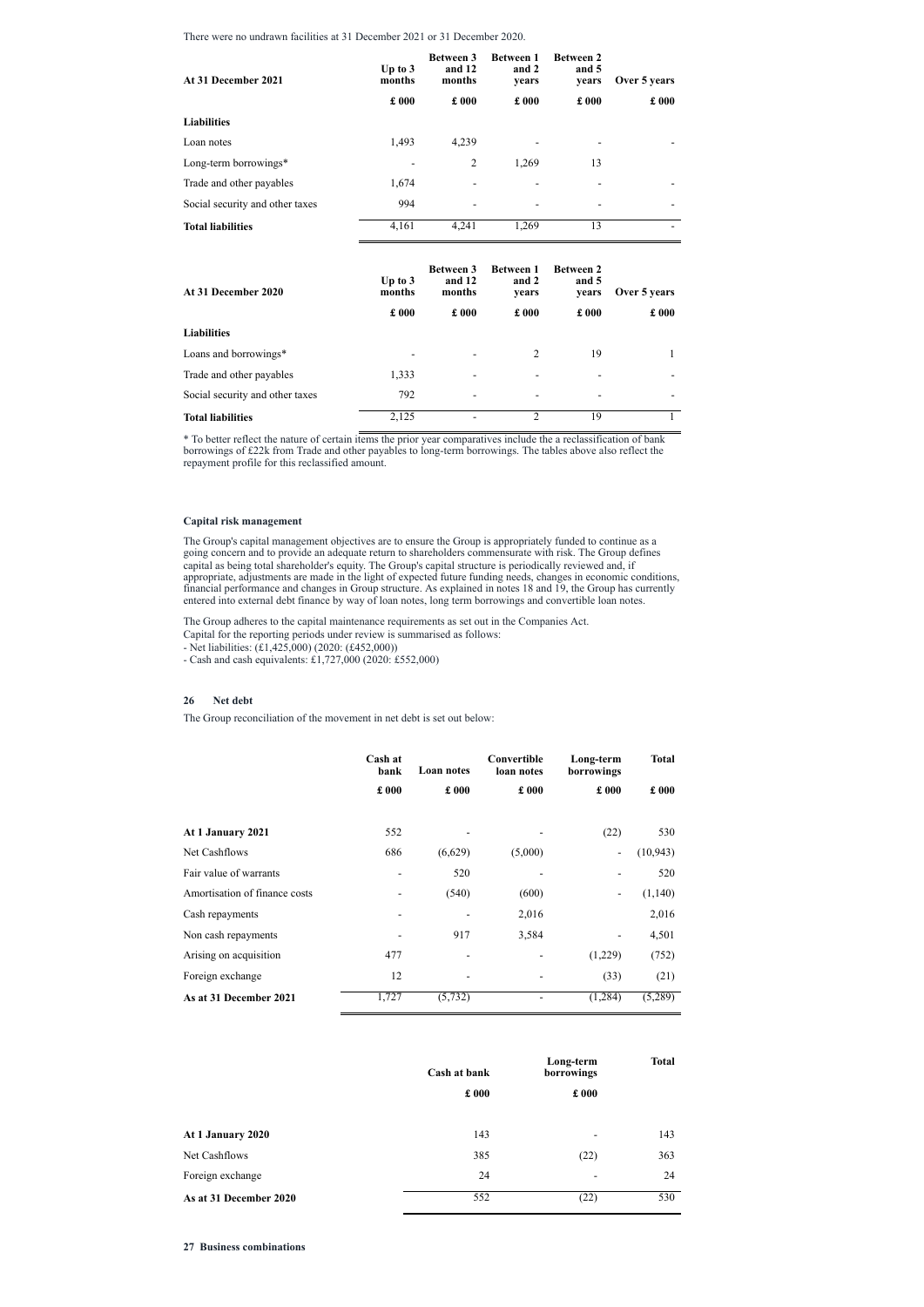On 1 July 2021, the Group completed the acquisition of the entire issued share capital of TradeFlow Capital Management Pte. Ltd ("TradeFlow"). TradeFlow is a leading Singapore-based FinTech-powered commodities trade enabler focused on small and medium size entities. The Board approved the acquisition by the Group to complement its global offering of its "warehouse goods" inventory monetisation platform with the TradeFlow offering of monetising "in-transit" inventory (in particular, commodities). It was also expected the acquisition generate a number of attractive synergy benefits for Group from both a funding and customer origination perspective.

TradeFlow owes 85% of the issued share capital of Tijara Pte. Limited and 50% of the issued share capital of TradeFlow Capital Management Systems Pte. Limited. Both of these companies are at very early-stage of their development and their results and balances as at 31 December 2021 are immaterial to the Group.

The provisional net asset amounts in respect of the identifiable assets acquired and liabilities which have recognised in the financial statements are set out in the table below. These are based on a fair valuation of the acquired identifiable net assets as at the acquisition date. The assets and liabilities recognised as a result of the acquisition are:

- the significant amount of knowledge, experience and expertise acquired through the TradeFlow workforce, and in particular the earn-out shareholders;
- · the anticipated future profit from growth opportunities; and

|                                                           | <b>Book Value</b> | <b>Fair value</b><br><b>Adjustment</b> | <b>Fair Value</b> |
|-----------------------------------------------------------|-------------------|----------------------------------------|-------------------|
|                                                           | $\pounds 000$     | £000                                   | £000              |
| Net assets / (liabilities) acquired                       |                   |                                        |                   |
| Cash and cash equivalents                                 | 477               | ۰                                      | 477               |
| Accrued income                                            | 47                |                                        | 47                |
| Trade and other receivables                               | 6                 |                                        | 6                 |
| Property, plant and equipment                             | 9                 | $\overline{\phantom{0}}$               | 9                 |
| Trade and other payables                                  | (137)             |                                        | (137)             |
| Long-term borrowings                                      | (1,229)           |                                        | (1,229)           |
| <b>Intangible</b> assets                                  |                   |                                        |                   |
| Customer relationships                                    |                   | 4,829                                  | 4,829             |
| Brand - "TradeFlow"                                       |                   | 205                                    | 205               |
| <b>CTRM</b> Software                                      |                   | 1,429                                  | 1,429             |
| AI Software                                               |                   | 425                                    | 425               |
| Deferred tax liability                                    |                   | (1,171)                                | (1,171)           |
| Total identifiable net (liabilities) / assets<br>acquired | (827)             | 5,717                                  | 4,890             |
| <b>Satisfied by:</b>                                      |                   |                                        |                   |
| <b>Consideration under IFRS 3:</b>                        |                   |                                        | $\pounds 000$     |

| Cash consideration                                                       | 4,000 |
|--------------------------------------------------------------------------|-------|
| Equity instruments (813,000,000 new ordinary shares)                     | 3,089 |
| Total consideration                                                      | 7,089 |
| Goodwill recognised on acquisition                                       | 2,199 |
| <b>Consideration accounted as deemed remuneration</b>                    |       |
| Acquisition related earn-out recognised in the current financial year    | 1,410 |
| Acquisition related earn-out expected to be recognised in future periods | 3,126 |
|                                                                          | 4,536 |

Transaction costs of  $£2,009,000$  have been charged to the statement of comprehensive income as a transaction cost. £1,900,000 of these costs represented the fair value of 500,000,0000 new ordinary shares issued as consideration to third party intermediaries who either introduced TradeFlow to the Company or who provided due diligence activities in respect of the TradeFlow business, market, sector and geographic location. The Companies Act 2006 required that when these shares were issued they be accompanied by an independent valuers report as to the value of the services. However, due to an error on behalf of the Company, this was not done at the time. Despite this, the shares were issued in good faith between company and the third parties and remain legal and valid and the independent valuation report has now subsequently been received by the Company and, having sought legal advice, this and an amended share issue form will be lodged with Companies House to rectify the situation. The remaining £109,000 related to legal fees that were directly associated with the acquisition.

The goodwill arising is attributable to:

The acquisition contributed £231,000 of revenue and  $(E522,000)$  to the Group's operating loss before acquisition related costs for the period between the date of acquisition and the balance sheet date. As a preliminary assessment, had the acquisition of TradeFlow been completed on the first day of the financial year, Group

· synergies expected to be realised with the Group.

The goodwill arising from the acquisition has been allocated to the TradeFlow Cash Generated Unit ("CGU"). Fair value adjustments of £6,888,000 have been recognised for acquisition-related intangible assets and related deferred tax of £1,171,000. Details of intangible assets recorded can be found in note 15.

As detailed above, elements of the consideration payable for this acquisition require post-acquisition service obligations to be performed by the earn-out shareholders over a three-year period. These amounts are accounted for as deemed remuneration (see notes 2 and 24) as required by IFRS 3 ("Business Combinations").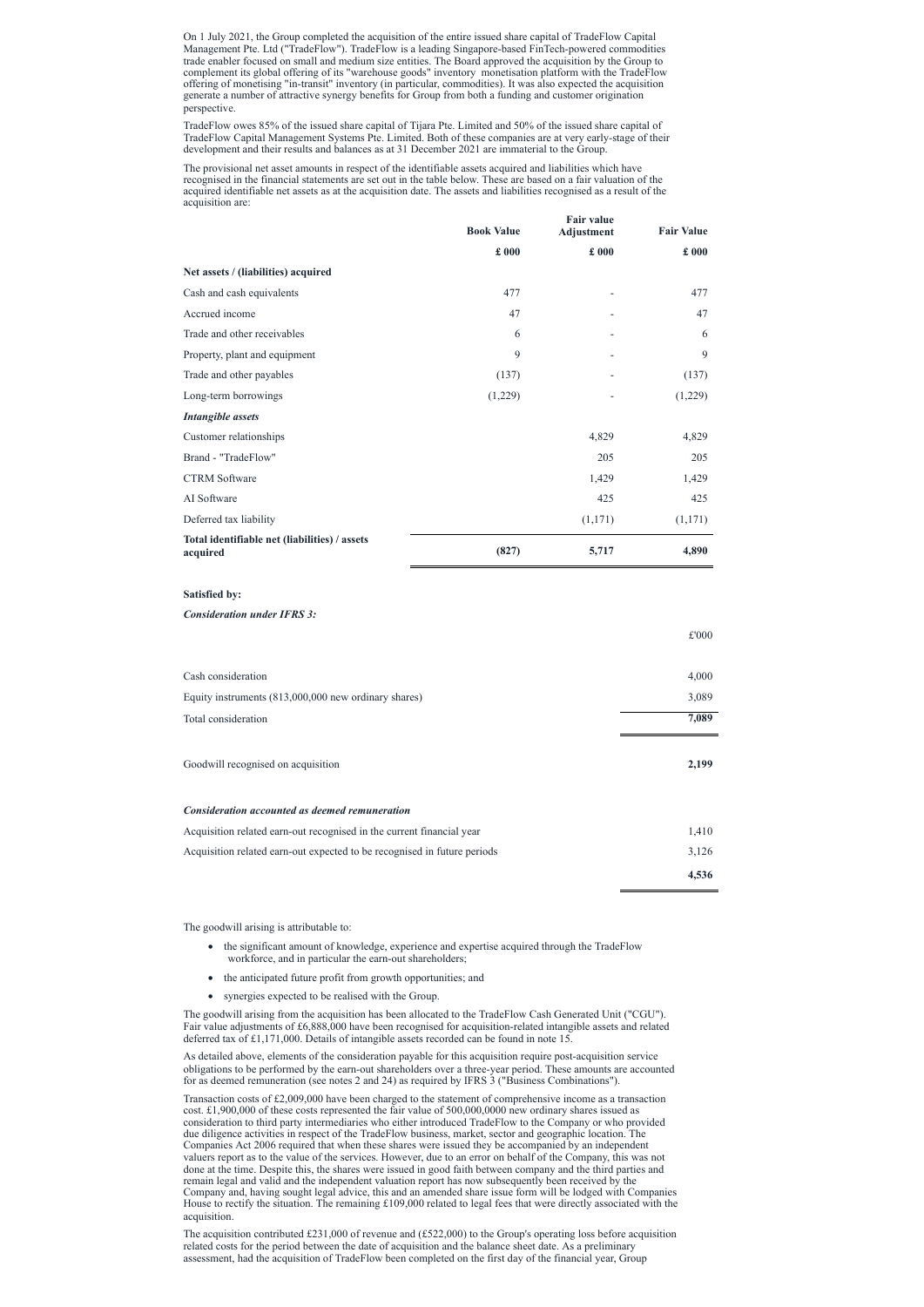revenues would have been approximately £259,000 higher and Group's operating loss before acquisition related costs would have been approximately £590,000 higher.

### **28 Share-based payments**

### **Acquisition related earn-out payments**

As explained in notes 2 and 27, the terms of the agreement to acquire TradeFlow included acquisition related earnout payments that, together with the initial cash payment and issue of equity, form the total legal consideration agreed between the parties.

This acquisition related earn-out payments are determined by reference to pre-determined revenue milestone targets in each of the 2021, 2022 and 2023 financial years. These payments may be forfeited by the selling shareholders should they, in certain circumstances, no longer remain employed prior to the end of each earn-out period. As such, under the IFRS Interpretations Committee's interpretation of paragraph B55 of IFRS 3 ("Business Combinations"), the fair value of these earn-out payments have been accounted for a charge to the income statement (as deemed remuneration) rather than as consideration.

The terms of the agreements also allow this acquisition related earn-out payments to be settled in either cash or equity at the discretion of the Company. As it is the Company's current intention is to settle these payments in equity, they have been fair valued at the grant date in line with IFRS 2 ("Share-based payments"). When the Company choses to issue the earn-out payment in shares, the number of shares to be issued will be determined using the Volume Weighted Average Price ("VWAP") over the 20 dealing days to the end of the relevant financial year subject to a floor of 1p. In addition, the number of shares will be enhanced by 50% if the VWAP is greater than 1p. Finally, 50% of any earn-out shares may not be sold for 12 months following the award but are not contingent on continued employment.

Taking into account the factors above, value of the earn-out payments settled by way of equity have market conditions associated with them, being the future share price, and the fair value at grant date (being 1 July 2021) has been estimated using a Monte Carlo simulation model. A further discount has been applied to the 50% which are subject to lock in provisions, and this discount factor has been calculated using a Finnerty model, being a variant of the Black Scholes model.

The key judgemental assumptions have been detailed in note 2. The models above have assumed the non-market conditions surrounding these earn-out payments / awards will be meet and as such in future periods the impact of the revision of the original estimates, if any, will be recognised in the income statement such that the cumulative expense reflects the revised estimate, with a corresponding adjustment to equity reserves.

The expense recognised in the income statement in the current financial year and the expected expense to be recognised in future periods are set out in note 23 above.

#### **Share warrants**

As explained in notes 18 and 19, during the year the Company entered into a funding facility with Mercator which included the Company issuing loan notes in exchange for funding. These loan notes linked to a convertible loan note facility, which was able be used should the Company elect not to repay any of the interest or principal relating to the loan notes in cash. Both the loan note and convertible loan note agreements required share warrants to be issued representing 20% of the face value of any loan notes or convertible loans issued. The warrants have a term of 3 years from issue and an exercise price of 130% of the lowest closing VWAP over the ten trading days immediately preceding the issue of the warrants.

The total number of share warrants issued during the current financial year was 522,791,511, details of which are set out in the table below.

As these share warrants were issued as a cost of securing the funding facility they fall into the scope of scope of IFRS 2 ("Share-based payments"). As such, the Directors were required to determine the fair value of the equitysettled share-based payments at the date on which they were granted. The fair value was determined using a Black Sholes model and the key judgemental assumptions have been detailed in note 2.

| Date of issue      | <b>Principal value of</b><br>warrants issued (£000) | Number of<br>warrants | <b>Exercise</b><br>price | <b>Fair value</b><br>$(\pounds000)$ | <b>Amount</b><br>recognised in<br>during<br><b>FY21(£000)</b> |
|--------------------|-----------------------------------------------------|-----------------------|--------------------------|-------------------------------------|---------------------------------------------------------------|
| 1 October 2021     | 1,400                                               | 443,726,030           | £0.00316                 | 520                                 | 177                                                           |
| 1 November<br>2021 | 92                                                  | 29, 197, 856          | £0.00314                 | 42                                  | 42                                                            |
| 1 December<br>2021 | 92                                                  | 49,867,625            | £0.00184                 | 46                                  | 46                                                            |
| Total              | 1.584                                               | 522,791,511           |                          | 608                                 | 265                                                           |

The total fair value of the above share warrants issued during the current financial year is £608,000. Of this amount £520,000 related to those warrants issued in connection with the loan notes and were netted off the initial proceeds received on the balance sheet. This amount is being amortised to the income statement using the effective interest rate method and £177,000 was recognised in the income statement for the period ended 31 December 2021. The remaining £88,000 related to those warrants issued in connection with the convertible loan notes, this amount was fully in the income statement in the current year given the liability to which they relate has been extinguished.

# **29 Related party transactions**

During the year to 31 December 2021, the following are treated as related parties:

### **Alessandro Zamboni**

Alessandro Zamboni is the CEO of the Group and is also the sole director of The AvantGarde Group S.p.A as well as holding numerous directorships across companies including AZ company S.r.l - a private limited company. Both of these entities are related parties due the following transactions that took place over the current or prior financial year.

Following historical transactions with AZ company S.r.l the Group had an amount payable of £63,000 to this related party at 31 December 2020 which was paid off during the year. There were no further transactions undertaken with AZ company S.r.l during the current financial year with the exception of the repayment of the amount owing at 31 December 2020 detailed above. There were no balances outstanding with AZ company S.r.l at 31 December 2021.

# **The AvantGarde Group S.p.A ("TAG") and its subsidiaries**

As at 31 December 2021 TAG held 35.3% of the Company's total ordinary shares in issued in Supply@ME Capital plc (as at 31 December 2021: 38.9%).

As announced in the RNS issued on 24 December 2020, 1AF2 S.r.l. and TAG previously merged. Alessandro Zamboni was also a director of 1AF2 S.r.l. During 2020, the Group entered into an origination contract with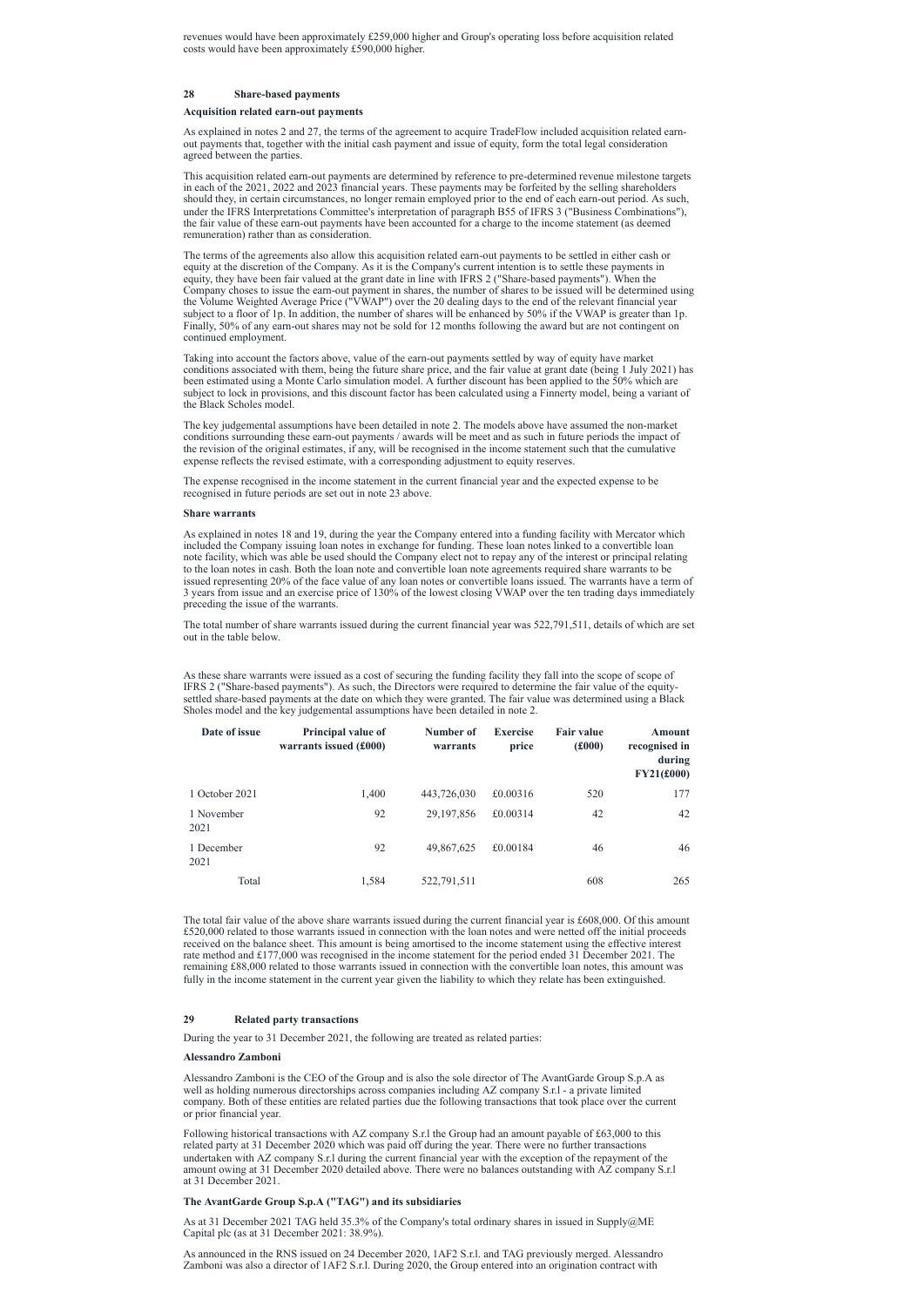1AF2 S.r.l in connection with the identification of potential client companies. Under this origination contract it was the related party's responsibility to carry out due diligence services. However, given the Group already had this expertise they chose to contract with the Group to perform the due diligence services on their behalf.

This specific contract stipulated a fee to cover the performance of due diligence services for a specific number of clients. This fee was paid at the date the contract was signed. As such, the fees received in advance were held on the balance sheet as deferred income, and the revenue was recognised in line with the completion of each of the due diligence reviews. During the year ended 31 December 2021, £175,000 (2020: £1,134,000) of the Group's revenue related to client companies originated by TAG (previously 1AF2 S.r.l) as referred to above, and for which the Group was contracted to carry out due diligence services. This revenue was recognised in line with the Group's revenue recognition policy set out in note 3.

In addition to the above, following the reverse takeover in March 2020, the Group entered into a Master Service Agreement with TAG in respect of certain shared service to be provided to the Group. During the year ended 31 December 2021, the Group paid £129,000 (2020: £48,000) to TAG in respect of this agreement.

Following the above transactions with TAG the Group has a net amount payable of £64,000 as at 31 December 2021 (net amount receivable of £232,000 as at 31 December 2020).

The TAG Group includes other companies which the Group had entered into transaction with. These companies include the Future of Fintech Srl and RegTech Open Project S.p.A, a regulatory technology company focussed on the development of an integrated risk management platform for Banks, Insurance Companies and Large Corporations. Alessandro Zamboni is also the sole director of both these companies.

As at 31 December 2021 there is an outstanding amount owed to the Group of £6,000 from Future of Fintech in relation to severance pay accrued by former employees which has been transferred to the Group by the related party (31 December 2020: nil).

As at 31 December 2021 there is an outstanding amount owed by the Group of £5,000 to RegTech Open Project S.p.A in relation historical amounts owing for regulatory technology professional services provided to the Group (31 December 2020: amount owed by the Group of £4,000).

# **Eight Capital Partners Plc**

- New ordinary shares issued from 26 April to date at the date of these consolidated financial statements being issued, the Company has issued 3,320,000,000 of new ordinary share to Venus Capital in exchange for £1,660,000;
- Additional mandatory tranches to the value of £2,090,000; and
- Additional optional tranches (where the exercise is at the option of the Company) to the value of £3,750,000.

Dominic White, the previous Non-Executive Chairman, is a director of Eight Capital Partners PLC, and David Bull, an Independent Non-Executive Director and audit committee chair is the CEO of Eight Capital Partners PLC. Following the reverse takeover in March 2020, the Company entered into a Master Service Agreement with Eight Capital Partners Plc in respect of certain shared service to be provided to the Group. During the year, the Group paid £72,000 (2020: £60,000) to Eight Capital Partners Plc in respect of this agreement. As at 31 December 2021 there is an outstanding amount owed by the Group of £8,000 (31 December 2020: £2,000). Since the year end the Master Service Agreement with Eight Capital Partners plc has been terminated.

### **Epsion Capital Ltd**

Epsion Capital, is a wholly owned subsidiary of Eight Capital Partners Plc and conducted the placing for the RTO and were paid £159,000 in respect of these activities. This related party has not been used in 2021 and there were no amounts outstanding at either 31 December 2021 or 2020.

# **30 Controlling party**

• to repay in cash the £678,333.34 of outstanding Convertible Loan Notes issued by the Company on 4 March 2022, using the proceeds of the first tranche of the Capital Raise. This repayment was made on 9 May 2022 and included an additional interest charge of 8%;

At 31 December 2021 the Directors do not believe that a controlling party exists.

# **31 Subsequent events**

### **Issue of convertible loans and related warrants**

On each of the 4 January 2022, 2 February 2022 and the 4 March 2022, the Company issued further convertible loan notes in lieu of the monthly cash repayments in respect of the outstanding loan notes. Each of these convertible loan notes was for a principal amount of £678,333, and together totalled £2,035,000. In additional, warrants to the value of 20% of the principal value were also issued, this equated to a total number of warrants issued of 262,891,765.

### **Issue of new share capital following conversion of convertible loan notes**

On 13 January 2022, the Company allotted 594,664,101 new ordinary shares as a result of the conversion £678,333 of the convertible loan notes issued and subscribed by Mercator Group.

On 28 February 2022, the Company allotted 489,787,922 new ordinary shares as a result of the conversion £500,000 of the convertible loan notes issued and subscribed by Mercator Group.

On 29 March 2022, the Company allotted 316,446,349 new ordinary shares as a result of the conversion £178,333 of the convertible loan notes issued and subscribed by Mercator Group.

# **Issue of new share capital following capital raise**

On the 26 April 2022, the Company agreed a new equity funding facility with provides a binding commitment with a new investor, Venus Capital SA ("Venus Capital"), to invest up to £7,500,000 in exchange for multiple tranches of new ordinary shares to be issued by the Company over a period with a long stop date of 31 December 2023 (the "Capital Raise Plan"). These tranches have been structured as follows:

It should be noted that the issue of the new ordinary shares under the Capital Raise Plan is subject the necessary authorisations from shareholders which the Company is planning to require at the General Meeting to be held in conjunction with the 2021 Annual General Meeting.

Additionally, the Capital Raise Plan also saw the Company entered into an agreement with Venus Capital regarding a loan facility of up to £1,950,000 commencing from June 2022, including £450,000 to cover the arrangement fees relating to the Capital Raise Plan, which would be repayable in shares and which would have a maturity date of 31 December 2025 and an 10% per annum interest rate.

# **Restructure of Mercator funding facility**

The key objective of the Capital Raise Plan is to allow the outstanding Mercator loan notes to be repaid in cash rather than via further convertible loan note issues. To assist with this, on the 26 April 2022, the Company and Mercator signed an amendment deed to the Loan Note Instrument and Convertible Loan Note Instruments that were agreed on 29 September 2021 (the "Mercator Amendment"). This amendment is aimed at avoiding further conversions under the terms of the Instruments and allows the Company: